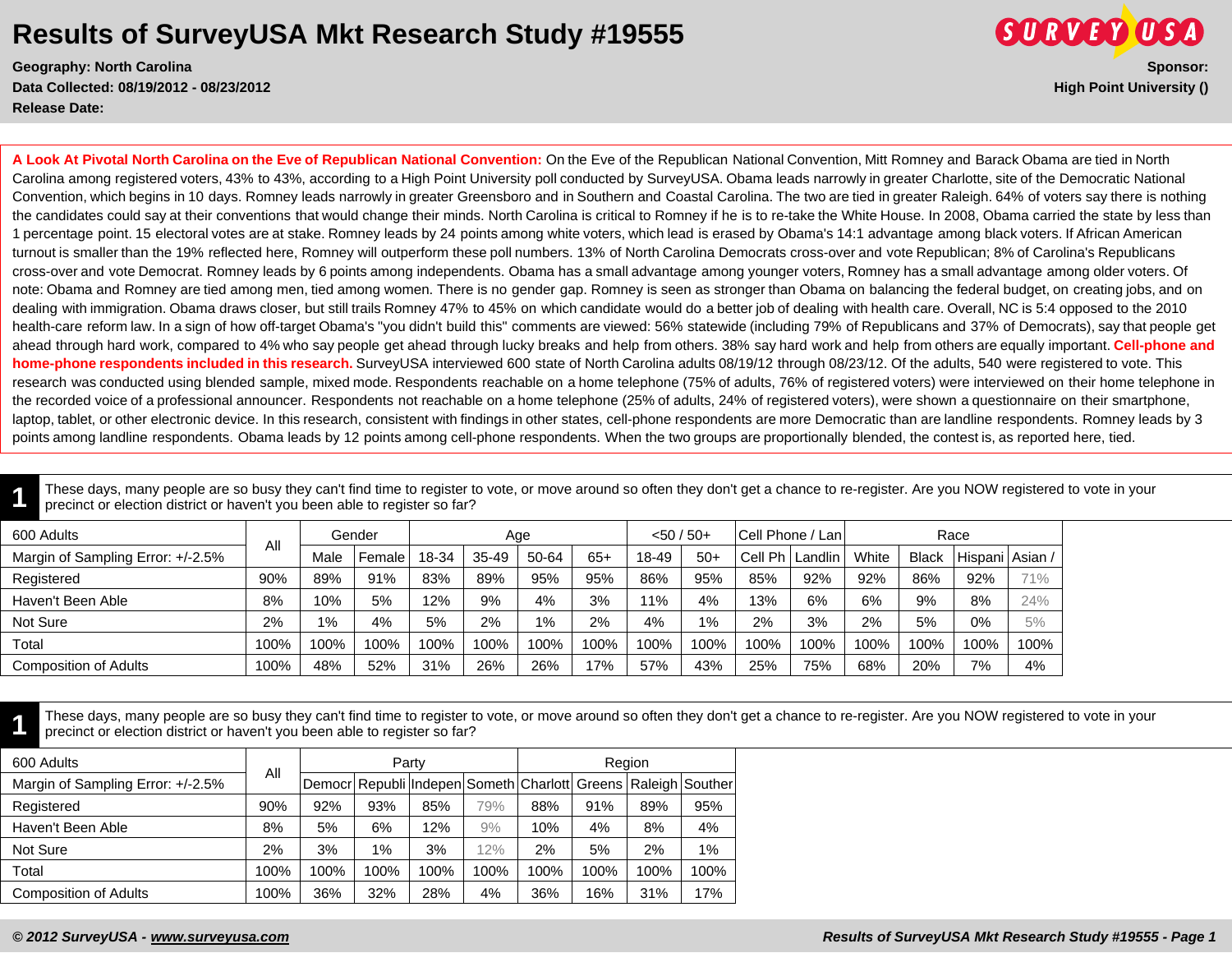**Data Collected: 08/19/2012 - 08/23/2012 High Point University ()**

**Release Date:** 

**2**

**SURVEY USA Geography: North Carolina Sponsor:**

Do you think things in this country are generally going in the right direction or do you feel things have gotten pretty seriously off on the wrong track?

| 540 Registered Voters             |      |      | Gender |       |           | Age   |       | $< 50 / 50+$ |       | <b>Cell Phone / Lani</b> |                   |       |              | Race    |        |
|-----------------------------------|------|------|--------|-------|-----------|-------|-------|--------------|-------|--------------------------|-------------------|-------|--------------|---------|--------|
| Margin of Sampling Error: +/-4.2% | All  | Male | Female | 18-34 | $35 - 49$ | 50-64 | $65+$ | 18-49        | $50+$ |                          | Cell Ph   Landlin | White | <b>Black</b> | Hispani | Asian, |
| <b>Right Direction</b>            | 33%  | 36%  | 30%    | 31%   | 33%       | 36%   | 32%   | 32%          | 34%   | 33%                      | 33%               | 23%   | 66%          | 41%     | 33%    |
| <b>Wrong Track</b>                | 60%  | 59%  | 61%    | 58%   | 59%       | 61%   | 66%   | 58%          | 63%   | 57%                      | 62%               | 71%   | 24%          | 57%     | 61%    |
| Not Sure                          | 7%   | 5%   | 8%     | 12%   | 9%        | 3%    | 2%    | 10%          | 2%    | 10%                      | 6%                | 6%    | 10%          | $1\%$   | 6%     |
| Total                             | 100% | 100% | 00%    | 100%  | 100%      | 100%  | 100%  | 100%         | 100%  | 100%                     | 100%              | 100%  | 100%         | 100%    | 100%   |
| Composition of Registered Voters  | 100% | 47%  | 53%    | 28%   | 26%       | 28%   | 18%   | 54%          | 46%   | 24%                      | 76%               | 70%   | 19%          | 7%      | 3%     |

**2** Do you think things in this country are generally going in the right direction or do you feel things have gotten pretty seriously off on the wrong track?

| 540 Registered Voters                   |      |      |      | Party |      |      | Region |      |                                                               |
|-----------------------------------------|------|------|------|-------|------|------|--------|------|---------------------------------------------------------------|
| Margin of Sampling Error: +/-4.2%       | All  |      |      |       |      |      |        |      | Democr Republi Indepen Someth Charlott Greens Raleigh Souther |
| <b>Right Direction</b>                  | 33%  | 61%  | 9%   | 24%   | 27%  | 36%  | 30%    | 31%  | 32%                                                           |
| Wrong Track                             | 60%  | 33%  | 85%  | 68%   | 61%  | 57%  | 64%    | 63%  | 59%                                                           |
| Not Sure                                | 7%   | 6%   | 6%   | 8%    | 12%  | 7%   | 6%     | 6%   | 9%                                                            |
| Total                                   | 100% | 100% | 100% | 100%  | 100% | 100% | 100%   | 100% | 100%                                                          |
| <b>Composition of Registered Voters</b> | 100% | 37%  | 33%  | 27%   | 4%   | 35%  | 16%    | 30%  | 18%                                                           |

**3** If the election for President of the United States were held today would you be voting for (choices rotated) Mitt Romney, Barack Obama, or someone else?

| 540 Registered Voters                   |      |      | Gender |       |         | Age   |       | $< 50 / 50+$ |       |            | Cell Phone / Lani |       |              | Race                |      |
|-----------------------------------------|------|------|--------|-------|---------|-------|-------|--------------|-------|------------|-------------------|-------|--------------|---------------------|------|
| Margin of Sampling Error: +/-4.3%       | All  | Male | Female | 18-34 | $35-49$ | 50-64 | $65+$ | 18-49        | $50+$ | Ph<br>Cell | Landlin           | White | <b>Black</b> | l Hispani   Asian / |      |
| Mitt Romney                             | 43%  | 43%  | 43%    | 34%   | 36%     | 50%   | 57%   | 35%          | 53%   | 32%        | 46%               | 54%   | 6%           | 39%                 | 33%  |
| Barack Obama                            | 43%  | 43%  | 43%    | 42%   | 45%     | 45%   | 40%   | 43%          | 43%   | 44%        | 43%               | 30%   | 87%          | 45%                 | 58%  |
| Someone Else                            | 6%   | 9%   | 3%     | 9%    | 8%      | 4%    | 2%    | 8%           | 3%    | 6%         | 6%                | 7%    | 3%           | 3%                  | 7%   |
| Undecided                               | 8%   | 5%   | 11%    | 15%   | 2%      | $1\%$ | 1%    | 14%          | $1\%$ | 18%        | 5%                | 9%    | 4%           | 13%                 | 2%   |
| Total                                   | 100% | 100% | 100%   | 100%  | 100%    | 100%  | 100%  | 100%         | 100%  | 100%       | 100%              | 100%  | 100%         | 100%                | 100% |
| <b>Composition of Registered Voters</b> | 100% | 47%  | 53%    | 28%   | 26%     | 28%   | 18%   | 54%          | 46%   | 24%        | 76%               | 70%   | 19%          | 7%                  | 3%   |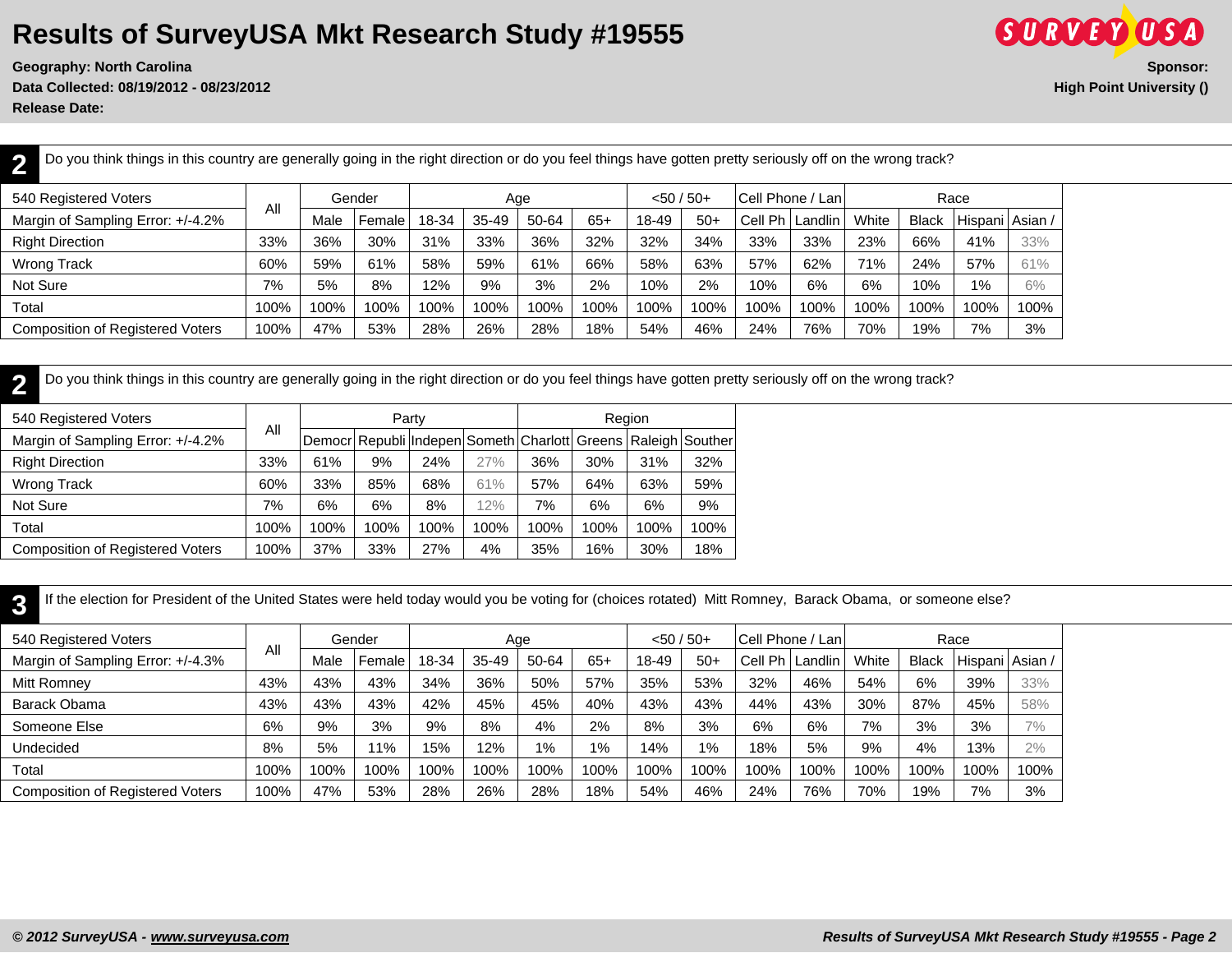**Geography: North Carolina Sponsor: Data Collected: 08/19/2012 - 08/23/2012 High Point University ()**

**Release Date:** 

**SURVEY USA** 

**3** If the election for President of the United States were held today would you be voting for (choices rotated) Mitt Romney, Barack Obama, or someone else? 540 Registered Voters Party **Region** 

| 540 Registered Voters                   | All  |       |      | Party |      |      |      | Region |                                                               |
|-----------------------------------------|------|-------|------|-------|------|------|------|--------|---------------------------------------------------------------|
| Margin of Sampling Error: +/-4.3%       |      |       |      |       |      |      |      |        | Democr Republi Indepen Someth Charlott Greens Raleigh Souther |
| Mitt Romney                             | 43%  | 13%   | 77%  | 43%   | 33%  | 40%  | 46%  | 45%    | 43%                                                           |
| Barack Obama                            | 43%  | 80%   | 8%   | 37%   | 36%  | 46%  | 39%  | 45%    | 40%                                                           |
| Someone Else                            | 6%   | $1\%$ | 5%   | 11%   | 25%  | 7%   | 5%   | 5%     | 7%                                                            |
| Undecided                               | 8%   | 6%    | 9%   | 10%   | 6%   | 7%   | 11%  | 5%     | 11%                                                           |
| Total                                   | 100% | 100%  | 100% | 100%  | 100% | 100% | 100% | 100%   | 100%                                                          |
| <b>Composition of Registered Voters</b> | 100% | 37%   | 33%  | 27%   | 4%   | 35%  | 16%  | 30%    | 18%                                                           |

**4** Would you say you have been following news about the elections more closely or less closely than you did in 2010?

| 540 Registered Voters                   |      |      | Gender |       | Age   |       |       | $< 50 / 50+$ |       | Cell Phone / Lan |         |       |              | Race              |      |
|-----------------------------------------|------|------|--------|-------|-------|-------|-------|--------------|-------|------------------|---------|-------|--------------|-------------------|------|
| Margin of Sampling Error: +/-3.5%       | All  | Male | Female | 18-34 | 35-49 | 50-64 | $65+$ | 18-49        | $50+$ | Cell Ph          | Landlin | White | <b>Black</b> | Hispani   Asian / |      |
| More Closely                            | 79%  | 80%  | 79%    | 85%   | 71%   | 80%   | 81%   | 78%          | 80%   | 80%              | 79%     | 79%   | 74%          | 92%               | 88%  |
| Less Closely                            | 14%  | 14%  | 14%    | 9%    | 25%   | 12%   | 8%    | 17%          | $1\%$ | 14%              | 14%     | 14%   | 19%          | 4%                | 6%   |
| Not Sure                                | 7%   | 6%   | 8%     | 6%    | 4%    | 8%    | ' 1%  | 5%           | 9%    | 5%               | 7%      | 7%    | 6%           | 4%                | 6%   |
| Total                                   | 100% | 100% | 100%   | 100%  | 100%  | 100%  | 100%  | 100%         | 100%  | 100%             | 100%    | 100%  | 100%         | 100%              | 100% |
| <b>Composition of Registered Voters</b> | 100% | 47%  | 53%    | 28%   | 26%   | 28%   | 18%   | 54%          | 46%   | 24%              | 76%     | 70%   | 19%          | 7%                | 3%   |

**4**

Would you say you have been following news about the elections more closely or less closely than you did in 2010?

| 540 Registered Voters                   |      |      |      | Party |       |      |      | Region |                                                               |
|-----------------------------------------|------|------|------|-------|-------|------|------|--------|---------------------------------------------------------------|
| Margin of Sampling Error: +/-3.5%       | All  |      |      |       |       |      |      |        | Democr Republi Indepen Someth Charlott Greens Raleigh Souther |
| More Closely                            | 79%  | 78%  | 82%  | 79%   | 66%   | 85%  | 72%  | 79%    | 75%                                                           |
| Less Closely                            | 14%  | 15%  | 10%  | 14%   | 34%   | 12%  | 18%  | 14%    | 15%                                                           |
| Not Sure                                | 7%   | 7%   | 8%   | 7%    | $0\%$ | 4%   | 10%  | 7%     | 10%                                                           |
| Total                                   | 100% | 100% | 100% | 100%  | 100%  | 100% | 100% | 100%   | 100%                                                          |
| <b>Composition of Registered Voters</b> | 100% | 37%  | 33%  | 27%   | 4%    | 35%  | 16%  | 30%    | 18%                                                           |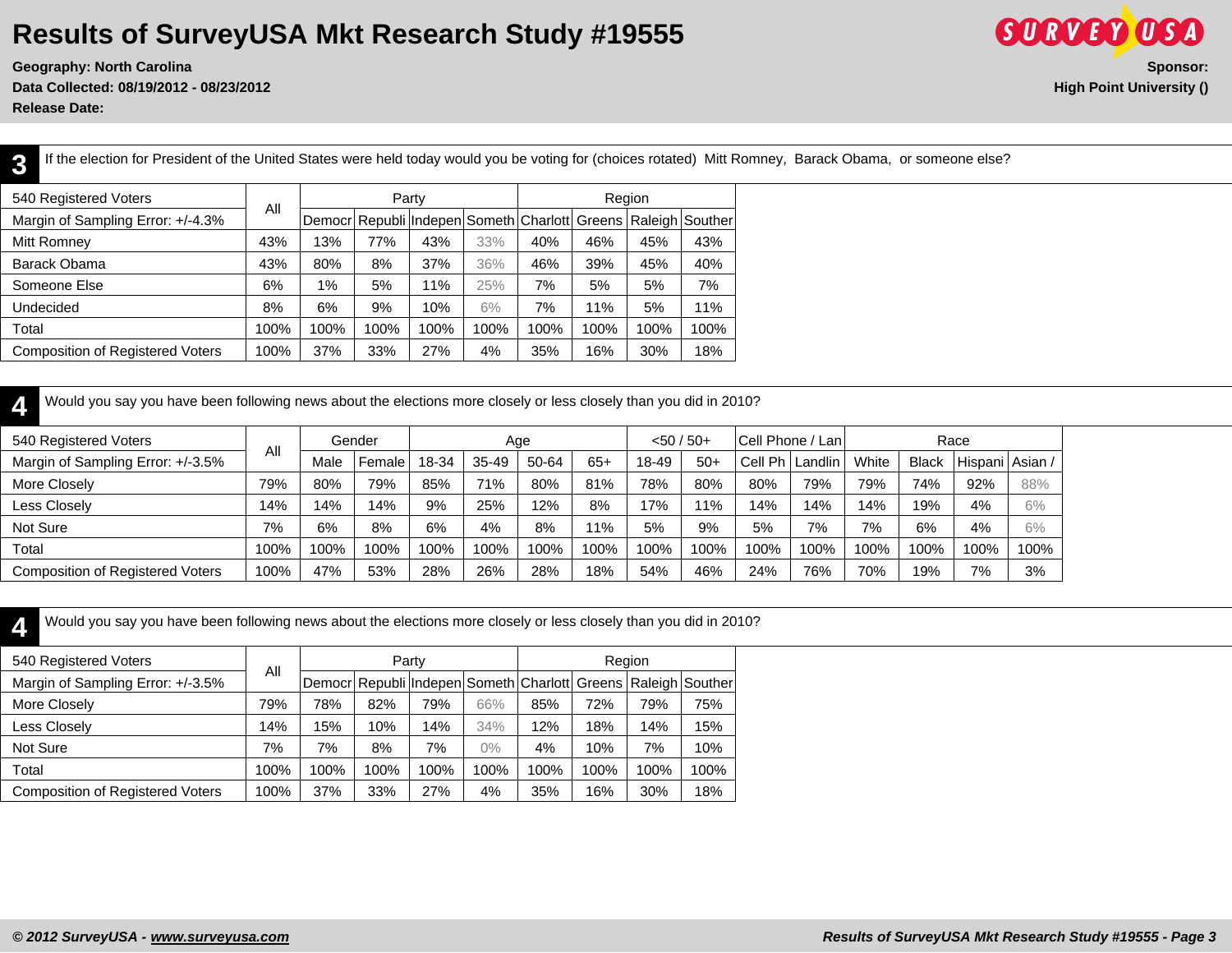**Geography: North Carolina Sponsor:**

**SURVEY USA Data Collected: 08/19/2012 - 08/23/2012 High Point University ()**

**Release Date:** 

**5** Regardless of who you support, which of the presidential candidates--Mitt Romney or Barack Obama--do you think would do the best job of ... Reducing the federal budget deficit?

| 540 Registered Voters                   |      |      | Gender |       |       | Aqe   |       | $<$ 50 / 50+ |       | Cell Phone / Lan |                   |       |              | Race            |      |
|-----------------------------------------|------|------|--------|-------|-------|-------|-------|--------------|-------|------------------|-------------------|-------|--------------|-----------------|------|
| Margin of Sampling Error: +/-4.3%       | All  | Male | Female | 18-34 | 35-49 | 50-64 | $65+$ | 18-49        | $50+$ |                  | Cell Ph   Landlin | White | <b>Black</b> | Hispani   Asian |      |
| Romney                                  | 50%  | 53%  | 49%    | 43%   | 46%   | 57%   | 60%   | 44%          | 58%   | 41%              | 54%               | 62%   | 14%          | 44%             | 36%  |
| Obama                                   | 38%  | 38%  | 38%    | 35%   | 41%   | 40%   | 35%   | 38%          | 38%   | 35%              | 39%               | 26%   | 78%          | 40%             | 58%  |
| Not Sure                                | 11%  | 9%   | 13%    | 22%   | 13%   | 3%    | 5%    | 18%          | 4%    | 24%              | 7%                | 12%   | 8%           | 16%             | 6%   |
| Total                                   | 100% | 100% | 100%   | 100%  | 100%  | 100%  | 100%  | 100%         | 100%  | 100%             | 100%              | 100%  | 100%         | 100%            | 100% |
| <b>Composition of Registered Voters</b> | 100% | 47%  | 53%    | 28%   | 26%   | 28%   | 18%   | 54%          | 46%   | 24%              | 76%               | 70%   | 19%          | 7%              | 3%   |

**5** Regardless of who you support, which of the presidential candidates--Mitt Romney or Barack Obama--do you think would do the best job of ... Reducing the federal budget deficit?

| 540 Registered Voters                   |      |      |      | Party |      |                                                               |      | Region |      |
|-----------------------------------------|------|------|------|-------|------|---------------------------------------------------------------|------|--------|------|
| Margin of Sampling Error: +/-4.3%       | Αll  |      |      |       |      | Democr Republi Indepen Someth Charlott Greens Raleigh Souther |      |        |      |
| Romney                                  | 50%  | 21%  | 86%  | 50%   | 39%  | 51%                                                           | 57%  | 49%    | 46%  |
| Obama                                   | 38%  | 72%  | 7%   | 31%   | 39%  | 38%                                                           | 29%  | 41%    | 41%  |
| Not Sure                                | ' 1% | 8%   | 8%   | 19%   | 22%  | 11%                                                           | 13%  | 10%    | 13%  |
| Total                                   | 100% | 100% | 100% | 100%  | 100% | 100%                                                          | 100% | 100%   | 100% |
| <b>Composition of Registered Voters</b> | 100% | 37%  | 33%  | 27%   | 4%   | 35%                                                           | 16%  | 30%    | 18%  |

**6** Who would do the best job of ... Defending the country from future terrorist attacks.

| 540 Registered Voters                   |      |      | Gender |       | Age       |       |       | $< 50 / 50 +$ |       | Cell Phone / Lan |         |       |              | Race              |      |
|-----------------------------------------|------|------|--------|-------|-----------|-------|-------|---------------|-------|------------------|---------|-------|--------------|-------------------|------|
| Margin of Sampling Error: +/-4.3%       | All  | Male | Female | 18-34 | $35 - 49$ | 50-64 | $65+$ | 18-49         | $50+$ | Cell Ph          | Landlin | White | <b>Black</b> | Hispani   Asian / |      |
| Romney                                  | 45%  | 47%  | 44%    | 37%   | 40%       | 51%   | 57%   | 39%           | 54%   | 35%              | 49%     | 55%   | 12%          | 43%               | 35%  |
| Obama                                   | 45%  | 45%  | 46%    | 49%   | 46%       | 45%   | 39%   | 48%           | 42%   | 50%              | 44%     | 33%   | 87%          | 45%               | 58%  |
| Not Sure                                | 9%   | 8%   | 10%    | 14%   | 14%       | 4%    | 4%    | 14%           | 4%    | 15%              | 8%      | 11%   | 1%           | 12%               | 7%   |
| Total                                   | 100% | 100% | 100%   | 100%  | 100%      | 100%  | 100%  | 100%          | 100%  | 100%             | 100%    | 100%  | 100%         | 100%              | 100% |
| <b>Composition of Registered Voters</b> | 100% | 47%  | 53%    | 28%   | 26%       | 28%   | 18%   | 54%           | 46%   | 24%              | 76%     | 70%   | 19%          | 7%                | 3%   |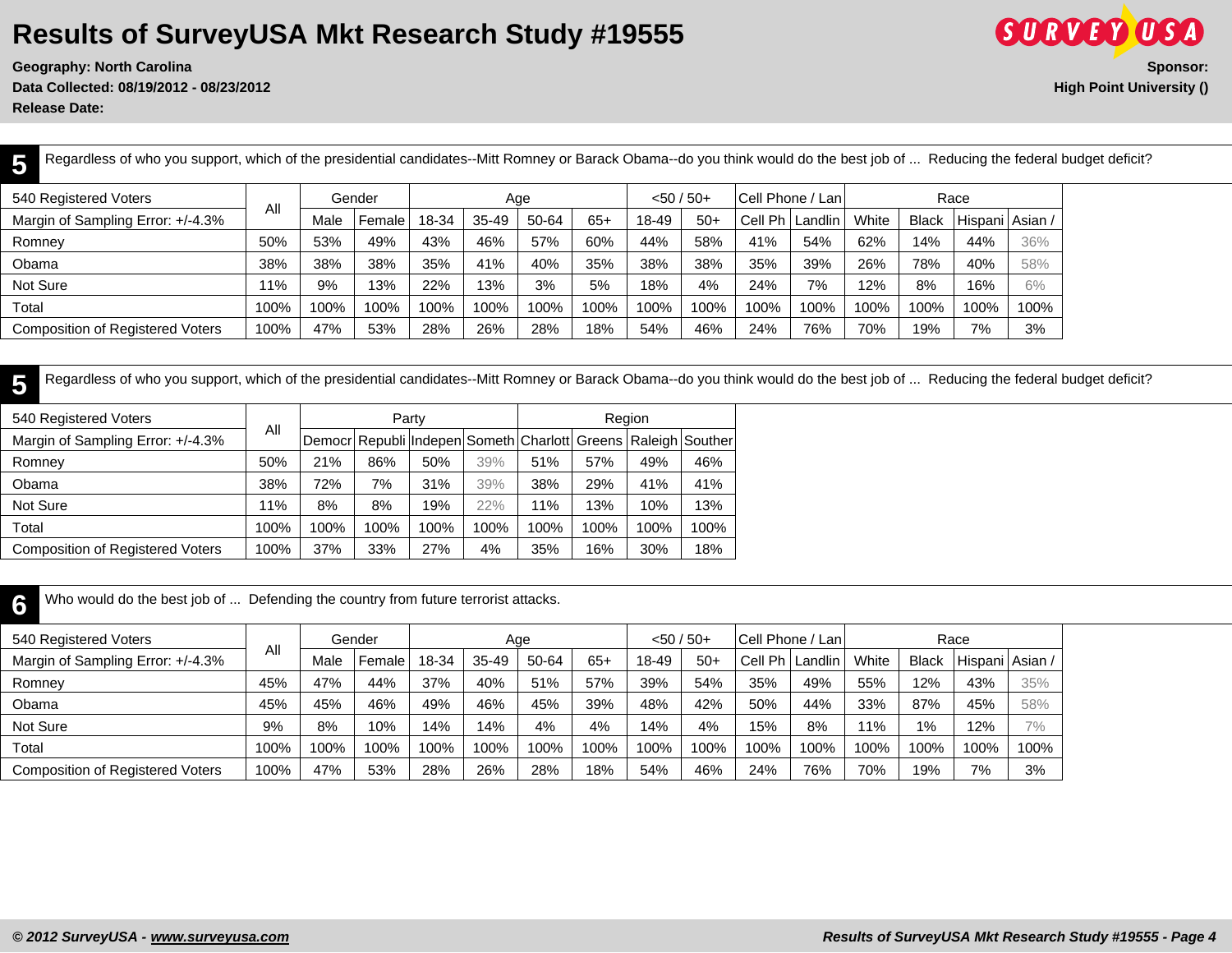Who would do the best job of ... Defending the country from future terrorist attacks.

**Geography: North Carolina** Sponsor: Sponsor: Sponsor: Sponsor: Sponsor: Sponsor: Sponsor: Sponsor: Sponsor: Sponsor: Sponsor: Sponsor: Sponsor: Sponsor: Sponsor: Sponsor: Sponsor: Sponsor: Sponsor: Sponsor: Sponsor: Spons **Data Collected: 08/19/2012 - 08/23/2012 High Point University ()**

**SURVEY USA** 

**Release Date:** 

**6**

**7**

| 540 Registered Voters                   |      |      |      | Party                                                         |      |      |      | Region |      |
|-----------------------------------------|------|------|------|---------------------------------------------------------------|------|------|------|--------|------|
| Margin of Sampling Error: +/-4.3%       | All  |      |      | Democr Republi Indepen Someth Charlott Greens Raleigh Souther |      |      |      |        |      |
| Romney                                  | 45%  | 16%  | 78%  | 47%                                                           | 36%  | 44%  | 51%  | 44%    | 45%  |
| Obama                                   | 45%  | 79%  | 12%  | 39%                                                           | 52%  | 48%  | 36%  | 47%    | 44%  |
| Not Sure                                | 9%   | 5%   | 10%  | 14%                                                           | 12%  | 8%   | 12%  | 9%     | 11%  |
| Total                                   | 100% | 100% | 100% | 100%                                                          | 100% | 100% | 100% | 100%   | 100% |
| <b>Composition of Registered Voters</b> | 100% | 37%  | 33%  | 27%                                                           | 4%   | 35%  | 16%  | 30%    | 18%  |

#### Of creating jobs.

| 540 Registered Voters                   |      |      | Gender |       |        | Age   |       | $< 50 / 50+$ |       | Cell Phone / Lan  |      |       |              | Race            |      |
|-----------------------------------------|------|------|--------|-------|--------|-------|-------|--------------|-------|-------------------|------|-------|--------------|-----------------|------|
| Margin of Sampling Error: +/-4.3%       | All  | Male | Female | 18-34 | 35-49  | 50-64 | $65+$ | 18-49        | $50+$ | Cell Ph   Landlin |      | White | <b>Black</b> | Hispani Asian / |      |
| Romney                                  | 49%  | 48%  | 50%    | 46%   | 45%    | 52%   | 58%   | 45%          | 54%   | 39%               | 53%  | 59%   | 19%          | 48%             | 37%  |
| Obama                                   | 41%  | 44%  | 39%    | 39%   | 43%    | 43%   | 39%   | 41%          | 41%   | 43%               | 41%  | 32%   | 75%          | 30%             | 58%  |
| Not Sure                                | 9%   | 8%   | 11%    | 15%   | $12\%$ | 5%    | 3%    | 14%          | 4%    | 18%               | 7%   | 10%   | 5%           | 22%             | 4%   |
| Total                                   | 100% | 100% | 100%   | 100%  | 100%   | 100%  | 100%  | 100%         | 100%  | 100%              | 100% | 100%  | 100%         | 100%            | 100% |
| <b>Composition of Registered Voters</b> | 100% | 47%  | 53%    | 28%   | 26%    | 28%   | 18%   | 54%          | 46%   | 24%               | 76%  | 70%   | 19%          | 7%              | 3%   |

#### **7** Of creating jobs.

| 540 Registered Voters                   |      |      |      | Party                                                         |      |      |      | Region |      |
|-----------------------------------------|------|------|------|---------------------------------------------------------------|------|------|------|--------|------|
| Margin of Sampling Error: +/-4.3%       | All  |      |      | Democr Republi Indepen Someth Charlott Greens Raleigh Souther |      |      |      |        |      |
| Romney                                  | 49%  | 23%  | 80%  | 51%                                                           | 30%  | 49%  | 50%  | 50%    | 49%  |
| Obama                                   | 41%  | 74%  | 11%  | 32%                                                           | 51%  | 45%  | 38%  | 42%    | 36%  |
| Not Sure                                | 9%   | 4%   | 9%   | 16%                                                           | 19%  | 6%   | 12%  | 9%     | 15%  |
| Total                                   | 100% | 100% | 100% | 100%                                                          | 100% | 100% | 100% | 100%   | 100% |
| <b>Composition of Registered Voters</b> | 100% | 37%  | 33%  | 27%                                                           | 4%   | 35%  | 16%  | 30%    | 18%  |
|                                         |      |      |      |                                                               |      |      |      |        |      |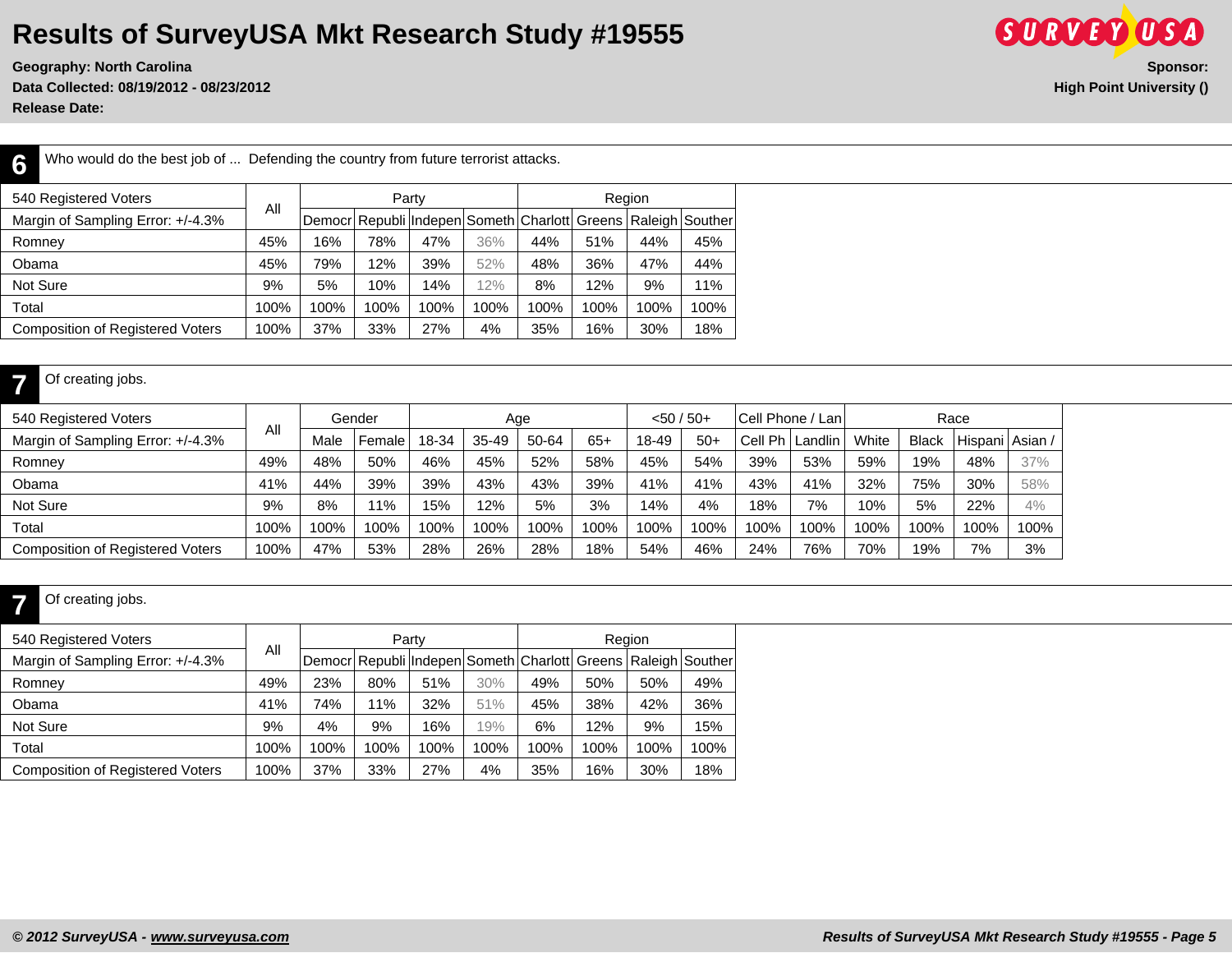**Data Collected: 08/19/2012 - 08/23/2012 High Point University ()**

**Release Date:** 

**8**

#### Of dealing with immigration.

| 540 Registered Voters                   |      |      | Gender |       | Aae   |       |       | $<$ 50 / 50+ |       |                   | <b>Cell Phone / Lani</b> |       | Race         |                   |      |
|-----------------------------------------|------|------|--------|-------|-------|-------|-------|--------------|-------|-------------------|--------------------------|-------|--------------|-------------------|------|
| Margin of Sampling Error: +/-4.3%       | All  | Male | Female | 18-34 | 35-49 | 50-64 | $65+$ | 18-49        | $50+$ | Cell Ph   Landlin |                          | White | <b>Black</b> | Hispani   Asian / |      |
| Romney                                  | 47%  | 47%  | 47%    | 41%   | 42%   | 53%   | 56%   | 41%          | 54%   | 34%               | 51%                      | 59%   | 10%          | 43%               | 24%  |
| Obama                                   | 41%  | 43%  | 40%    | 40%   | 44%   | 43%   | 37%   | 42%          | 40%   | 44%               | 40%                      | 30%   | 83%          | 33%               | 60%  |
| Not Sure                                | 12%  | 11%  | 13%    | 19%   | 14%   | 5%    | 7%    | 17%          | 6%    | 21%               | 9%                       | 11%   | 7%           | 25%               | 16%  |
| Total                                   | 100% | 100% | 100%   | 100%  | 100%  | 100%  | 100%  | 100%         | 100%  | 100%              | 100%                     | 100%  | 100%         | 100%              | 100% |
| <b>Composition of Registered Voters</b> | 100% | 47%  | 53%    | 28%   | 26%   | 28%   | 18%   | 54%          | 46%   | 24%               | 76%                      | 70%   | 19%          | 7%                | 3%   |

#### **8** Of dealing with immigration.

| 540 Registered Voters                   |      |      |      | Party |      |                                                               |      | Region |      |
|-----------------------------------------|------|------|------|-------|------|---------------------------------------------------------------|------|--------|------|
| Margin of Sampling Error: +/-4.3%       | All  |      |      |       |      | Democr Republi Indepen Someth Charlott Greens Raleigh Souther |      |        |      |
| Romney                                  | 47%  | 15%  | 79%  | 52%   | 40%  | 43%                                                           | 54%  | 48%    | 46%  |
| Obama                                   | 41%  | 75%  | 10%  | 34%   | 42%  | 46%                                                           | 33%  | 40%    | 41%  |
| Not Sure                                | 12%  | 10%  | 11%  | 14%   | 18%  | 10%                                                           | 13%  | 12%    | 13%  |
| Total                                   | 100% | 100% | 100% | 100%  | 100% | 100%                                                          | 100% | 100%   | 100% |
| <b>Composition of Registered Voters</b> | 100% | 37%  | 33%  | 27%   | 4%   | 35%                                                           | 16%  | 30%    | 18%  |

#### **9** Of dealing with health care.

| 540 Registered Voters                   |      |      | Gender |       |       | Age   |       | $< 50 / 50 +$ |       | Cell Phone / Lan |                   |       |              | Race              |      |
|-----------------------------------------|------|------|--------|-------|-------|-------|-------|---------------|-------|------------------|-------------------|-------|--------------|-------------------|------|
| Margin of Sampling Error: +/-4.3%       | All  | Male | Female | 18-34 | 35-49 | 50-64 | $65+$ | 18-49         | $50+$ |                  | Cell Ph   Landlin | White | <b>Black</b> | Hispani   Asian / |      |
| Romney                                  | 47%  | 48%  | 45%    | 40%   | 46%   | 50%   | 52%   | 43%           | 51%   | 38%              | 49%               | 57%   | 11%          | 47%               | 33%  |
| Obama                                   | 45%  | 46%  | 43%    | 46%   | 42%   | 48%   | 41%   | 44%           | 45%   | 48%              | 43%               | 35%   | 79%          | 40%               | 62%  |
| Not Sure                                | 9%   | 6%   | 11%    | 14%   | 12%   | 2%    | 7%    | 13%           | 4%    | 14%              | 7%                | 8%    | 10%          | 12%               | 5%   |
| Total                                   | 100% | 100% | 100%   | 100%  | 100%  | 100%  | 100%  | 100%          | 100%  | 100%             | 100%              | 100%  | 100%         | 100%              | 100% |
| <b>Composition of Registered Voters</b> | 100% | 47%  | 53%    | 28%   | 26%   | 28%   | 18%   | 54%           | 46%   | 24%              | 76%               | 70%   | 19%          | 7%                | 3%   |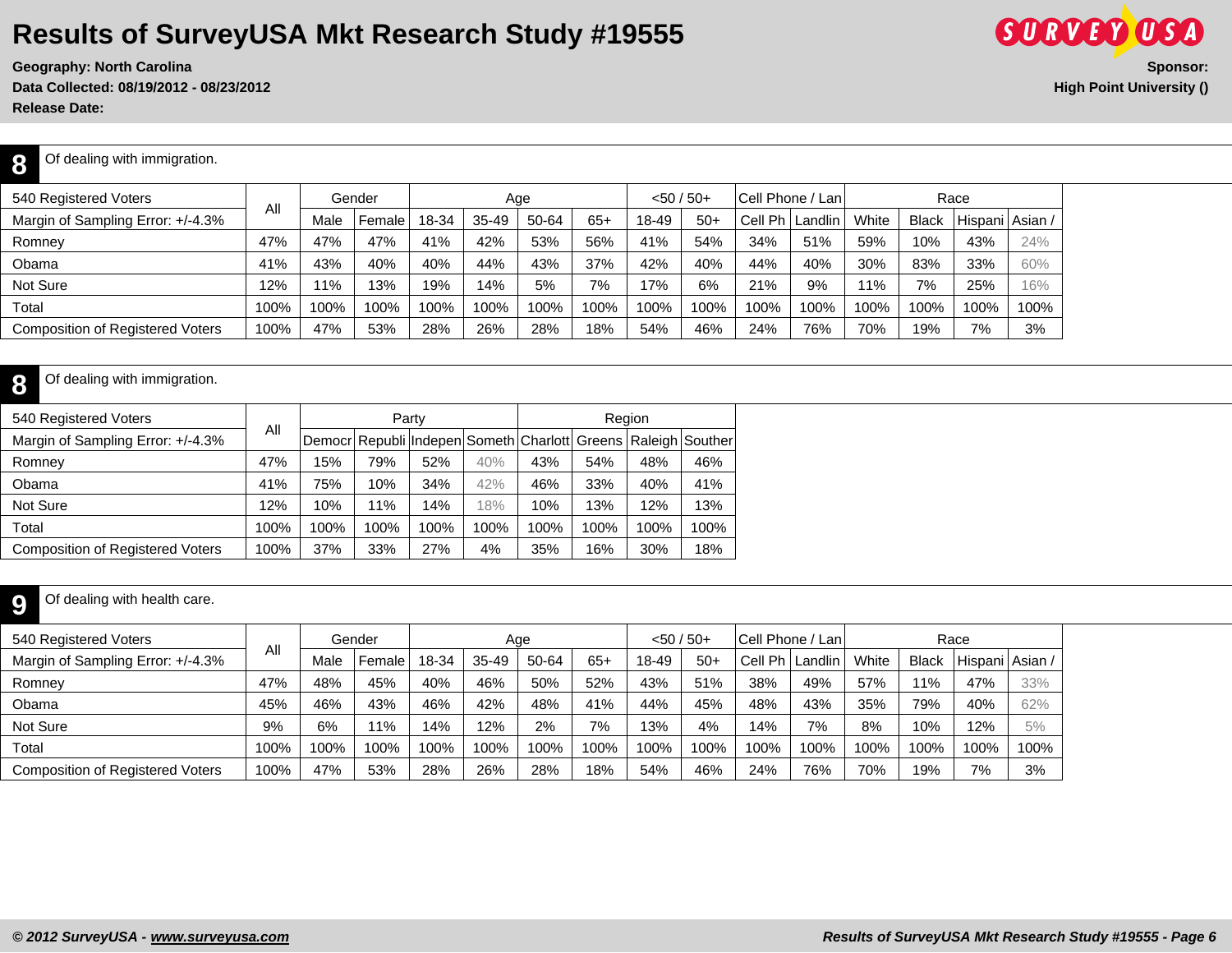**Data Collected: 08/19/2012 - 08/23/2012 High Point University () Release Date:** 



Of dealing with health care.

**9**

| 540 Registered Voters                   |      |      |      | Party |      |      |      | Region |                                                               |
|-----------------------------------------|------|------|------|-------|------|------|------|--------|---------------------------------------------------------------|
| Margin of Sampling Error: +/-4.3%       | Αll  |      |      |       |      |      |      |        | Democr Republi Indepen Someth Charlott Greens Raleigh Souther |
| Romney                                  | 47%  | 17%  | 79%  | 49%   | 30%  | 47%  | 49%  | 47%    | 43%                                                           |
| Obama                                   | 45%  | 75%  | 13%  | 42%   | 45%  | 45%  | 38%  | 48%    | 44%                                                           |
| Not Sure                                | 9%   | 8%   | 8%   | 9%    | 25%  | 8%   | 13%  | 5%     | 12%                                                           |
| Total                                   | 100% | 100% | 100% | 100%  | 100% | 100% | 100% | 100%   | 100%                                                          |
| <b>Composition of Registered Voters</b> | 100% | 37%  | 33%  | 27%   | 4%   | 35%  | 16%  | 30%    | 18%                                                           |

**10** Do you approve or disapprove of the health care legislation passed by Barack Obama and Congress in 2010?

| 540 Registered Voters                   |      |      | Gender |       |       | Age   |       | $<$ 50 / 50+ |       |                   | Cell Phone / Lan |       |       | Race    |                      |
|-----------------------------------------|------|------|--------|-------|-------|-------|-------|--------------|-------|-------------------|------------------|-------|-------|---------|----------------------|
| Margin of Sampling Error: +/-4.3%       | All  | Male | Female | 18-34 | 35-49 | 50-64 | $65+$ | 18-49        | $50+$ | Cell Ph   Landlin |                  | White | Black | Hispani | <sup>1</sup> Asian / |
| Approve                                 | 41%  | 42%  | 39%    | 41%   | 37%   | 47%   | 34%   | 39%          | 42%   | 46%               | 39%              | 30%   | 76%   | 40%     | 57%                  |
| Disapprove                              | 52%  | 53%  | 52%    | 50%   | 52%   | 50%   | 59%   | 51%          | 54%   | 47%               | 54%              | 63%   | 18%   | 55%     | 33%                  |
| Not Sure                                | 7%   | 5%   | 9%     | 8%    | 10%   | 3%    | 7%    | 9%           | 4%    | 7%                | 7%               | 7%    | 6%    | 5%      | 9%                   |
| Total                                   | 100% | 100% | 100%   | 100%  | 100%  | 100%  | 100%  | 100%         | 100%  | 100%              | 100%             | 100%  | 100%  | 100%    | 100%                 |
| <b>Composition of Registered Voters</b> | 100% | 47%  | 53%    | 28%   | 26%   | 28%   | 18%   | 54%          | 46%   | 24%               | 76%              | 70%   | 19%   | 7%      | 3%                   |

**10** Do you approve or disapprove of the health care legislation passed by Barack Obama and Congress in 2010?

| 540 Registered Voters                   |      |      |      | Party |      |      |      | Region |                                                               |
|-----------------------------------------|------|------|------|-------|------|------|------|--------|---------------------------------------------------------------|
| Margin of Sampling Error: +/-4.3%       | Αll  |      |      |       |      |      |      |        | Democr Republi Indepen Someth Charlott Greens Raleigh Souther |
| Approve                                 | 41%  | 71%  | 11%  | 36%   | 39%  | 44%  | 35%  | 41%    | 39%                                                           |
| Disapprove                              | 52%  | 21%  | 85%  | 58%   | 36%  | 50%  | 51%  | 53%    | 57%                                                           |
| Not Sure                                | 7%   | 9%   | 4%   | 7%    | 24%  | 6%   | 14%  | 6%     | 4%                                                            |
| Total                                   | 100% | 100% | 100% | 100%  | 100% | 100% | 100% | 100%   | 100%                                                          |
| <b>Composition of Registered Voters</b> | 100% | 37%  | 33%  | 27%   | 4%   | 35%  | 16%  | 30%    | 18%                                                           |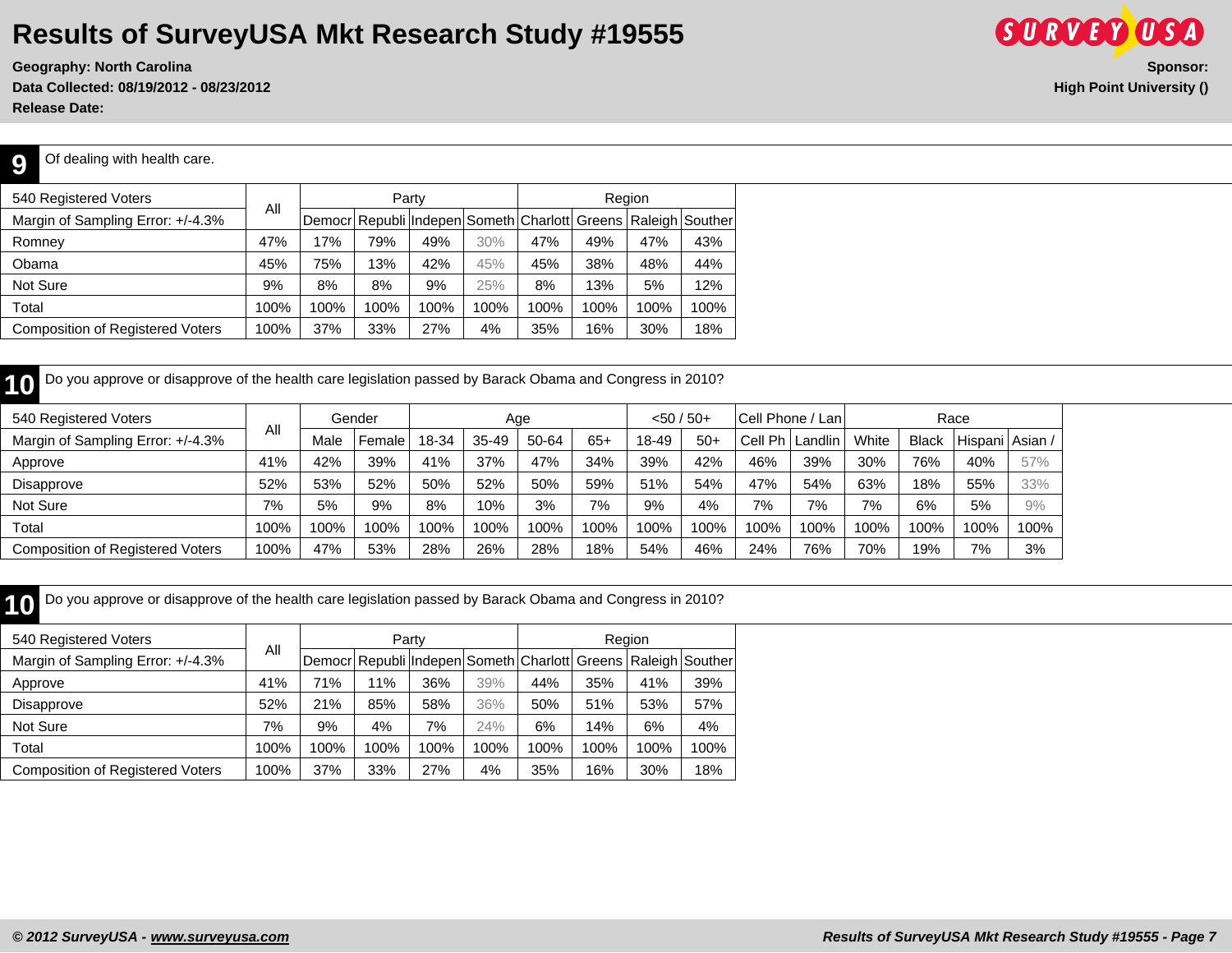**Geography: North Carolina** Data Collected: 08/19/2012 - 08/23/2012

**Release Date:** 

| (S.U.R.V.E.Y)                   |          |
|---------------------------------|----------|
|                                 | Sponsor: |
| <b>High Point University ()</b> |          |

Next week, the Republican Party will have its national convention in Tampa, Florida. How closely will you follow the convention? Very closely? Fairly closely? Not too closely? Or not at all closely?

| 540 Registered Voters                   |       |      | Gender |       |           | Age   |       | $<$ 50 / 50+ |       |         | Cell Phone / Lan |       |              | Race            |      |
|-----------------------------------------|-------|------|--------|-------|-----------|-------|-------|--------------|-------|---------|------------------|-------|--------------|-----------------|------|
| Margin of Sampling Error: +/-4.3%       | All   | Male | Female | 18-34 | $35 - 49$ | 50-64 | $65+$ | 18-49        | $50+$ | Cell Ph | Landlin I        | White | <b>Black</b> | Hispani Asian / |      |
| Very Closely                            | 30%   | 29%  | 31%    | 21%   | 27%       | 35%   | 39%   | 24%          | 37%   | 18%     | 34%              | 33%   | 22%          | 26%             | 21%  |
| <b>Fairly Closely</b>                   | 33%   | 35%  | 32%    | 43%   | 25%       | 31%   | 33%   | 35%          | 31%   | 39%     | 31%              | 32%   | 30%          | 49%             | 50%  |
| Not Too Closely                         | 21%   | 21%  | 21%    | 21%   | 24%       | 18%   | 21%   | 23%          | 19%   | 26%     | 20%              | 20%   | 25%          | 21%             | 17%  |
| Not At All Closely                      | 15%   | 14%  | 16%    | 14%   | 22%       | 16%   | 7%    | 18%          | 12%   | 15%     | 15%              | 15%   | 22%          | 4%              | 6%   |
| Not Sure                                | $1\%$ | 1%   | 0%     | $1\%$ | $1\%$     | 0%    | 0%    | $1\%$        | 0%    | 2%      | 0%               | 0%    | $1\%$        | 0%              | 6%   |
| Total                                   | 100%  | 100% | 100%   | 100%  | 100%      | 100%  | 100%  | 100%         | 100%  | 100%    | 100%             | 100%  | 100%         | 100%            | 100% |
| <b>Composition of Registered Voters</b> | 100%  | 47%  | 53%    | 28%   | 26%       | 28%   | 18%   | 54%          | 46%   | 24%     | 76%              | 70%   | 19%          | 7%              | 3%   |

Next week, the Republican Party will have its national convention in Tampa, Florida. How closely will you follow the convention? Very closely? Fairly closely? Not too closely? Or not at all closely?

| 540 Registered Voters                   |       |       |       | Party |      |       |       | Region |                                                               |
|-----------------------------------------|-------|-------|-------|-------|------|-------|-------|--------|---------------------------------------------------------------|
| Margin of Sampling Error: +/-4.3%       | All   |       |       |       |      |       |       |        | Democr Republi Indepen Someth Charlott Greens Raleigh Souther |
| <b>Very Closely</b>                     | 30%   | 22%   | 44%   | 27%   | 9%   | 30%   | 36%   | 31%    | 25%                                                           |
| <b>Fairly Closely</b>                   | 33%   | 31%   | 36%   | 35%   | 23%  | 31%   | 26%   | 36%    | 38%                                                           |
| Not Too Closely                         | 21%   | 26%   | 12%   | 27%   | 22%  | 22%   | 25%   | 20%    | 18%                                                           |
| Not At All Closely                      | 15%   | 21%   | 9%    | 11%   | 43%  | 16%   | 14%   | 13%    | 19%                                                           |
| Not Sure                                | $1\%$ | $1\%$ | $0\%$ | 1%    | 4%   | $1\%$ | $0\%$ | 0%     | $1\%$                                                         |
| Total                                   | 100%  | 100%  | 100%  | 100%  | 100% | 100%  | 100%  | 100%   | 100%                                                          |
| <b>Composition of Registered Voters</b> | 100%  | 37%   | 33%   | 27%   | 4%   | 35%   | 16%   | 30%    | 18%                                                           |

12 Is there anything that Mitt Romney or Barack Obama could say at their conventions that would convince you to change your vote in this election?

| 540 Registered Voters                   | All  |      | Gender |       |           | Age   |       | $<$ 50 / 50+ |       | Cell Phone / Lan |          |       |       | Race            |      |
|-----------------------------------------|------|------|--------|-------|-----------|-------|-------|--------------|-------|------------------|----------|-------|-------|-----------------|------|
| Margin of Sampling Error: +/-4.1%       |      | Male | Female | 18-34 | $35 - 49$ | 50-64 | $65+$ | 18-49        | $50+$ | Cell Ph          | 'Landlin | White | Black | Hispani   Asian |      |
| Yes                                     | 22%  | 26%  | 18%    | 30%   | 17%       | 24%   | 13%   | 24%          | 20%   | 30%              | 19%      | 20%   | 17%   | 50%             | 35%  |
| <b>No</b>                               | 64%  | 63%  | 64%    | 49%   | 63%       | 69%   | 79%   | 56%          | 73%   | 48%              | 69%      | 67%   | 67%   | 33%             | 43%  |
| Not Sure                                | 4%   | 11%  | 18%    | 21%   | 20%       | 7%    | 8%    | 20%          | 8%    | 22%              | 12%      | 13%   | 16%   | 18%             | 21%  |
| Total                                   | 100% | 100% | 100%   | 100%  | 100%      | 100%  | 100%  | 100%         | 100%  | 100%             | 100%     | 100%  | 100%  | 100%            | 100% |
| <b>Composition of Registered Voters</b> | 100% | 47%  | 53%    | 28%   | 26%       | 28%   | 18%   | 54%          | 46%   | 24%              | 76%      | 70%   | 19%   | 7%              | 3%   |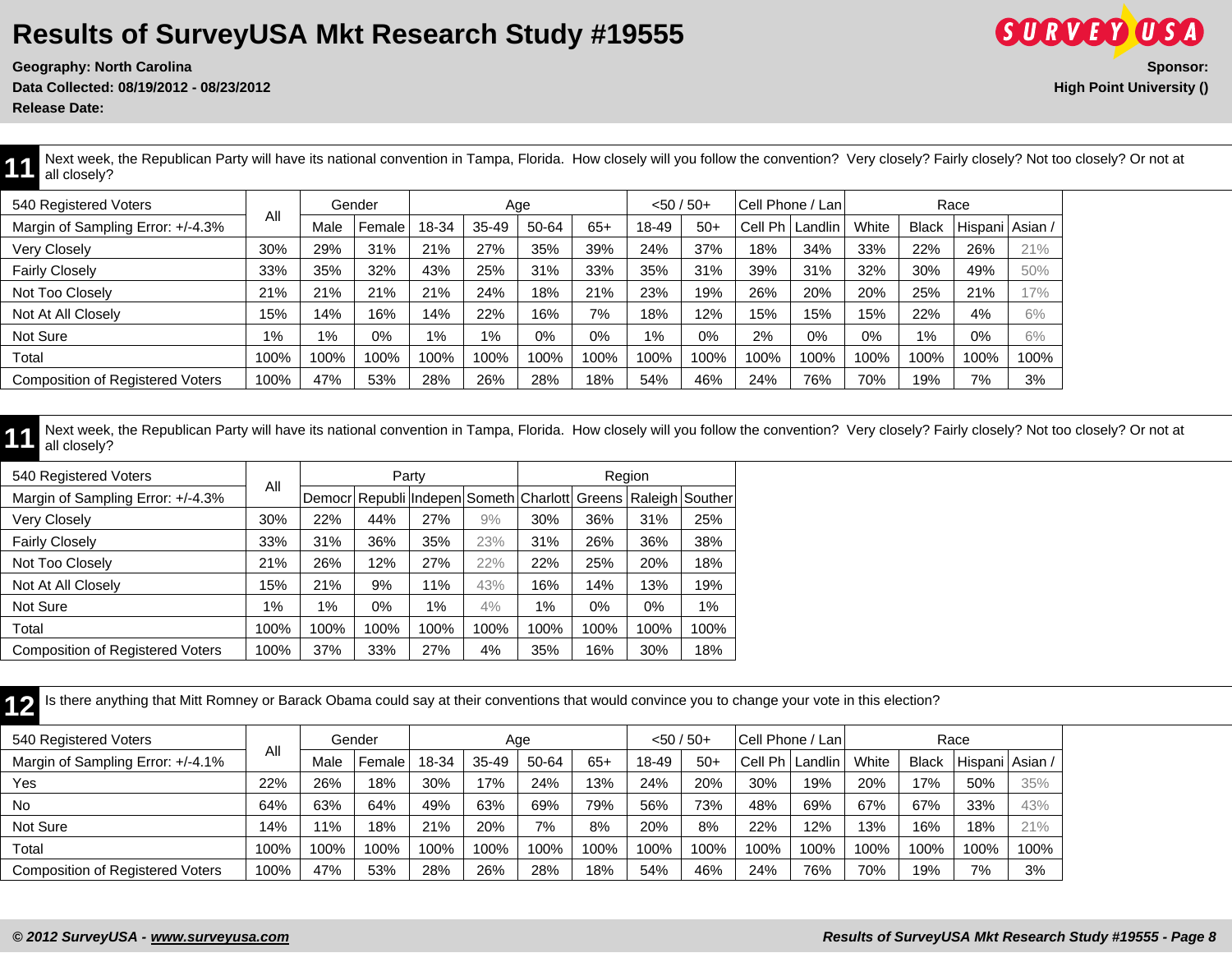**Geography: North Carolina Sponsor: Data Collected: 08/19/2012 - 08/23/2012 High Point University ()**



**Release Date:** 

12 Is there anything that Mitt Romney or Barack Obama could say at their conventions that would convince you to change your vote in this election?

| 540 Registered Voters                   |      |      |      | Party |      |      |      | Region |                                                               |
|-----------------------------------------|------|------|------|-------|------|------|------|--------|---------------------------------------------------------------|
| Margin of Sampling Error: +/-4.1%       | All  |      |      |       |      |      |      |        | Democr Republi Indepen Someth Charlott Greens Raleigh Souther |
| Yes                                     | 22%  | 23%  | 20%  | 24%   | 16%  | 21%  | 17%  | 20%    | 30%                                                           |
| No.                                     | 64%  | 65%  | 65%  | 61%   | 58%  | 64%  | 69%  | 66%    | 54%                                                           |
| Not Sure                                | 14%  | 12%  | 15%  | 15%   | 25%  | 15%  | 14%  | 14%    | 16%                                                           |
| Total                                   | 100% | 100% | 100% | 100%  | 100% | 100% | 100% | 100%   | 100%                                                          |
| <b>Composition of Registered Voters</b> | 100% | 37%  | 33%  | 27%   | 4%   | 35%  | 16%  | 30%    | 18%                                                           |

**13** Some people say that people get ahead by their own hard work, while others say that lucky breaks or help from other people are more important. Which do you think is most important, and you think is most important, or, do you think both are equally important?

| 540 Registered Voters             |       |      | Gender |       | Age     |       |       | $< 50 / 50 +$ |       | Cell Phone / Lani |                |       |              | Race              |      |
|-----------------------------------|-------|------|--------|-------|---------|-------|-------|---------------|-------|-------------------|----------------|-------|--------------|-------------------|------|
| Margin of Sampling Error: +/-4.3% | All   | Male | Female | 18-34 | $35-49$ | 50-64 | $65+$ | 18-49         | $50+$ | Cell              | I Ph   Landlin | White | <b>Black</b> | Hispani   Asian , |      |
| <b>Hard Work</b>                  | 56%   | 56%  | 56%    | 58%   | 50%     | 58%   | 59%   | 54%           | 58%   | 55%               | 56%            | 62%   | 34%          | 55%               | 59%  |
| Help From Other People            | 4%    | 5%   | 3%     | 7%    | 4%      | 2%    | 4%    | 5%            | 3%    | 6%                | 4%             | 4%    | 1%           | 13%               | 2%   |
| <b>Both Equally</b>               | 38%   | 38%  | 39%    | 35%   | 45%     | 38%   | 36%   | 39%           | 37%   | 38%               | 39%            | 33%   | 60%          | 33%               | 40%  |
| Not Sure                          | $1\%$ | 1%   | $1\%$  | 1%    | 2%      | 2%    | 2%    | 1%            | 2%    | $1\%$             | 1%             | 0%    | 5%           | 0%                | 0%   |
| Total                             | 100%  | 100% | 100%   | 100%  | 100%    | 100%  | 100%  | 100%          | 100%  | 100%              | 100%           | 100%  | 100%         | 100%              | 100% |
| Composition of Registered Voters  | 100%  | 47%  | 53%    | 28%   | 26%     | 28%   | 18%   | 54%           | 46%   | 24%               | 76%            | 70%   | 19%          | 7%                | 3%   |

Some people say that people get ahead by their own hard work, while others say that lucky breaks or help from other people are more important. Which do you think is most important, which are equally important? or, do you think both are equally important?

| 540 Registered Voters                   | All  |      |       | Party                                                         |       |       |      | Region |      |
|-----------------------------------------|------|------|-------|---------------------------------------------------------------|-------|-------|------|--------|------|
| Margin of Sampling Error: +/-4.3%       |      |      |       | Democr Republi Indepen Someth Charlott Greens Raleigh Souther |       |       |      |        |      |
| Hard Work                               | 56%  | 37%  | 79%   | 54%                                                           | 51%   | 54%   | 59%  | 52%    | 65%  |
| Help From Other People                  | 4%   | 4%   | 3%    | 6%                                                            | 2%    | 3%    | 3%   | 6%     | 4%   |
| <b>Both Equally</b>                     | 38%  | 56%  | 17%   | 40%                                                           | 47%   | 43%   | 37%  | 40%    | 30%  |
| Not Sure                                | 1%   | 3%   | $1\%$ | 0%                                                            | $0\%$ | $1\%$ | 2%   | 2%     | 1%   |
| Total                                   | 100% | 100% | 100%  | 100%                                                          | 100%  | 100%  | 100% | 100%   | 100% |
| <b>Composition of Registered Voters</b> | 100% | 37%  | 33%   | 27%                                                           | 4%    | 35%   | 16%  | 30%    | 18%  |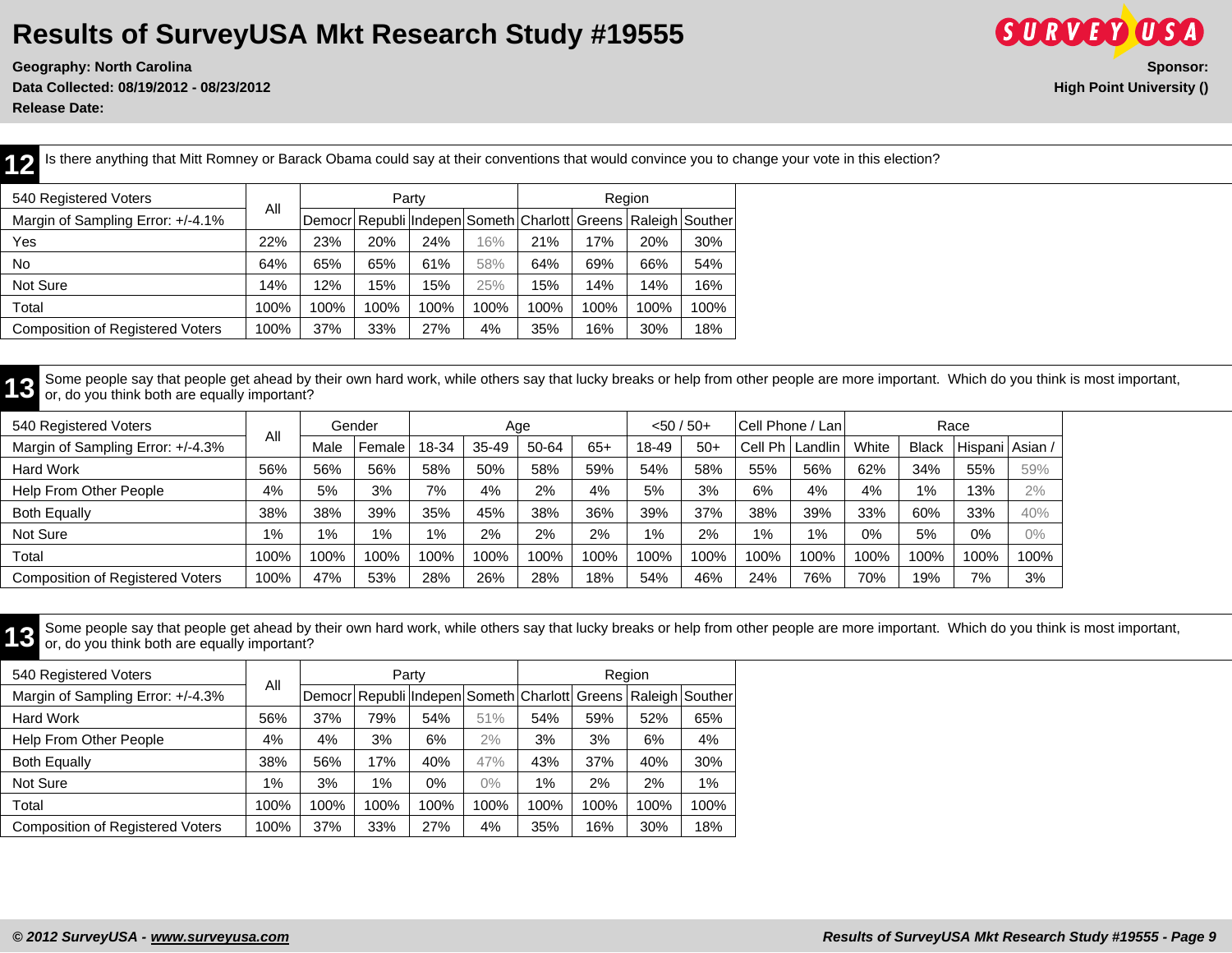**Data Collected: 08/19/2012 - 08/23/2012 High Point University ()**



**Release Date:** 

| During this election campaign, how many days a week do you go on-line to read about the campaigns?<br>14 |      |      |        |       |           |       |       |       |              |         |                  |       |              |                 |      |  |
|----------------------------------------------------------------------------------------------------------|------|------|--------|-------|-----------|-------|-------|-------|--------------|---------|------------------|-------|--------------|-----------------|------|--|
| 540 Registered Voters                                                                                    | All  |      | Gender |       |           | Age   |       |       | $< 50 / 50+$ |         | Cell Phone / Lan |       |              | Race            |      |  |
| Margin of Sampling Error: +/-4.3%                                                                        |      | Male | Female | 18-34 | $35 - 49$ | 50-64 | $65+$ | 18-49 | $50+$        | Cell Ph | Landlin          | White | <b>Black</b> | Hispani Asian / |      |  |
| None                                                                                                     | 32%  | 30%  | 34%    | 18%   | 31%       | 38%   | 47%   | 24%   | 41%          | 17%     | 37%              | 33%   | 41%          | $1\%$           | 14%  |  |
|                                                                                                          | 12%  | 11%  | 12%    | 16%   | 9%        | 10%   | 13%   | 12%   | 11%          | 15%     | 11%              | 11%   | 17%          | 5%              | 7%   |  |
| 2                                                                                                        | 13%  | 11%  | 15%    | 20%   | 13%       | 8%    | 11%   | 16%   | 9%           | 20%     | 11%              | 12%   | 10%          | 17%             | 32%  |  |
| 3                                                                                                        | 9%   | 9%   | 10%    | 9%    | 15%       | 6%    | 8%    | 12%   | 7%           | 11%     | 9%               | 9%    | 14%          | 7%              | 5%   |  |
| 4                                                                                                        | 8%   | 9%   | 8%     | 16%   | 7%        | 7%    | 2%    | 11%   | 5%           | 16%     | 6%               | 8%    | 5%           | 24%             | 10%  |  |
| 5                                                                                                        | 11%  | 12%  | 10%    | 9%    | 14%       | 12%   | 7%    | 11%   | 10%          | 12%     | 10%              | 11%   | 2%           | 35%             | 18%  |  |
| 6                                                                                                        | 3%   | 4%   | 2%     | 3%    | 2%        | 6%    | 2%    | 2%    | 4%           | 2%      | 4%               | 4%    | 1%           | 0%              | 8%   |  |
| $\overline{ }$                                                                                           | 11%  | 14%  | 10%    | 10%   | 10%       | 14%   | 12%   | 10%   | 13%          | 8%      | 13%              | 12%   | 9%           | 12%             | 7%   |  |
| Total                                                                                                    | 100% | 100% | 100%   | 100%  | 100%      | 100%  | 100%  | 100%  | 100%         | 100%    | 100%             | 100%  | 100%         | 100%            | 100% |  |
| <b>Composition of Registered Voters</b>                                                                  | 100% | 47%  | 53%    | 28%   | 26%       | 28%   | 18%   | 54%   | 46%          | 24%     | 76%              | 70%   | 19%          | 7%              | 3%   |  |

| 540 Registered Voters                   |      |        |      | Party |                                 |      |      | Region                     |      |
|-----------------------------------------|------|--------|------|-------|---------------------------------|------|------|----------------------------|------|
| Margin of Sampling Error: +/-4.3%       | All  | Democr |      |       | Republi Indepen Someth Charlott |      |      | Greens   Raleigh   Souther |      |
| None                                    | 32%  | 33%    | 31%  | 29%   | 42%                             | 26%  | 43%  | 27%                        | 40%  |
|                                         | 12%  | 16%    | 8%   | 12%   | 3%                              | 14%  | 11%  | 11%                        | 9%   |
| 2                                       | 13%  | 12%    | 16%  | 13%   | $4\%$                           | 16%  | 9%   | 14%                        | 10%  |
| 3                                       | 9%   | 12%    | 9%   | 7%    | 3%                              | 10%  | 11%  | 12%                        | 4%   |
| 4                                       | 8%   | 7%     | 9%   | 8%    | 18%                             | 8%   | 2%   | 10%                        | 14%  |
| 5                                       | 11%  | 7%     | 11%  | 13%   | 24%                             | 12%  | 14%  | 10%                        | 8%   |
| 6                                       | 3%   | 3%     | 2%   | 5%    | $0\%$                           | 3%   | 1%   | 4%                         | 4%   |
| 7                                       | 11%  | 9%     | 13%  | 13%   | 6%                              | 11%  | 10%  | 13%                        | 12%  |
| Total                                   | 100% | 100%   | 100% | 100%  | 100%                            | 100% | 100% | 100%                       | 100% |
| <b>Composition of Registered Voters</b> | 100% | 37%    | 33%  | 27%   | 4%                              | 35%  | 16%  | 30%                        | 18%  |

**14** During this election campaign, how many days a week do you go on-line to read about the campaigns?

#### **All Questions Crosstabbed By All Questions**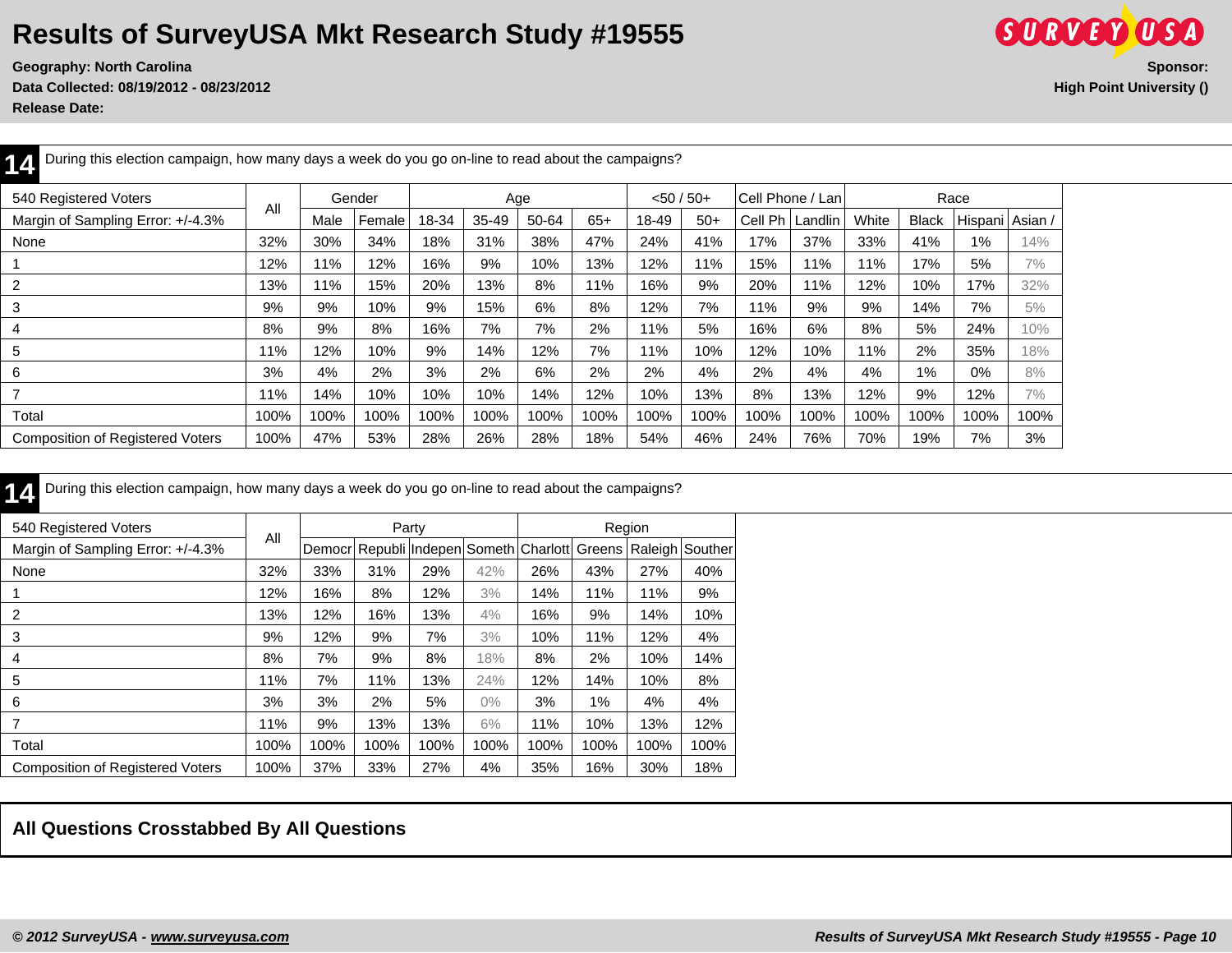**Geography: North Carolina Sponsor:**

**Data Collected: 08/19/2012 - 08/23/2012 High Point University ()**

**Release Date:** 

**1** These days, many people are so busy they can't find time to register to vote, or move around so often they don't get a chance to re-register. Are you NOW registered to vote in your precinct or election district or haven't you been able to register so far?

| 600 Adults                        |      |                          | Registered |                          |      | Direction |      |      |      | <b>Vote For President</b> |      |      | <b>Following</b> |      |      | <b>Better Deficit</b> |                                                                                                                                         |
|-----------------------------------|------|--------------------------|------------|--------------------------|------|-----------|------|------|------|---------------------------|------|------|------------------|------|------|-----------------------|-----------------------------------------------------------------------------------------------------------------------------------------|
| Margin of Sampling Error: +/-2.5% | All  |                          |            |                          |      |           |      |      |      |                           |      |      |                  |      |      |                       | Registe Haven't  Not Sur Right Di  Wrong   Not Sur  Mitt Ro  Barack    Someo   Undeci  More CI Less CI Not Sur   Romne   Obama  Not Sur |
| Registered                        | 90%  |                          |            | $\overline{\phantom{a}}$ | 100% | 100%      | 100% | 100% | 100% | 100%                      | 100% | 100% | 100%             | 100% | 100% | 100%                  | 100%                                                                                                                                    |
| Haven't Been Able                 | 8%   |                          |            |                          |      |           |      |      |      |                           |      |      |                  |      |      |                       |                                                                                                                                         |
| Not Sure                          | 2%   | $\overline{\phantom{a}}$ |            |                          |      |           | -    |      | -    |                           |      |      |                  |      |      |                       |                                                                                                                                         |
| Total                             | 100% |                          |            |                          | 100% | 100%      | 100% | 100% | 100% | 100%                      | 100% | 100% | 100%             | 100% | 100% | 100%                  | 100%                                                                                                                                    |
| <b>Composition of Adults</b>      | 100% |                          |            |                          | 33%  | 60%       | 7%   | 43%  | 43%  | 6%                        | 8%   | 79%  | 14%              | 7%   | 50%  | 38%                   | 11%                                                                                                                                     |

**1** These days, many people are so busy they can't find time to register to vote, or move around so often they don't get a chance to re-register. Are you NOW registered to vote in your precinct or election district or haven't you been able to register so far?

| 600 Adults                        |      |      | <b>Better Defending</b> |      |      | Better Jobs |      |      | <b>Better Immigration</b> |      |      | <b>Better Health Care</b> |      |      | <b>Health Care Law</b>                                                                                                             |      |
|-----------------------------------|------|------|-------------------------|------|------|-------------|------|------|---------------------------|------|------|---------------------------|------|------|------------------------------------------------------------------------------------------------------------------------------------|------|
| Margin of Sampling Error: +/-2.5% | All  |      |                         |      |      |             |      |      |                           |      |      |                           |      |      | Romne   Obama   Not Sur   Romne   Obama   Not Sur   Romne   Obama   Not Sur   Romne   Obama   Not Sur   Approv   Disappr   Not Sur |      |
| Registered                        | 90%  | 100% | 100%                    | 100% | 100% | 100%        | 100% | 100% | 100%                      | 100% | 100% | 100%                      | 100% | 100% | 100%                                                                                                                               | 100% |
| Haven't Been Able                 | 8%   |      |                         |      |      |             |      |      |                           |      |      |                           |      |      |                                                                                                                                    |      |
| Not Sure                          | 2%   |      |                         |      |      |             |      |      |                           |      |      |                           |      |      |                                                                                                                                    |      |
| Total                             | 100% | 100% | 100%                    | 100% | 100% | 100%        | 100% | 100% | 100%                      | 100% | 100% | 100%                      | 100% | 100% | 100%                                                                                                                               | 100% |
| <b>Composition of Adults</b>      | 100% | 45%  | 45%                     | 9%   | 49%  | 41%         | 9%   | 47%  | 41%                       | 12%  | 47%  | 45%                       | 9%   | 41%  | 52%                                                                                                                                | 7%   |

**1** These days, many people are so busy they can't find time to register to vote, or move around so often they don't get a chance to re-register. Are you NOW registered to vote in your precinct or election district or haven't you been able to register so far?

| 600 Adults                        |      |      |                          | <b>Follow RNC</b>               |      |         |                          | Say To Change Vote |      |                          |      | Work Vs. Breaks                        |      |
|-----------------------------------|------|------|--------------------------|---------------------------------|------|---------|--------------------------|--------------------|------|--------------------------|------|----------------------------------------|------|
| Margin of Sampling Error: +/-2.5% | All  |      |                          | Very CI Fairly C Not Too Not At |      | Not Sur | Yes                      | No                 |      |                          |      | Not Sur Hard W Help Fr Both Eq Not Sur |      |
| Registered                        | 90%  | 100% | 100%                     | 100%                            | 100% | 100%    | 100%                     | 100%               | 100% | 100%                     | 100% | 100%                                   | 100% |
| Haven't Been Able                 | 8%   | -    | $\overline{\phantom{0}}$ |                                 |      | -       | $\overline{\phantom{0}}$ |                    |      | $\overline{\phantom{0}}$ |      |                                        | -    |
| Not Sure                          | 2%   | -    | -                        |                                 |      | -       | -                        |                    |      | -                        | -    |                                        |      |
| Total                             | 100% | 100% | 100%                     | 100%                            | 100% | 100%    | 100%                     | 100%               | 100% | 100%                     | 100% | 100%                                   | 100% |
| <b>Composition of Adults</b>      | 100% | 30%  | 33%                      | 21%                             | 15%  | 1%      | 22%                      | 64%                | 14%  | 56%                      | 4%   | 38%                                    | 1%   |

**SURVEY USA**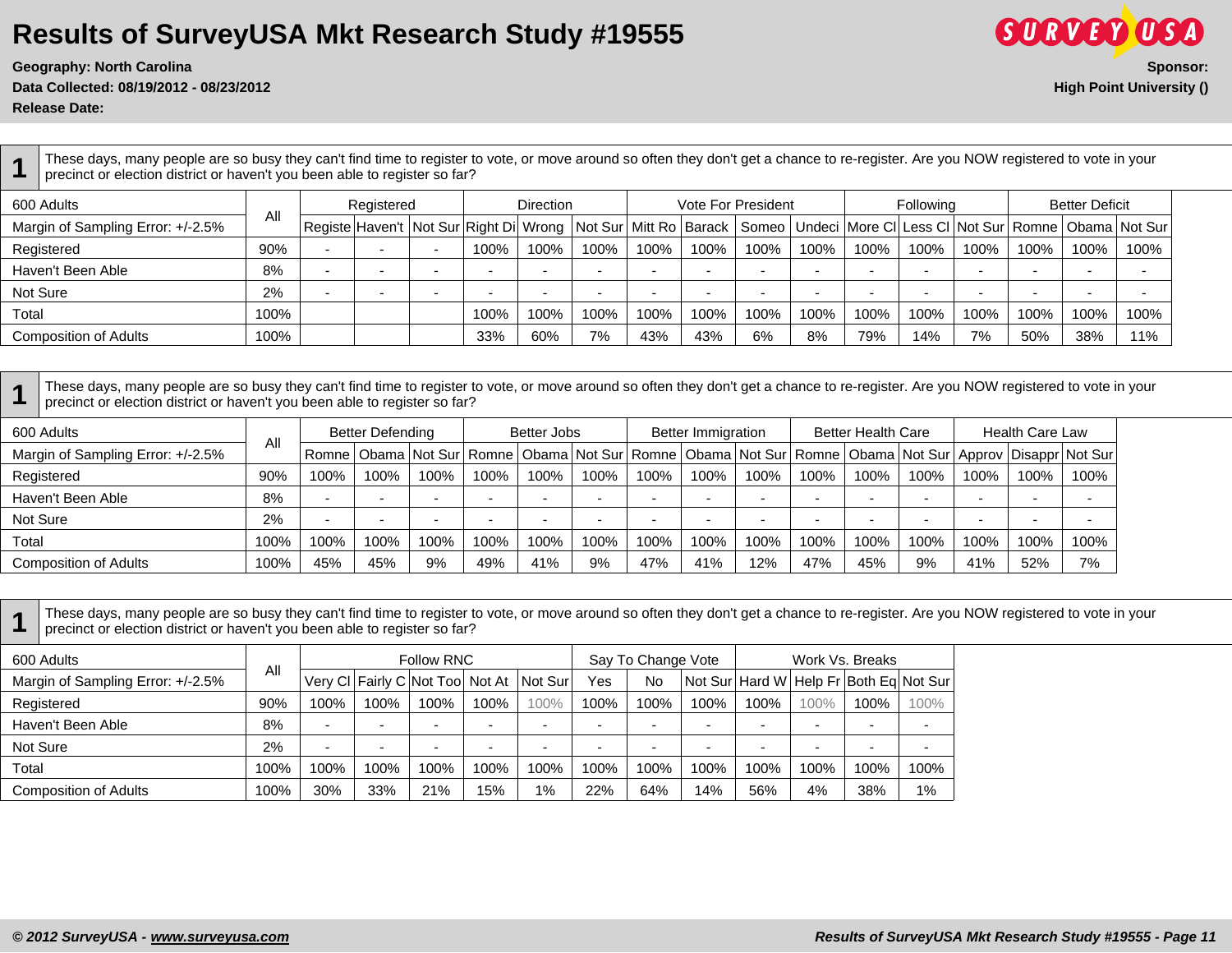**Data Collected: 08/19/2012 - 08/23/2012 High Point University ()**

**Release Date:** 

**1** These days, many people are so busy they can't find time to register to vote, or move around so often they don't get a chance to re-register. Are you NOW registered to vote in your precinct or election district or haven't you been able to register so far?

| 600 Adults                        |      |      |                          |      | Go Online                |      |      |      |      |
|-----------------------------------|------|------|--------------------------|------|--------------------------|------|------|------|------|
| Margin of Sampling Error: +/-2.5% | All  | None |                          | 2    | 3                        | 4    | 5    | 6    |      |
| Registered                        | 90%  | 100% | 100%                     | 100% | 100%                     | 100% | 100% | 100% | 100% |
| Haven't Been Able                 | 8%   | -    | $\overline{\phantom{0}}$ |      | $\overline{\phantom{0}}$ |      | -    | -    |      |
| Not Sure                          | 2%   |      | $\overline{\phantom{0}}$ |      | -                        | -    | -    | -    |      |
| Total                             | 100% | 100% | 100%                     | 100% | 100%                     | 100% | 100% | 100% | 100% |
| <b>Composition of Adults</b>      | 100% | 32%  | 12%                      | 13%  | 9%                       | 8%   | 11%  | 3%   | 11%  |

**2** Do you think things in this country are generally going in the right direction or do you feel things have gotten pretty seriously off on the wrong track?

| 540 Registered Voters                   |      |      | Registered |    |                                                                            | <b>Direction</b> |      | Vote For President |      |        |      | Following |      |      | <b>Better Deficit</b> |                                                                        |
|-----------------------------------------|------|------|------------|----|----------------------------------------------------------------------------|------------------|------|--------------------|------|--------|------|-----------|------|------|-----------------------|------------------------------------------------------------------------|
| Margin of Sampling Error: +/-4.2%       | All  |      |            |    | Registe  Haven't   Not Sur   Right Di   Wrong   Not Sur   Mitt Ro   Barack |                  |      |                    |      |        |      |           |      |      |                       | Someo   Undeci   More CI   Less CI   Not Sur   Romne   Obama   Not Sur |
| <b>Right Direction</b>                  | 33%  | 33%  | 0%         | 0% | . .                                                                        |                  | 3%   | 70%                | 9%   | 6%     | 31%  | 44%       | 28%  | 7%   | 73%                   | 13%                                                                    |
| Wrong Track                             | 60%  | 60%  | 0%         | 0% | . .                                                                        |                  | 94%  | 24%                | 79%  | 64%    | 64%  | 42%       | 60%  | 90%  | 22%                   | 59%                                                                    |
| Not Sure                                | 7%   | 7%   | $0\%$      | 0% | -                                                                          |                  | 2%   | 6%                 | 12%  | $30\%$ | 5%   | 14%       | 12%  | 3%   | 5%                    | 28%                                                                    |
| Total                                   | 100% | 100% | 0%         | 0% |                                                                            |                  | 100% | 100%               | 100% | 100%   | 100% | 100%      | 100% | 100% | 100%                  | 100%                                                                   |
| <b>Composition of Registered Voters</b> | 100% | 100% | 0%         | 0% |                                                                            |                  | 43%  | 43%                | 6%   | 8%     | 79%  | 14%       | 7%   | 50%  | 38%                   | 11%                                                                    |

**2** Do you think things in this country are generally going in the right direction or do you feel things have gotten pretty seriously off on the wrong track?

| 540 Registered Voters                   |      |       | <b>Better Defending</b> |      |      | Better Jobs |      |      | <b>Better Immigration</b> |      |                                                                                                                                    | <b>Better Health Care</b> |      |      | <b>Health Care Law</b> |      |
|-----------------------------------------|------|-------|-------------------------|------|------|-------------|------|------|---------------------------|------|------------------------------------------------------------------------------------------------------------------------------------|---------------------------|------|------|------------------------|------|
| Margin of Sampling Error: +/-4.2%       | Αll  |       |                         |      |      |             |      |      |                           |      | Romne   Obama   Not Sur   Romne   Obama   Not Sur   Romne   Obama   Not Sur   Romne   Obama   Not Sur   Approv   Disappr   Not Sur |                           |      |      |                        |      |
| <b>Right Direction</b>                  | 33%  | 5%    | 65%                     | 15%  | 5%   | 71%         | 14%  | 6%   | 66%                       | 23%  | 5%                                                                                                                                 | 66%                       | 15%  | 71%  | 4%                     | 29%  |
| Wrong Track                             | 60%  | 94%   | 28%                     | 56%  | 91%  | 24%         | 57%  | 92%  | 25%                       | 58%  | 92%                                                                                                                                | 27%                       | 60%  | 23%  | 91%                    | 49%  |
| Not Sure                                | 7%   | $1\%$ | 8%                      | 28%  | 4%   | 5%          | 29%  | 2%   | 9%                        | 19%  | 3%                                                                                                                                 | 7%                        | 26%  | 5%   | 6%                     | 22%  |
| Total                                   | 100% | 100%  | 100%                    | 100% | 100% | 100%        | 100% | 100% | 100%                      | 100% | 100%                                                                                                                               | 100%                      | 100% | 100% | 100%                   | 100% |
| <b>Composition of Registered Voters</b> | 100% | 45%   | 45%                     | 9%   | 49%  | 41%         | 9%   | 47%  | 41%                       | 12%  | 47%                                                                                                                                | 45%                       | 9%   | 41%  | 52%                    | 7%   |

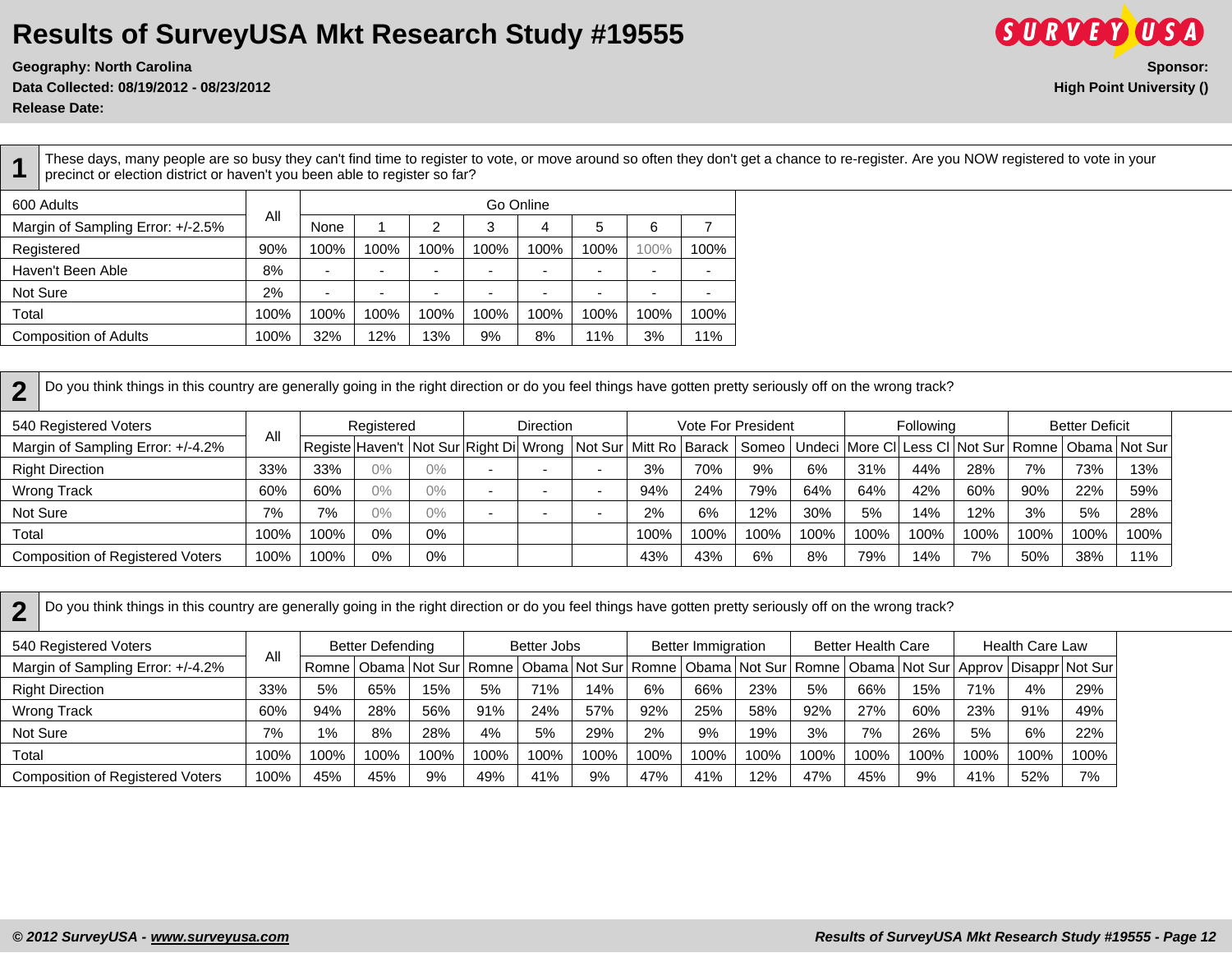**Data Collected: 08/19/2012 - 08/23/2012 High Point University () Release Date:** 



**2** Do you think things in this country are generally going in the right direction or do you feel things have gotten pretty seriously off on the wrong track? 540 Registered Voters All Follow RNC | Say To Change Vote | Work Vs. Breaks Margin of Sampling Error: +/-4.2% | '" | Very Cl Fairly C Not Too Not At | Not Sur | Yes | No | Not Sur | Hard W | Help Fr | Both Eq | Not Sur Right Direction | 33% | 26% | 31% | 39% | 43% | 30% | 33% | 24% | 22% | 43% | 47% | 65% Wrong Track | 60% | 71% | 65% | 56% | 36% | 24% | 58% | 52% | 73% | 49% | 44% | 35% Not Sure | 7% | 3% | 4% | 5% | 21% | 55% | 3% | 4% | 24% | 5% | 8% | 10% | 0% Total | 100% | 100% | 100% | 100% | 100% | 100% | 100% | 100% | 100% | 100% | 100% | 100% | 100% | 100% | 100% | 100% | 100% | 100% | 100% | 100% | 100% | 100% | 100% | 100% | 100% | 100 Composition of Registered Voters | 100% | 30% | 33% | 21% | 15% | 1% | 22% | 64% | 14% | 56% | 4% | 38% | 1%

**2** Do you think things in this country are generally going in the right direction or do you feel things have gotten pretty seriously off on the wrong track?

| 540 Registered Voters                   |      |      |      |      | Go Online |      |      |       |      |
|-----------------------------------------|------|------|------|------|-----------|------|------|-------|------|
| Margin of Sampling Error: +/-4.2%       | Αll  | None |      | 2    | 3         | 4    | 5    | 6     |      |
| <b>Right Direction</b>                  | 33%  | 34%  | 41%  | 27%  | 35%       | 39%  | 27%  | 25%   | 31%  |
| <b>Wrong Track</b>                      | 60%  | 58%  | 52%  | 65%  | 53%       | 54%  | 69%  | 75%   | 69%  |
| Not Sure                                | 7%   | 9%   | 6%   | 8%   | 12%       | 7%   | 4%   | $0\%$ | 0%   |
| Total                                   | 100% | 100% | 100% | 100% | 100%      | 100% | 100% | 100%  | 100% |
| <b>Composition of Registered Voters</b> | 100% | 32%  | 12%  | 13%  | 9%        | 8%   | 11%  | 3%    | 11%  |

**3** If the election for President of the United States were held today would you be voting for (choices rotated) Mitt Romney, Barack Obama, or someone else?

| 540 Registered Voters                   |      |      | Registered |       |       | <b>Direction</b> |      |     | Vote For President                                                                                                           |      | Following |      |      | <b>Better Deficit</b> |      |
|-----------------------------------------|------|------|------------|-------|-------|------------------|------|-----|------------------------------------------------------------------------------------------------------------------------------|------|-----------|------|------|-----------------------|------|
| Margin of Sampling Error: +/-4.3%       | All  |      |            |       |       |                  |      |     | Registe Haven't Not Sur Right Di Wrong Not Sur Mitt Ro Barack   Someo   Undeci More Cl Less Cl Not Sur Romne   Obama Not Sur |      |           |      |      |                       |      |
| Mitt Romney                             | 43%  | 43%  | $0\%$      | $0\%$ | 4%    | 67%              | 15%  | . . |                                                                                                                              | 47%  | 19%       | 52%  | 80%  | 2%                    | 16%  |
| Barack Obama                            | 43%  | 43%  | $0\%$      | $0\%$ | 93%   | 17%              | 39%  | . . |                                                                                                                              | 40%  | 61%       | 42%  | 8%   | 94%                   | 27%  |
| Someone Else                            | 6%   | 6%   | $0\%$      | $0\%$ | 2%    | 8%               | 10%  | . . |                                                                                                                              | 5%   | 9%        | 4%   | 7%   | 2%                    | 14%  |
| Undecided                               | 8%   | 8%   | $0\%$      | $0\%$ | $1\%$ | 8%               | 36%  |     |                                                                                                                              | 8%   | 12%       | 2%   | 5%   | 2%                    | 43%  |
| Total                                   | 100% | 100% | 0%         | 0%    | 100%  | 100%             | 100% |     |                                                                                                                              | 100% | 100%      | 100% | 100% | 100%                  | 100% |
| <b>Composition of Registered Voters</b> | 100% | 100% | $0\%$      | 0%    | 33%   | 60%              | 7%   |     |                                                                                                                              | 79%  | 14%       | 7%   | 50%  | 38%                   | 11%  |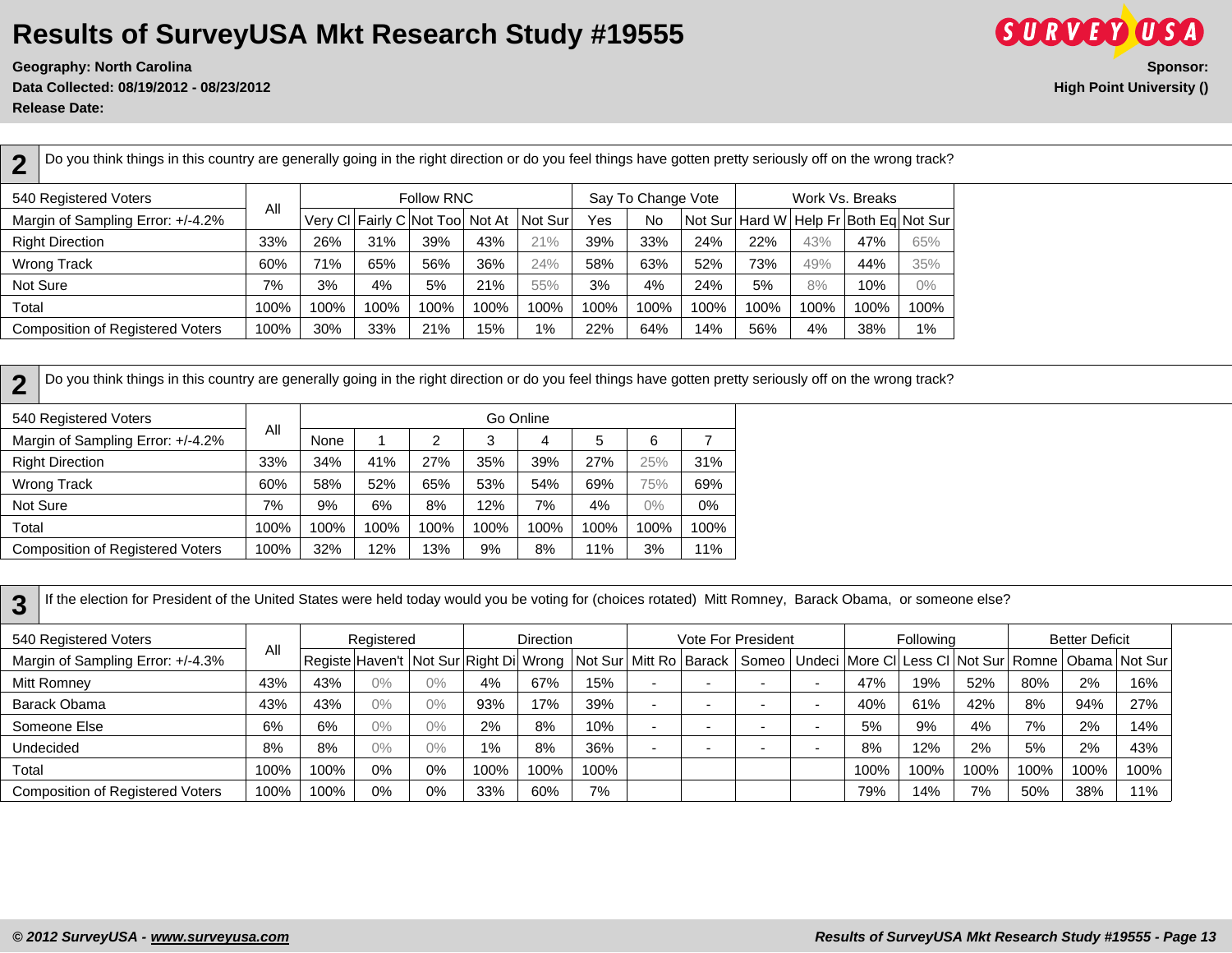**Data Collected: 08/19/2012 - 08/23/2012 High Point University ()**

**Release Date:** 

| If the election for President of the United States were held today would you be voting for (choices rotated) Mitt Romney, Barack Obama, or someone else?<br>3 |      |       |                         |                         |      |             |               |      |                           |      |      |                           |      |         |                        |                                                                                |
|---------------------------------------------------------------------------------------------------------------------------------------------------------------|------|-------|-------------------------|-------------------------|------|-------------|---------------|------|---------------------------|------|------|---------------------------|------|---------|------------------------|--------------------------------------------------------------------------------|
| 540 Registered Voters                                                                                                                                         | All  |       | <b>Better Defending</b> |                         |      | Better Jobs |               |      | <b>Better Immigration</b> |      |      | <b>Better Health Care</b> |      |         | <b>Health Care Law</b> |                                                                                |
| Margin of Sampling Error: +/-4.3%                                                                                                                             |      | Romne |                         | Obama   Not Sur   Romne |      |             | Obama Not Sur |      |                           |      |      |                           |      |         |                        | Romne   Obama   Not Sur   Romne   Obama   Not Sur   Approv   Disappr   Not Sur |
| Mitt Romney                                                                                                                                                   | 43%  | 87%   | 3%                      | 24%                     | 82%  | 2%          | 21%           | 82%  | 3%                        | 28%  | 83%  | 4%                        | 29%  | 3%      | 77%                    | 20%                                                                            |
| Barack Obama                                                                                                                                                  | 43%  | 3%    | 87%                     | 22%                     | 5%   | 93%         | 27%           | 5%   | 88%                       | 37%  | 5%   | 88%                       | 16%  | 90%     | 6%                     | 53%                                                                            |
| Someone Else                                                                                                                                                  | 6%   | 6%    | 3%                      | 14%                     | 7%   | 2%          | 17%           | 7%   | 3%                        | 9%   | 6%   | 4%                        | 13%  | 2%      | 8%                     | 11%                                                                            |
| Undecided                                                                                                                                                     | 8%   | 3%    | 6%                      | 40%                     | 7%   | 3%          | 35%           | 6%   | 6%                        | 26%  | 5%   | 4%                        | 42%  | 4%      | 10%                    | 16%                                                                            |
| Total                                                                                                                                                         | 100% | 100%  | 100%                    | 100%                    | 100% | 100%        | 100%          | 100% | 100%                      | 100% | 100% | 100%                      | 100% | $100\%$ | 100%                   | 100%                                                                           |
| <b>Composition of Registered Voters</b>                                                                                                                       | 100% | 45%   | 45%                     | 9%                      | 49%  | 41%         | 9%            | 47%  | 41%                       | 12%  | 47%  | 45%                       | 9%   | 41%     | 52%                    | 7%                                                                             |

| If the election for President of the United States were held today would you be voting for (choices rotated) Mitt Romney, Barack Obama, or someone else?<br>3 |      |      |      |                                 |      |         |      |                    |      |      |      |                 |                                                |
|---------------------------------------------------------------------------------------------------------------------------------------------------------------|------|------|------|---------------------------------|------|---------|------|--------------------|------|------|------|-----------------|------------------------------------------------|
| 540 Registered Voters                                                                                                                                         |      |      |      | Follow RNC                      |      |         |      | Say To Change Vote |      |      |      | Work Vs. Breaks |                                                |
| Margin of Sampling Error: +/-4.3%                                                                                                                             | All  |      |      | Very CI Fairly C Not Too Not At |      | Not Sur | Yes  | No                 |      |      |      |                 | Not Sur   Hard W   Help Fr   Both Eq   Not Sur |
| Mitt Romney                                                                                                                                                   | 43%  | 64%  | 46%  | 31%                             | 14%  | 24%     | 38%  | 49%                | 25%  | 61%  | 37%  | 19%             | 26%                                            |
| Barack Obama                                                                                                                                                  | 43%  | 27%  | 42%  | 53%                             | 65%  | 53%     | 44%  | 45%                | 35%  | 27%  | 48%  | 65%             | 74%                                            |
| Someone Else                                                                                                                                                  | 6%   | 6%   | 5%   | 6%                              | 8%   | $0\%$   | 6%   | 5%                 | 8%   | 5%   | 11%  | 7%              | $0\%$                                          |
| <b>Undecided</b>                                                                                                                                              | 8%   | 4%   | 8%   | 10%                             | 14%  | 23%     | 12%  | $1\%$              | 32%  | 8%   | 4%   | 9%              | $0\%$                                          |
| Total                                                                                                                                                         | 100% | 100% | 100% | 100%                            | 100% | 100%    | 100% | 100%               | 100% | 100% | 100% | 100%            | 100%                                           |
| <b>Composition of Registered Voters</b>                                                                                                                       | 100% | 30%  | 33%  | 21%                             | 15%  | $1\%$   | 22%  | 64%                | 14%  | 56%  | 4%   | 38%             | 1%                                             |

| If the election for President of the United States were held today would you be voting for (choices rotated) Mitt Romney, Barack Obama, or s<br>3 |      |      |      |      |      |           |      |       |       |  |
|---------------------------------------------------------------------------------------------------------------------------------------------------|------|------|------|------|------|-----------|------|-------|-------|--|
| 540 Registered Voters                                                                                                                             |      |      |      |      |      | Go Online |      |       |       |  |
| Margin of Sampling Error: +/-4.3%                                                                                                                 | All  | None |      | 2    | 3    | 4         | 5    | 6     |       |  |
| Mitt Romney                                                                                                                                       | 43%  | 40%  | 36%  | 39%  | 38%  | 44%       | 55%  | 58%   | 50%   |  |
| Barack Obama                                                                                                                                      | 43%  | 45%  | 51%  | 38%  | 42%  | 43%       | 37%  | 38%   | 45%   |  |
| Someone Else                                                                                                                                      | 6%   | 6%   | 6%   | 7%   | 5%   | 6%        | 7%   | $0\%$ | 4%    |  |
| <b>Undecided</b>                                                                                                                                  | 8%   | 9%   | 6%   | 16%  | 15%  | 7%        | 2%   | 3%    | $0\%$ |  |
| Total                                                                                                                                             | 100% | 100% | 100% | 100% | 100% | 100%      | 100% | 100%  | 100%  |  |
| <b>Composition of Registered Voters</b>                                                                                                           | 100% | 32%  | 12%  | 13%  | 9%   | 8%        | 11%  | 3%    | 11%   |  |
|                                                                                                                                                   |      |      |      |      |      |           |      |       |       |  |

If the election for President of the United States were held today would you be voting for (choices rotated) Mitt Romney, Barack Obama, or someone else?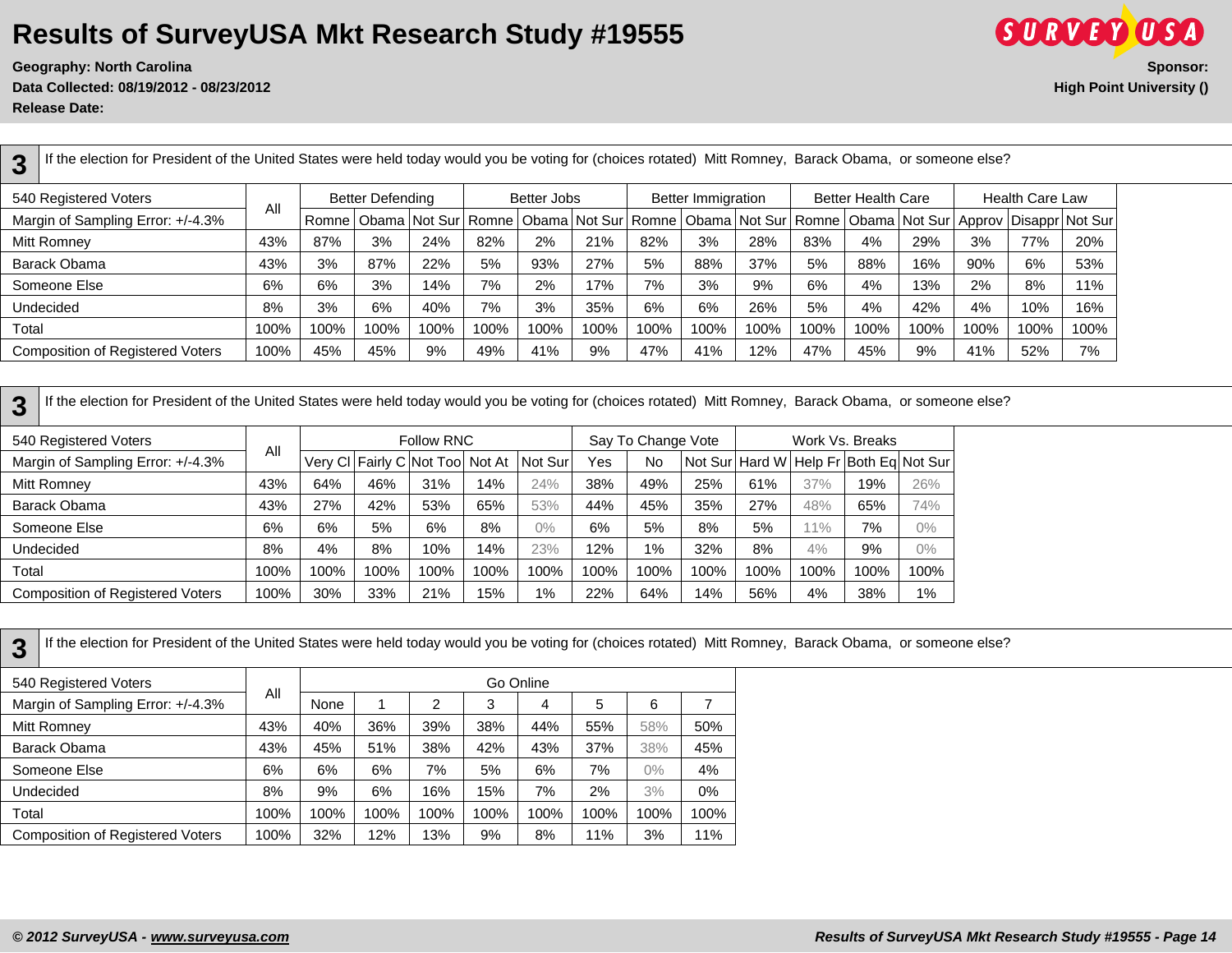**Data Collected: 08/19/2012 - 08/23/2012 High Point University () Release Date:** 



| $\mathbf 1$ | Would you say you have been following news about the elections more closely or less closely than you did in 2010? |      |      |            |       |                                            |                  |      |      |      |                           |      |                                                                                                     |                          |      |                       |      |
|-------------|-------------------------------------------------------------------------------------------------------------------|------|------|------------|-------|--------------------------------------------|------------------|------|------|------|---------------------------|------|-----------------------------------------------------------------------------------------------------|--------------------------|------|-----------------------|------|
|             | 540 Registered Voters                                                                                             | All  |      | Registered |       |                                            | <b>Direction</b> |      |      |      | <b>Vote For President</b> |      | <b>Following</b>                                                                                    |                          |      | <b>Better Deficit</b> |      |
|             | Margin of Sampling Error: +/-3.5%                                                                                 |      |      |            |       | Registe Haven't   Not Sur Right Di   Wrong |                  |      |      |      |                           |      | Not Sur   Mitt Ro   Barack   Someo   Undeci   More CI   Less CI   Not Sur   Romne   Obama   Not Sur |                          |      |                       |      |
|             | More Closely                                                                                                      | 79%  | 79%  | $0\%$      | 0%    | 76%                                        | 84%              | 59%  | 86%  | 74%  | 74%                       | 78%  |                                                                                                     | $\overline{\phantom{a}}$ | 84%  | 74%                   | 75%  |
|             | Less Closely                                                                                                      | 14%  | 14%  | $0\%$      | $0\%$ | 19%                                        | 10%              | 28%  | 6%   | 20%  | 21%                       | 21%  |                                                                                                     | $\overline{\phantom{a}}$ | 8%   | 19%                   | 23%  |
| Not Sure    |                                                                                                                   | 7%   | 7%   | 0%         | 0%    | 6%                                         | 7%               | 13%  | 8%   | 7%   | 5%                        | 1%   |                                                                                                     | $\overline{\phantom{a}}$ | 8%   | 7%                    | 2%   |
| Total       |                                                                                                                   | 100% | 100% | $0\%$      | 0%    | 100%                                       | 100%             | 100% | 100% | 100% | 100%                      | 100% |                                                                                                     |                          | 100% | 100%                  | 100% |
|             | <b>Composition of Registered Voters</b>                                                                           | 100% | 100% | 0%         | 0%    | 33%                                        | 60%              | 7%   | 43%  | 43%  | 6%                        | 8%   |                                                                                                     |                          | 50%  | 38%                   | 11%  |

**4** Would you say you have been following news about the elections more closely or less closely than you did in 2010?

| 540 Registered Voters                   |      |      | <b>Better Defending</b><br>Romne   Obama   Not Sur   Romne   Obama   Not Sur   Romne   Obama   Not Sur   Romne   Obama   Not Sur   Approv   Disappr   Not Sur |      |      | Better Jobs |      |      | <b>Better Immigration</b> |      |      | <b>Better Health Care</b> |      |      | <b>Health Care Law</b> |      |
|-----------------------------------------|------|------|---------------------------------------------------------------------------------------------------------------------------------------------------------------|------|------|-------------|------|------|---------------------------|------|------|---------------------------|------|------|------------------------|------|
| Margin of Sampling Error: +/-3.5%       | All  |      |                                                                                                                                                               |      |      |             |      |      |                           |      |      |                           |      |      |                        |      |
| More Closely                            | 79%  | 87%  | 75%                                                                                                                                                           | 66%  | 86%  | 73%         | 71%  | 85%  | 76%                       | 67%  | 86%  | 75%                       | 66%  | 76%  | 84%                    | 57%  |
| Less Closely                            | 14%  | 5%   | 20%                                                                                                                                                           | 25%  | 7%   | 20%         | 24%  | 7%   | 19%                       | 26%  | 6%   | 19%                       | 29%  | 17%  | 8%                     | 38%  |
| Not Sure                                | 7%   | 8%   | 5%                                                                                                                                                            | 9%   | 7%   | 7%          | 5%   | 8%   | 6%                        | 7%   | 7%   | 7%                        | 5%   | 7%   | 7%                     | 5%   |
| Total                                   | 100% | 100% | 100%                                                                                                                                                          | 100% | 100% | 100%        | 100% | 100% | 100%                      | 100% | 100% | 100%                      | 100% | 100% | 100%                   | 100% |
| <b>Composition of Registered Voters</b> | 100% | 45%  | 45%                                                                                                                                                           | 9%   | 49%  | 41%         | 9%   | 47%  | 41%                       | 12%  | 47%  | 45%                       | 9%   | 41%  | 52%                    | 7%   |

| Δ.    | Would you say you have been following news about the elections more closely or less closely than you did in 2010? |      |      |      |                                  |      |         |      |                    |      |      |      |                                        |       |
|-------|-------------------------------------------------------------------------------------------------------------------|------|------|------|----------------------------------|------|---------|------|--------------------|------|------|------|----------------------------------------|-------|
|       | 540 Registered Voters                                                                                             | All  |      |      | Follow RNC                       |      |         |      | Say To Change Vote |      |      |      | Work Vs. Breaks                        |       |
|       | Margin of Sampling Error: +/-3.5%                                                                                 |      |      |      | Very CI Fairly C Not Tool Not At |      | Not Sur | Yes  | No                 |      |      |      | Not Sur Hard W Help Fr Both Eq Not Sur |       |
|       | More Closely                                                                                                      | 79%  | 92%  | 86%  | 70%                              | 54%  | 45%     | 85%  | 79%                | 71%  | 83%  | 78%  | 74%                                    | 58%   |
|       | <b>Less Closely</b>                                                                                               | 14%  | 3%   | 8%   | 20%                              | 40%  | 23%     | 11%  | 13%                | 21%  | 11%  | 12%  | 18%                                    | 29%   |
|       | Not Sure                                                                                                          | 7%   | 5%   | 6%   | 10%                              | 6%   | 32%     | 4%   | 7%                 | 8%   | 6%   | 10%  | 8%                                     | 13%   |
| Total |                                                                                                                   | 100% | 100% | 100% | 100%                             | 100% | 100%    | 100% | 100%               | 100% | 100% | 100% | 100%                                   | 100%  |
|       | <b>Composition of Registered Voters</b>                                                                           | 100% | 30%  | 33%  | 21%                              | 15%  | 1%      | 22%  | 64%                | 14%  | 56%  | 4%   | 38%                                    | $1\%$ |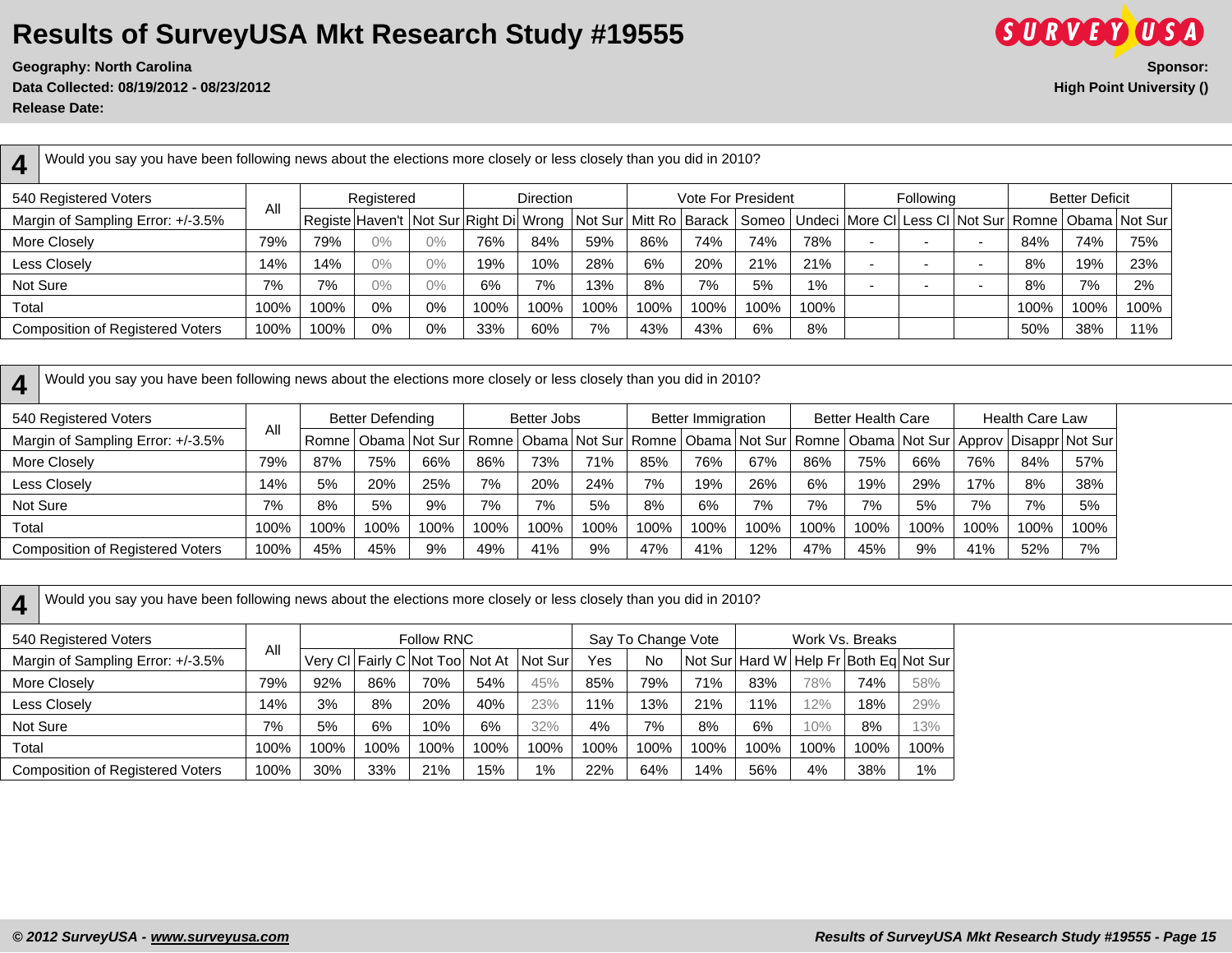**Geography: North Carolina Sponsor: Data Collected: 08/19/2012 - 08/23/2012 High Point University () Release Date:** 



**4** Would you say you have been following news about the elections more closely or less closely than you did in 2010? 540 Registered Voters All Go Online Margin of Sampling Error: +/-3.5% None 1 2 3 4 5 6 7 More Closely 79% 63% 75% 86% 92% 89% 89% 79% 94% Less Closely 14% 27% 19% 5% 5% 9% 1% 15% 4% Not Sure | 7% | 10% | 6% | 9% | 3% | 2% | 9% | 6% | 2% Total 100% 100% 100% 100% 100% 100% 100% 100% 100%

Composition of Registered Voters | 100% | 32% | 12% | 13% | 9% | 8% | 11% | 3% | 11%

**5** Regardless of who you support, which of the presidential candidates--Mitt Romney or Barack Obama--do you think would do the best job of ... Reducing the federal budget deficit?

| 540 Registered Voters                   |      |      | Registered<br>Registe ∣Haven't ∣Not Sur ∣Right Di│Wrong │Not Sur│Mitt Ro│Barack │Someo│Undeci ∣More Cl│Less Cl│Not Sur│Romne│Obama│Not Sur│ |       |      | <b>Direction</b> |      |      |      | <b>Vote For President</b> |      |      | <b>Following</b> |      | <b>Better Deficit</b>    |  |
|-----------------------------------------|------|------|---------------------------------------------------------------------------------------------------------------------------------------------|-------|------|------------------|------|------|------|---------------------------|------|------|------------------|------|--------------------------|--|
| Margin of Sampling Error: +/-4.3%       | All  |      |                                                                                                                                             |       |      |                  |      |      |      |                           |      |      |                  |      |                          |  |
| Romney                                  | 50%  | 50%  | 0%                                                                                                                                          | $0\%$ | 11%  | 75%              | 25%  | 94%  | 10%  | 59%                       | 31%  | 54%  | 29%              | 59%  | . .                      |  |
| Obama                                   | 38%  | 38%  | 0%                                                                                                                                          | $0\%$ | 85%  | 4%               | 28%  | 2%   | 83%  | 13%                       | 8%   | 36%  | 52%              | 38%  | $\overline{\phantom{0}}$ |  |
| Not Sure                                | 11%  | 1%   | 0%                                                                                                                                          | $0\%$ | 4%   | $1\%$            | 48%  | 4%   | 7%   | 28%                       | 61%  | 11%  | 19%              | 3%   | $\overline{\phantom{0}}$ |  |
| Total                                   | 100% | 100% | 0%                                                                                                                                          | 0%    | 100% | 100%             | 100% | 100% | 100% | 100%                      | 100% | 100% | 100%             | 100% |                          |  |
| <b>Composition of Registered Voters</b> | 100% | 100% | 0%                                                                                                                                          | 0%    | 33%  | 60%              | 7%   | 43%  | 43%  | 6%                        | 8%   | 79%  | 14%              | 7%   |                          |  |

| 5        | Regardless of who you support, which of the presidential candidates--Mitt Romney or Barack Obama--do you think would do the best job of  Reducing the federal budget deficit? |      |       |                  |      |      |             |      |      |                    |      |      |                           |      |      |                        |                                                                                                                            |
|----------|-------------------------------------------------------------------------------------------------------------------------------------------------------------------------------|------|-------|------------------|------|------|-------------|------|------|--------------------|------|------|---------------------------|------|------|------------------------|----------------------------------------------------------------------------------------------------------------------------|
|          | 540 Registered Voters                                                                                                                                                         |      |       | Better Defending |      |      | Better Jobs |      |      | Better Immigration |      |      | <b>Better Health Care</b> |      |      | <b>Health Care Law</b> |                                                                                                                            |
|          | Margin of Sampling Error: +/-4.3%                                                                                                                                             | Αll  | Romne |                  |      |      |             |      |      |                    |      |      |                           |      |      |                        | Obama   Not Sur   Romne   Obama   Not Sur   Romne   Obama   Not Sur   Romne   Obama   Not Sur   Approv   Disappr   Not Sur |
| Romney   |                                                                                                                                                                               | 50%  | 94%   | 11%              | 34%  | 90%  | 10%         | 23%  | 90%  | 11%                | 32%  | 93%  | 11%                       | 28%  | 12%  | 84%                    | 22%                                                                                                                        |
| Obama    |                                                                                                                                                                               | 38%  | 3%    | 79%              | 10%  | 4%   | 85%         | 11%  | 4%   | 81%                | 23%  | 4%   | 80%                       | 7%   | 80%  | 6%                     | 35%                                                                                                                        |
| Not Sure |                                                                                                                                                                               | 1%   | 3%    | 10%              | 55%  | 6%   | 5%          | 66%  | 6%   | 8%                 | 45%  | 3%   | 10%                       | 64%  | 8%   | 10%                    | 42%                                                                                                                        |
| Total    |                                                                                                                                                                               | 100% | 100%  | 100%             | 100% | 100% | 100%        | 100% | 100% | 100%               | 100% | 100% | 100%                      | 100% | 100% | 100%                   | 100%                                                                                                                       |
|          | <b>Composition of Registered Voters</b>                                                                                                                                       | 100% | 45%   | 45%              | 9%   | 49%  | 41%         | 9%   | 47%  | 41%                | 12%  | 47%  | 45%                       | 9%   | 41%  | 52%                    | 7%                                                                                                                         |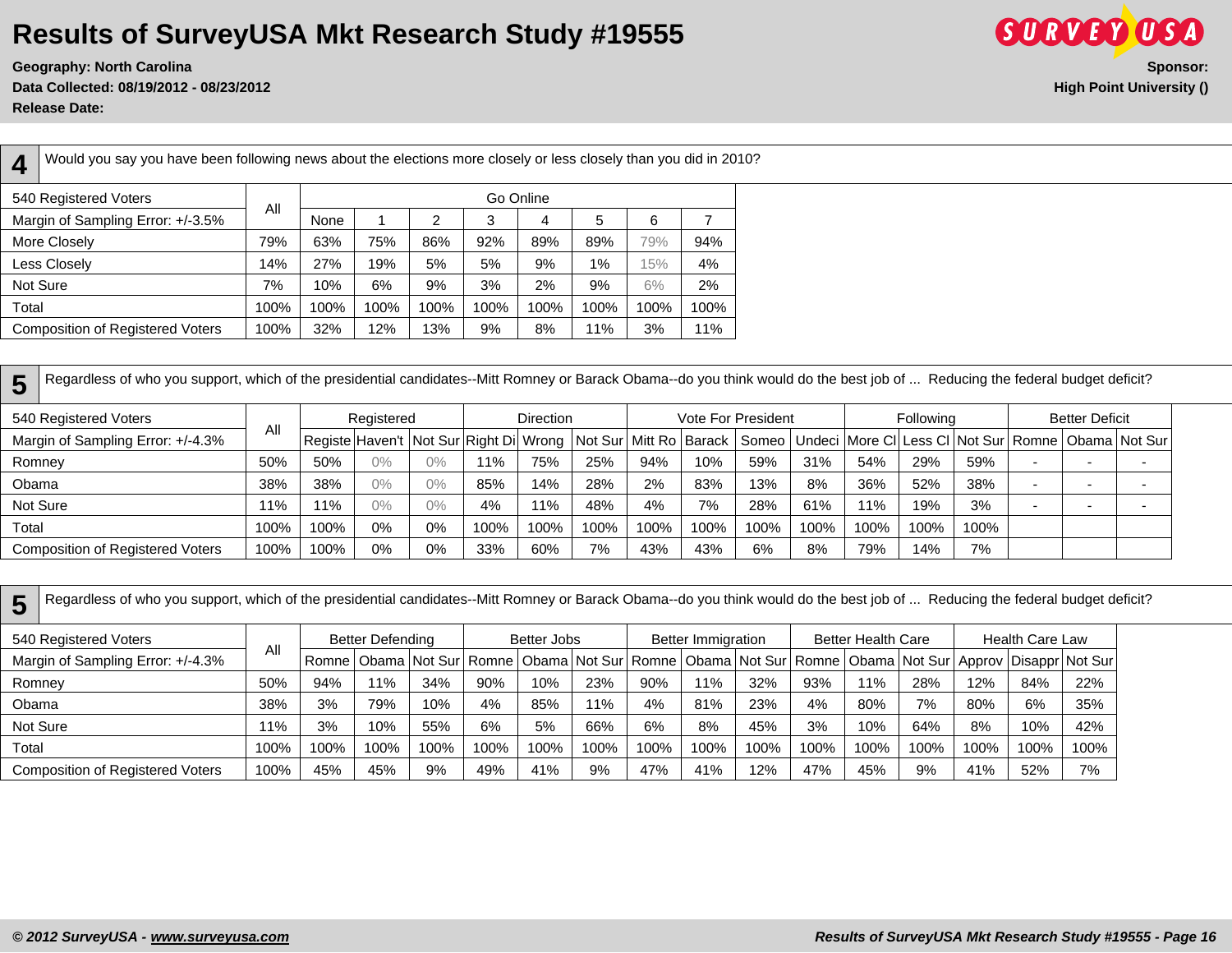**Data Collected: 08/19/2012 - 08/23/2012 High Point University ()**



**Release Date:** 

**5** Regardless of who you support, which of the presidential candidates--Mitt Romney or Barack Obama--do you think would do the best job of ... Reducing the federal budget deficit?

| 540 Registered Voters                   | All  |      |      | Follow RNC                      |      |          |      | Say To Change Vote |      |      |      | Work Vs. Breaks                        |       |
|-----------------------------------------|------|------|------|---------------------------------|------|----------|------|--------------------|------|------|------|----------------------------------------|-------|
| Margin of Sampling Error: +/-4.3%       |      |      |      | Very CI Fairly C Not Too Not At |      | Not Surl | Yes  | No                 |      |      |      | Not Sur Hard W Help Fr Both Eq Not Sur |       |
| Romney                                  | 50%  | 74%  | 52%  | 38%                             | 21%  | 0%       | 52%  | 54%                | 34%  | 65%  | 36%  | 31%                                    | 49%   |
| Obama                                   | 38%  | 23%  | 38%  | 48%                             | 54%  | 53%      | 35%  | 40%                | 33%  | 23%  | 54%  | 58%                                    | 51%   |
| Not Sure                                | 11%  | 3%   | 10%  | 14%                             | 25%  | 47%      | 13%  | 6%                 | 33%  | 12%  | 10%  | 11%                                    | $0\%$ |
| Total                                   | 100% | 100% | 100% | 100%                            | 100% | 100%     | 100% | 100%               | 100% | 100% | 100% | 100%                                   | 100%  |
| <b>Composition of Registered Voters</b> | 100% | 30%  | 33%  | 21%                             | 15%  | 1%       | 22%  | 64%                | 14%  | 56%  | 4%   | 38%                                    | 1%    |

**5** Regardless of who you support, which of the presidential candidates--Mitt Romney or Barack Obama--do you think would do the best job of ... Reducing the federal budget deficit?

| 540 Registered Voters                   |      |      |      |      | Go Online |      |      |       |      |
|-----------------------------------------|------|------|------|------|-----------|------|------|-------|------|
| Margin of Sampling Error: +/-4.3%       | All  | None |      | 2    | 3         | 4    | 5    | 6     |      |
| Romney                                  | 50%  | 45%  | 46%  | 56%  | 51%       | 43%  | 58%  | 66%   | 59%  |
| Obama                                   | 38%  | 41%  | 43%  | 31%  | 33%       | 45%  | 33%  | 34%   | 40%  |
| Not Sure                                | 11%  | 15%  | 12%  | 13%  | 16%       | 11%  | 8%   | $0\%$ | 1%   |
| Total                                   | 100% | 100% | 100% | 100% | 100%      | 100% | 100% | 100%  | 100% |
| <b>Composition of Registered Voters</b> | 100% | 32%  | 12%  | 13%  | 9%        | 8%   | 11%  | 3%    | 11%  |

**6** Who would do the best job of ... Defending the country from future terrorist attacks.

| 540 Registered Voters                   |      |      | Registered<br>Registe Haven't   Not Sur Right Di   Wrong   Not Sur   Mitt Ro   Barack |       |      | <b>Direction</b> |      |      |      | Vote For President |      |      | Following |      |      | <b>Better Deficit</b> |                                                                        |
|-----------------------------------------|------|------|---------------------------------------------------------------------------------------|-------|------|------------------|------|------|------|--------------------|------|------|-----------|------|------|-----------------------|------------------------------------------------------------------------|
| Margin of Sampling Error: +/-4.3%       | All  |      |                                                                                       |       |      |                  |      |      |      |                    |      |      |           |      |      |                       | Someo   Undeci   More CI   Less CI   Not Sur   Romne   Obama   Not Sur |
| Romney                                  | 45%  | 45%  | $0\%$                                                                                 | $0\%$ | 7%   | 70%              | 9%   | 92%  | 4%   | 51%                | 17%  | 50%  | 17%       | 53%  | 84%  | 4%                    | 14%                                                                    |
| Obama                                   | 45%  | 45%  | $0\%$                                                                                 | $0\%$ | 89%  | 21%              | 52%  | 3%   | 92%  | 27%                | 36%  | 43%  | 65%       | 35%  | 10%  | 94%                   | 41%                                                                    |
| Not Sure                                | 9%   | 9%   | 0%                                                                                    | $0\%$ | 4%   | 9%               | 39%  | 5%   | 5%   | 22%                | 47%  | 8%   | 17%       | 12%  | 6%   | 3%                    | 45%                                                                    |
| Total                                   | 100% | 100% | 0%                                                                                    | 0%    | 100% | 100%             | 100% | 100% | 100% | 100%               | 100% | 100% | 100%      | 100% | 100% | 100%                  | 100%                                                                   |
| <b>Composition of Registered Voters</b> | 100% | 100% | 0%                                                                                    | 0%    | 33%  | 60%              | 7%   | 43%  | 43%  | 6%                 | 8%   | 79%  | 14%       | 7%   | 50%  | 38%                   | 11%                                                                    |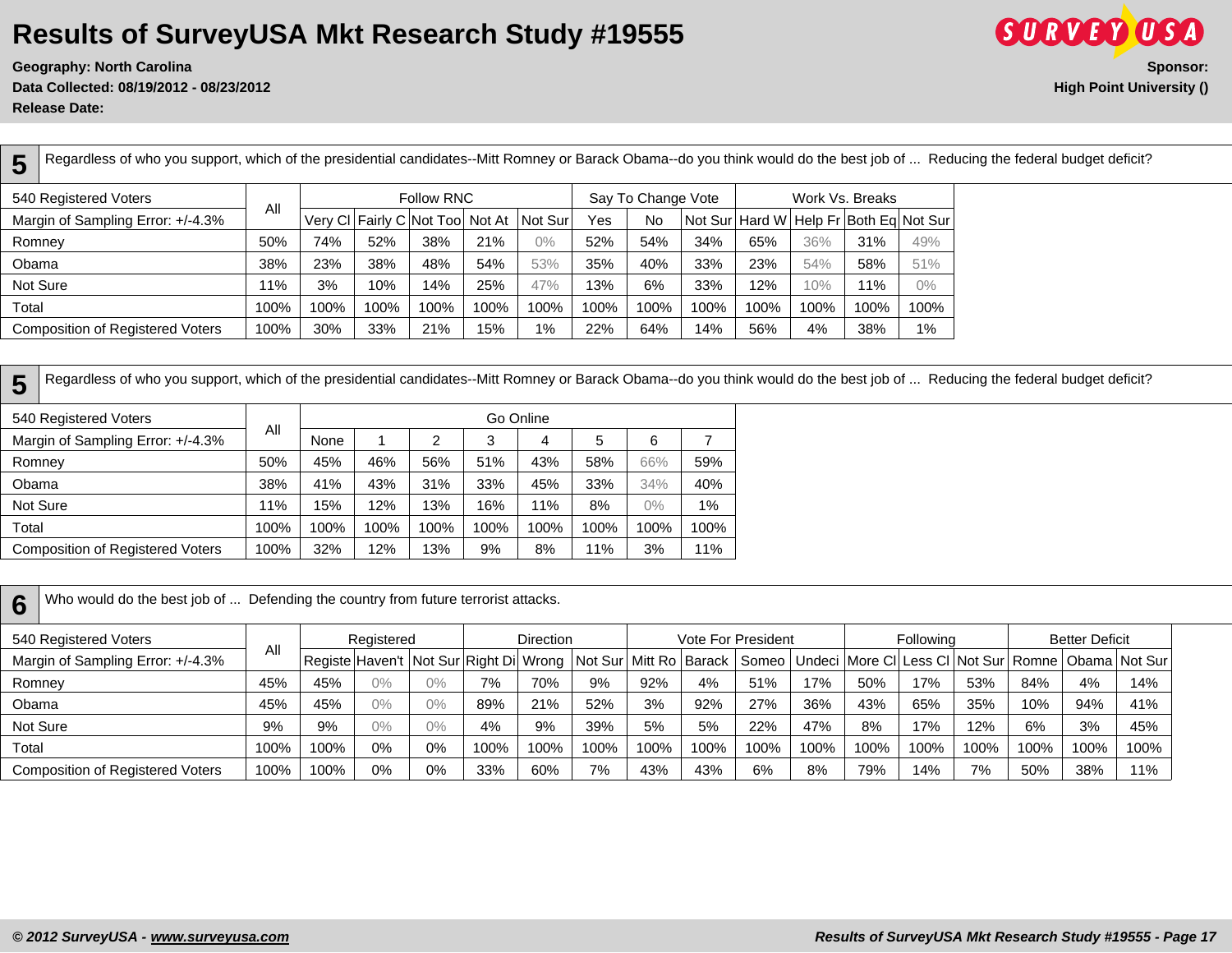**Data Collected: 08/19/2012 - 08/23/2012 High Point University () Release Date:** 



**6** Who would do the best job of ... Defending the country from future terrorist attacks.

| 540 Registered Voters                   | All  |   | <b>Better Defending</b> |      | Better Jobs |      |      | <b>Better Immigration</b> |      |      | <b>Better Health Care</b> |      |      | <b>Health Care Law</b>                                                                                                             |      |
|-----------------------------------------|------|---|-------------------------|------|-------------|------|------|---------------------------|------|------|---------------------------|------|------|------------------------------------------------------------------------------------------------------------------------------------|------|
| Margin of Sampling Error: +/-4.3%       |      |   |                         |      |             |      |      |                           |      |      |                           |      |      | Romne   Obama   Not Sur   Romne   Obama   Not Sur   Romne   Obama   Not Sur   Romne   Obama   Not Sur   Approv   Disappr   Not Sur |      |
| Romney                                  | 45%  |   |                         | 87%  | 3%          | 13%  | 88%  | 5%                        | 18%  | 89%  | 4%                        | 23%  | 5%   | 81%                                                                                                                                | 12%  |
| Obama                                   | 45%  | - |                         | 8%   | 92%         | 33%  | 8%   | 92%                       | 30%  | 7%   | 90%                       | 25%  | 90%  | 10%                                                                                                                                | 53%  |
| Not Sure                                | 9%   |   |                         | 4%   | 5%          | 53%  | 4%   | 3%                        | 53%  | 4%   | 6%                        | 52%  | 5%   | 9%                                                                                                                                 | 34%  |
| Total                                   | 100% |   |                         | 100% | 100%        | 100% | 100% | 100%                      | 100% | 100% | 100%                      | 100% | 100% | 100%                                                                                                                               | 100% |
| <b>Composition of Registered Voters</b> | 100% |   |                         | 49%  | 41%         | 9%   | 47%  | 41%                       | 12%  | 47%  | 45%                       | 9%   | 41%  | 52%                                                                                                                                | 7%   |

**6** Who would do the best job of ... Defending the country from future terrorist attacks.

| 540 Registered Voters                   |      |     |      | Follow RNC                      |      |         |      | Say To Change Vote |        |                |      | Work Vs. Breaks         |      |
|-----------------------------------------|------|-----|------|---------------------------------|------|---------|------|--------------------|--------|----------------|------|-------------------------|------|
| Margin of Sampling Error: +/-4.3%       | All  |     |      | Very CI Fairly C Not Too Not At |      | Not Sur | Yes  | No                 |        | Not Sur Hard W |      | Help Fr Both Eq Not Sur |      |
| Romney                                  | 45%  | 68% | 48%  | 30%                             | 17%  | 24%     | 39%  | 51%                | 31%    | 62%            | 36%  | 23%                     | 13%  |
| Obama                                   | 45%  | 26% | 45%  | 56%                             | 69%  | 76%     | 51%  | 44%                | 40%    | 29%            | 46%  | 69%                     | 66%  |
| Not Sure                                | 9%   | 6%  | 7%   | 14%                             | 14%  | 0%      | 10%  | 5%                 | 28%    | 9%             | 18%  | 8%                      | 21%  |
| Total                                   | 100% | 00% | 100% | 100%                            | 100% | 100%    | 100% | 100%               | $00\%$ | 100%           | 100% | 100%                    | 100% |
| <b>Composition of Registered Voters</b> | 100% | 30% | 33%  | 21%                             | 15%  | $1\%$   | 22%  | 64%                | 14%    | 56%            | 4%   | 38%                     | 1%   |

**6** Who would do the best job of ... Defending the country from future terrorist attacks.

| 540 Registered Voters                   |      |      |      |      |      | Go Online |      |      |      |
|-----------------------------------------|------|------|------|------|------|-----------|------|------|------|
| Margin of Sampling Error: +/-4.3%       | All  | None |      | 2    | 3    | 4         | 5    | 6    |      |
| Romney                                  | 45%  | 42%  | 38%  | 47%  | 43%  | 45%       | 55%  | 50%  | 53%  |
| Obama                                   | 45%  | 45%  | 57%  | 36%  | 51%  | 48%       | 38%  | 48%  | 43%  |
| Not Sure                                | 9%   | 13%  | 5%   | 17%  | 6%   | 7%        | 7%   | 3%   | 4%   |
| Total                                   | 100% | 100% | 100% | 100% | 100% | 100%      | 100% | 100% | 100% |
| <b>Composition of Registered Voters</b> | 100% | 32%  | 12%  | 13%  | 9%   | 8%        | 11%  | 3%   | 11%  |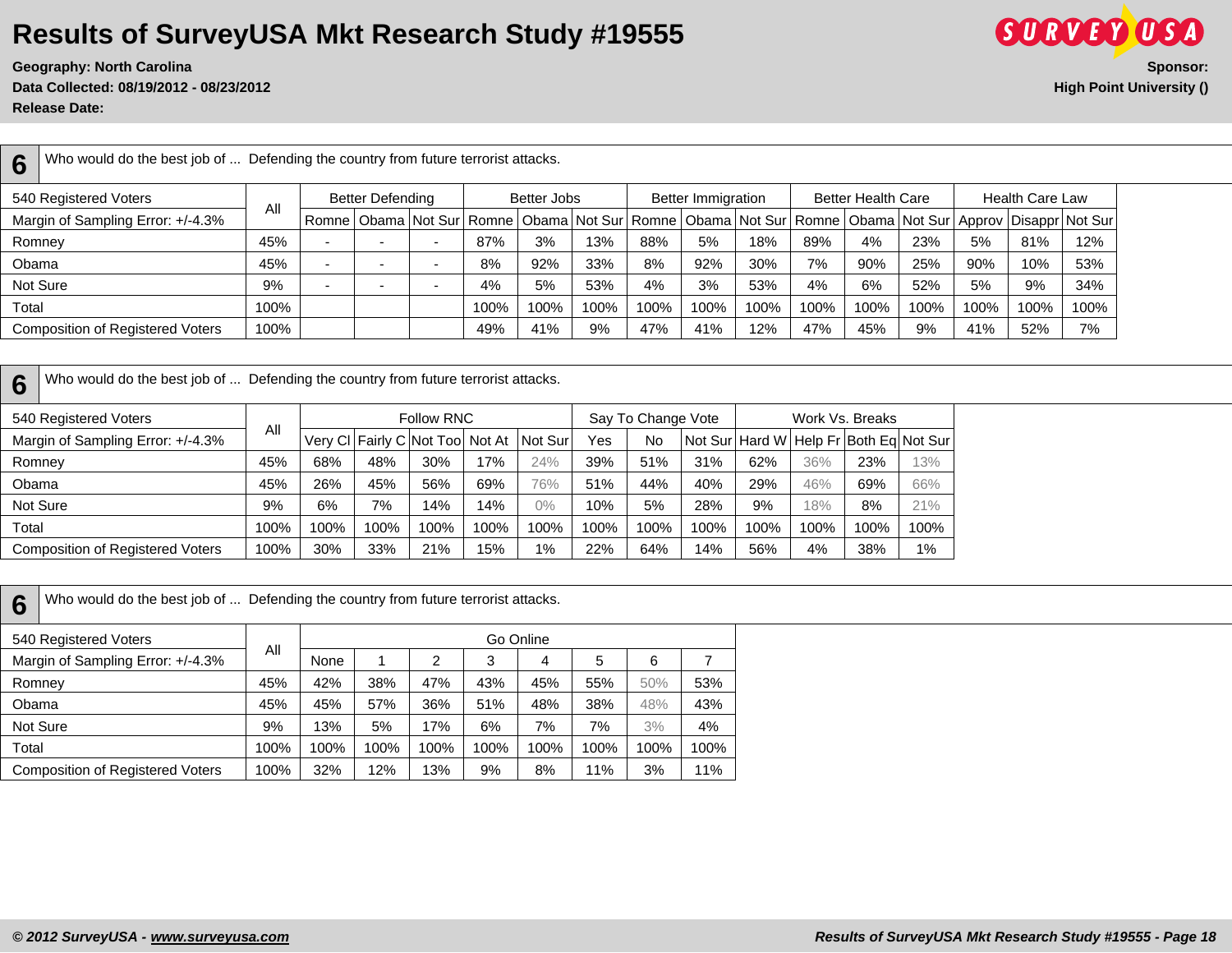**Geography: North Carolina Data Collected: 08/19/2012 - 08/23/2012 High Point University () Release Date:** 

| SIIRVFY                  |                 |
|--------------------------|-----------------|
|                          | <b>Sponsor:</b> |
| High Point University () |                 |

| ⇁      | Of creating jobs.                       |      |      |            |       |                                                               |                  |      |      |      |                                                                        |      |      |           |      |      |                       |      |
|--------|-----------------------------------------|------|------|------------|-------|---------------------------------------------------------------|------------------|------|------|------|------------------------------------------------------------------------|------|------|-----------|------|------|-----------------------|------|
|        | 540 Registered Voters                   | All  |      | Registered |       |                                                               | <b>Direction</b> |      |      |      | Vote For President                                                     |      |      | Following |      |      | <b>Better Deficit</b> |      |
|        | Margin of Sampling Error: +/-4.3%       |      |      |            |       | Registe Haven't Not Sur Right Di Wrong Not Sur Mitt Ro Barack |                  |      |      |      | Someo   Undeci   More CI   Less CI   Not Sur   Romne   Obama   Not Sur |      |      |           |      |      |                       |      |
| Romney |                                         | 49%  | 49%  | $0\%$      | $0\%$ | 8%                                                            | 75%              | 27%  | 94%  | 5%   | 60%                                                                    | 41%  | 54%  | 24%       | 53%  | 88%  | 5%                    | 26%  |
| Obama  |                                         | 41%  | 41%  | $0\%$      | $0\%$ | 88%                                                           | 17%              | 32%  | 2%   | 89%  | 12%                                                                    | 17%  | 38%  | 60%       | 40%  | 8%   | 92%                   | 19%  |
|        | Not Sure                                | 9%   | 9%   | $0\%$      | $0\%$ | 4%                                                            | 9%               | 41%  | 5%   | 6%   | 28%                                                                    | 42%  | 8%   | 17%       | 7%   | 4%   | 3%                    | 55%  |
| Total  |                                         | 100% | 100% | 0%         | 0%    | 100%                                                          | 100%             | 100% | 100% | 100% | 100%                                                                   | 100% | 100% | 100%      | 100% | 100% | 100%                  | 100% |
|        | <b>Composition of Registered Voters</b> | 100% | 100% | 0%         | 0%    | 33%                                                           | 60%              | 7%   | 43%  | 43%  | 6%                                                                     | 8%   | 79%  | 14%       | 7%   | 50%  | 38%                   | 11%  |

| Of creating jobs.                       |      |      |                         |      |                                                           |      |                           |      |      |                           |      |      |                        |                                                                        |
|-----------------------------------------|------|------|-------------------------|------|-----------------------------------------------------------|------|---------------------------|------|------|---------------------------|------|------|------------------------|------------------------------------------------------------------------|
| 540 Registered Voters                   | All  |      | <b>Better Defending</b> |      | Better Jobs                                               |      | <b>Better Immigration</b> |      |      | <b>Better Health Care</b> |      |      | <b>Health Care Law</b> |                                                                        |
| Margin of Sampling Error: +/-4.3%       |      |      |                         |      | Romne   Obama   Not Sur   Romne   Obama   Not Sur   Romne |      |                           |      |      |                           |      |      |                        | Obama   Not Sur   Romne   Obama   Not Sur   Approv   Disappr   Not Sur |
| Romney                                  | 49%  | 95%  | 9%                      | 23%  |                                                           | 91%  | 8%                        | 30%  | 90%  | 9%                        | 42%  | 8%   | 86%                    | 12%                                                                    |
| Obama                                   | 41%  | 2%   | 84%                     | 23%  |                                                           | 6%   | 86%                       | 22%  | 6%   | 83%                       | 14%  | 85%  | 6%                     | 54%                                                                    |
| Not Sure                                | 9%   | 3%   | 7%                      | 54%  |                                                           | 3%   | 6%                        | 48%  | 4%   | 8%                        | 44%  | 7%   | 8%                     | 34%                                                                    |
| Total                                   | 100% | 100% | 100%                    | 100% |                                                           | 100% | 100%                      | 100% | 100% | 100%                      | 100% | 100% | 100%                   | 100%                                                                   |
| <b>Composition of Registered Voters</b> | 100% | 45%  | 45%                     | 9%   |                                                           | 47%  | 41%                       | 12%  | 47%  | 45%                       | 9%   | 41%  | 52%                    | 7%                                                                     |

| Of creating jobs.                       |      |      |      |                                 |      |         |      |                    |      |      |      |                                                |      |
|-----------------------------------------|------|------|------|---------------------------------|------|---------|------|--------------------|------|------|------|------------------------------------------------|------|
| 540 Registered Voters                   |      |      |      | Follow RNC                      |      |         |      | Say To Change Vote |      |      |      | Work Vs. Breaks                                |      |
| Margin of Sampling Error: +/-4.3%       | ΑIΙ  |      |      | Very CI Fairly C Not Too Not At |      | Not Sur | Yes  | No                 |      |      |      | Not Sur   Hard W   Help Fr   Both Eq   Not Sur |      |
| Romney                                  | 49%  | 69%  | 53%  | 34%                             | 24%  | 24%     | 49%  | 53%                | 35%  | 64%  | 43%  | 30%                                            | 13%  |
| Obama                                   | 41%  | 27%  | 36%  | 53%                             | 61%  | 76%     | 40%  | 43%                | 35%  | 26%  | 52%  | 61%                                            | 66%  |
| Not Sure                                | 9%   | 3%   | 10%  | 13%                             | 15%  | $0\%$   | 11%  | 4%                 | 30%  | 10%  | 5%   | 9%                                             | 21%  |
| Total                                   | 100% | 100% | 100% | 100%                            | 100% | 100%    | 100% | 100%               | 100% | 100% | 100% | 100%                                           | 100% |
| <b>Composition of Registered Voters</b> | 100% | 30%  | 33%  | 21%                             | 15%  | $1\%$   | 22%  | 64%                | 14%  | 56%  | 4%   | 38%                                            | 1%   |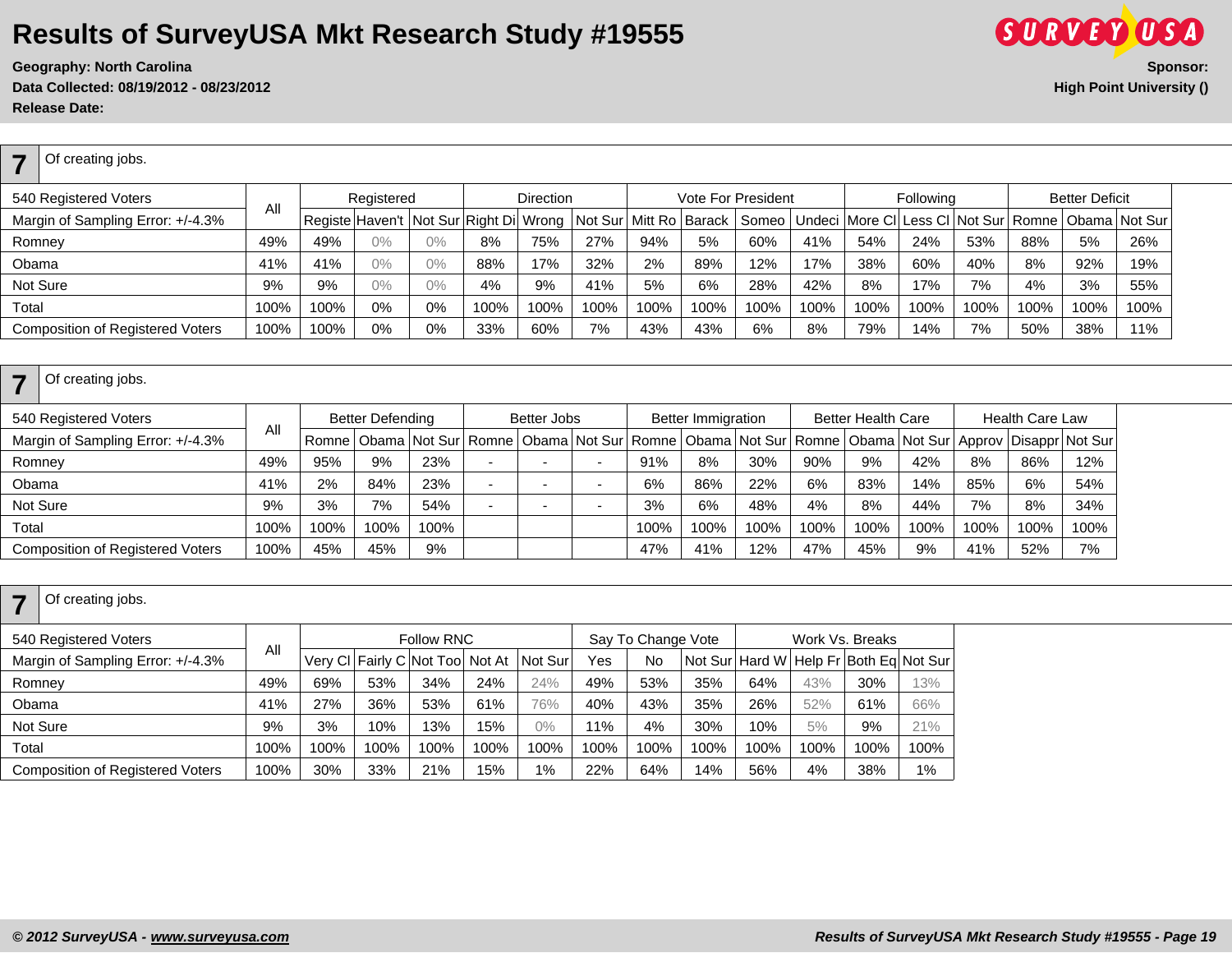**Data Collected: 08/19/2012 - 08/23/2012 High Point University () Release Date:** 

| <b>Composition of Registered Voters</b> | 100% | 32%  | 12%  | 13%  | 9%        | 8%   | 11%  | 3%    | 11%  |  |  |  |
|-----------------------------------------|------|------|------|------|-----------|------|------|-------|------|--|--|--|
| Total                                   | 100% | 100% | 100% | 100% | 100%      | 100% | 100% | 100%  | 100% |  |  |  |
| Not Sure                                | 9%   | 14%  | 4%   | 12%  | 9%        | 11%  | 8%   | $0\%$ | 1%   |  |  |  |
| Obama                                   | 41%  | 42%  | 53%  | 38%  | 40%       | 38%  | 36%  | 38%   | 39%  |  |  |  |
| Romney                                  | 49%  | 44%  | 42%  | 49%  | 51%       | 51%  | 56%  | 62%   | 60%  |  |  |  |
| Margin of Sampling Error: +/-4.3%       | All  | None |      |      | З         | 4    | 5.   | 6     |      |  |  |  |
| 540 Registered Voters                   |      |      |      |      | Go Online |      |      |       |      |  |  |  |

| Margin of Sampling Error: +/-4.3% | ы    |      |            |       |      |      |      |      |      |      |      |      |      |      |      |      | Registe Haven't Not Sur Right Di Wrong Not Sur Mitt Ro Barack   Someo   Undeci More CI Less CI Not Sur Romne   Obama Not Sur   Not Sur |
|-----------------------------------|------|------|------------|-------|------|------|------|------|------|------|------|------|------|------|------|------|----------------------------------------------------------------------------------------------------------------------------------------|
| Romnev                            | 47%  | 47%  | $0\%$      | $0\%$ | 8%   | 72%  | 13%  | 90%  | 6%   | 57%  | 33%  | 51%  | 23%  | 54%  | 83%  | 5%   | 24%                                                                                                                                    |
| Obama                             | 41%  | 41%  | $\gamma\%$ | 0%    | 84%  | 17%  | 54%  | 3%   | 84%  | 24%  | 29%  | 40%  | 55%  | 34%  | 9%   | 87%  | 30%                                                                                                                                    |
| Not Sure                          | 12%  | 12%  | $0\%$      | $0\%$ | 8%   | 11%  | 33%  | 7%   | 10%  | 19%  | 38%  | 10%  | 22%  | 11%  | 7%   | 7%   | 46%                                                                                                                                    |
| Total                             | 100% | 100% | 0%         | 0%    | 100% | 100% | 100% | 100% | 100% | 100% | 100% | 100% | 100% | 100% | 100% | 100% | 100%                                                                                                                                   |
| Composition of Registered Voters  | 100% | 100% | 0%         | 0%    | 33%  | 60%  | 7%   | 43%  | 43%  | 6%   | 8%   | 79%  | 14%  | 7%   | 50%  | 38%  | 11%                                                                                                                                    |

|          | Of dealing with immigration.            |      |      |                         |      |      |             |      |                           |                          |      |                           |                                                                                                                                    |      |                        |      |
|----------|-----------------------------------------|------|------|-------------------------|------|------|-------------|------|---------------------------|--------------------------|------|---------------------------|------------------------------------------------------------------------------------------------------------------------------------|------|------------------------|------|
|          | 540 Registered Voters                   | All  |      | <b>Better Defending</b> |      |      | Better Jobs |      | <b>Better Immigration</b> |                          |      | <b>Better Health Care</b> |                                                                                                                                    |      | <b>Health Care Law</b> |      |
|          | Margin of Sampling Error: +/-4.3%       |      |      |                         |      |      |             |      |                           |                          |      |                           | Romne   Obama   Not Sur   Romne   Obama   Not Sur   Romne   Obama   Not Sur   Romne   Obama   Not Sur   Approv   Disappr   Not Sur |      |                        |      |
| Romney   |                                         | 47%  | 91%  | 8%                      | 21%  | 86%  | 7%          | 15%  |                           | $\overline{\phantom{0}}$ | 89%  | 9%                        | 21%                                                                                                                                | 8%   | 81%                    | 20%  |
| Obama    |                                         | 41%  | 4%   | 84%                     | 14%  | 7%   | 86%         | 26%  |                           | -                        | 7%   | 83%                       | 14%                                                                                                                                | 83%  | 9%                     | 46%  |
| Not Sure |                                         | 12%  | 5%   | 8%                      | 66%  | 7%   | 6%          | 59%  |                           | -                        | 4%   | 9%                        | 66%                                                                                                                                | 9%   | 11%                    | 34%  |
| Total    |                                         | 100% | 100% | 100%                    | 100% | 100% | 100%        | 100% |                           |                          | 100% | 100%                      | 100%                                                                                                                               | 100% | 100%                   | 100% |
|          | <b>Composition of Registered Voters</b> | 100% | 45%  | 45%                     | 9%   | 49%  | 41%         | 9%   |                           |                          | 47%  | 45%                       | 9%                                                                                                                                 | 41%  | 52%                    | 7%   |

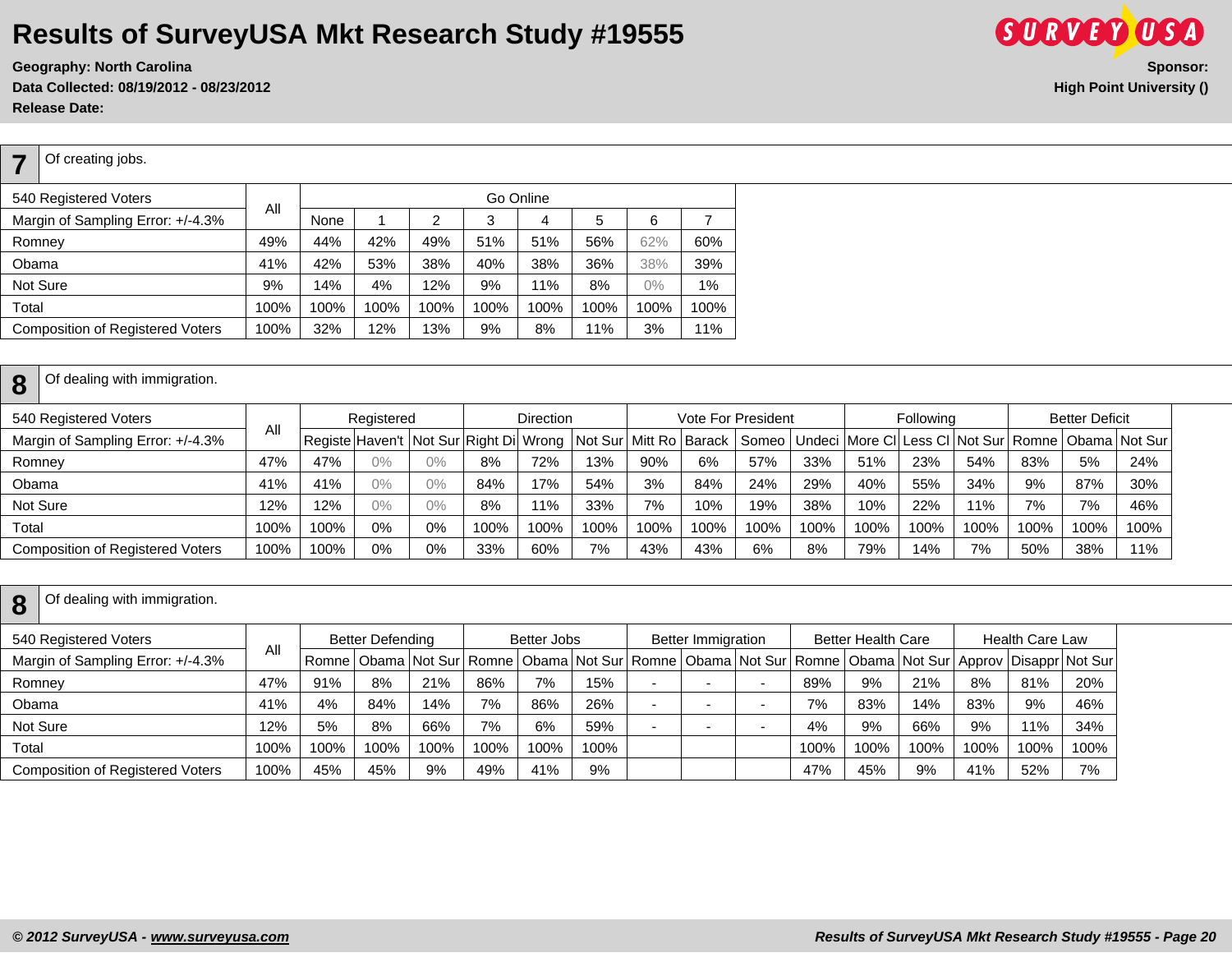**Geography: North Carolina Sponsor: Data Collected: 08/19/2012 - 08/23/2012 High Point University () Release Date:** 

| 8      | Of dealing with immigration.      |     |     |     |                                         |     |       |     |                    |                                           |     |     |                 |     |
|--------|-----------------------------------|-----|-----|-----|-----------------------------------------|-----|-------|-----|--------------------|-------------------------------------------|-----|-----|-----------------|-----|
|        | 540 Registered Voters             |     |     |     | <b>Follow RNC</b>                       |     |       |     | Say To Change Vote |                                           |     |     | Work Vs. Breaks |     |
|        | Margin of Sampling Error: +/-4.3% | All |     |     | Very CI Fairly C Not Too Not At Not Sur |     |       | Yes | <b>No</b>          | Not Surl Hard WI Help Fr Both Eq Not Surl |     |     |                 |     |
| Romney |                                   | 47% | 70% | 47% | 34%                                     | 22% | $0\%$ | 43% | 51%                | 34%                                       | 63% | 32% | 26%             | 13% |

Total | 100% | 100% | 100% | 100% | 100% | 100% | 100% | 100% | 100% | 100% | 100% | 100% | 100% | 100% | 100% | 100% | 100% | 100% | 100% | 100% | 100% | 100% | 100% | 100% | 100% | 100 Composition of Registered Voters | 100% | 30% | 33% | 21% | 15% | 1% | 22% | 64% | 14% | 56% | 4% | 38% | 1%

|  | $\mathbf{9}$ Of dealing with health care. |
|--|-------------------------------------------|
|--|-------------------------------------------|

| 540 Registered Voters                   |      |      | Registered |       |                                              | <b>Direction</b> |                            |      |      | Vote For President |      |                                                                        | Following |      |      | <b>Better Deficit</b> |      |
|-----------------------------------------|------|------|------------|-------|----------------------------------------------|------------------|----------------------------|------|------|--------------------|------|------------------------------------------------------------------------|-----------|------|------|-----------------------|------|
| Margin of Sampling Error: +/-4.3%       | All  |      |            |       | Registe Haven't   Not Sur   Right Di   Wrong |                  | Not Sur   Mitt Ro   Barack |      |      |                    |      | Someo   Undeci   More CI   Less CI   Not Sur   Romne   Obama   Not Sur |           |      |      |                       |      |
| Romney                                  | 47%  | 47%  | $0\%$      | $0\%$ | 7%                                           | 71%              | 18%                        | 90%  | 6%   | 51%                | 31%  | 51%                                                                    | 21%       | 51%  | 86%  | 5%                    | 12%  |
| Obama                                   | 45%  | 45%  | $0\%$      | 0%    | 89%                                          | 20%              | 48%                        | 4%   | 91%  | 30%                | 23%  | 42%                                                                    | 61%       | 42%  | 9%   | 93%                   | 38%  |
| Not Sure                                | 9%   | 9%   | $0\%$      | $0\%$ | 4%                                           | 9%               | 34%                        | 6%   | 3%   | 20%                | 47%  | 7%                                                                     | 18%       | 7%   | 5%   | 2%                    | 50%  |
| Total                                   | 100% | 100% | 0%         | 0%    | 100%                                         | 100%             | 100%                       | 100% | 100% | 100%               | 100% | 100%                                                                   | 100%      | 100% | 100% | 100%                  | 100% |
| <b>Composition of Registered Voters</b> | 100% | 100% | 0%         | $0\%$ | 33%                                          | 60%              | 7%                         | 43%  | 43%  | 6%                 | 8%   | 79%                                                                    | 14%       | 7%   | 50%  | 38%                   | 11%  |



Obama 41% 27% 40% 51% 58% 53% 42% 42% 37% 25% 47% 65% 36% Not Sure | 12% | 4% | 13% | 15% | 19% | 47% | 14% | 7% | 29% | 12% | 21% | 10% | 51%

**8**

#### **8** Of dealing with immigration.

| 540 Registered Voters                   |      |      |      |      |      | Go Online |      |       |      |
|-----------------------------------------|------|------|------|------|------|-----------|------|-------|------|
| Margin of Sampling Error: +/-4.3%       | Αll  | None |      | 2    | 3    | 4         | 5    | 6     |      |
| Romney                                  | 47%  | 44%  | 48%  | 47%  | 42%  | 43%       | 54%  | 58%   | 52%  |
| Obama                                   | 41%  | 44%  | 44%  | 36%  | 51%  | 39%       | 35%  | 42%   | 38%  |
| Not Sure                                | 12%  | 13%  | 8%   | 17%  | 8%   | 18%       | 11%  | $0\%$ | 10%  |
| Total                                   | 100% | 100% | 100% | 100% | 100% | 100%      | 100% | 100%  | 100% |
| <b>Composition of Registered Voters</b> | 100% | 32%  | 12%  | 13%  | 9%   | 8%        | 11%  | 3%    | 11%  |
|                                         |      |      |      |      |      |           |      |       |      |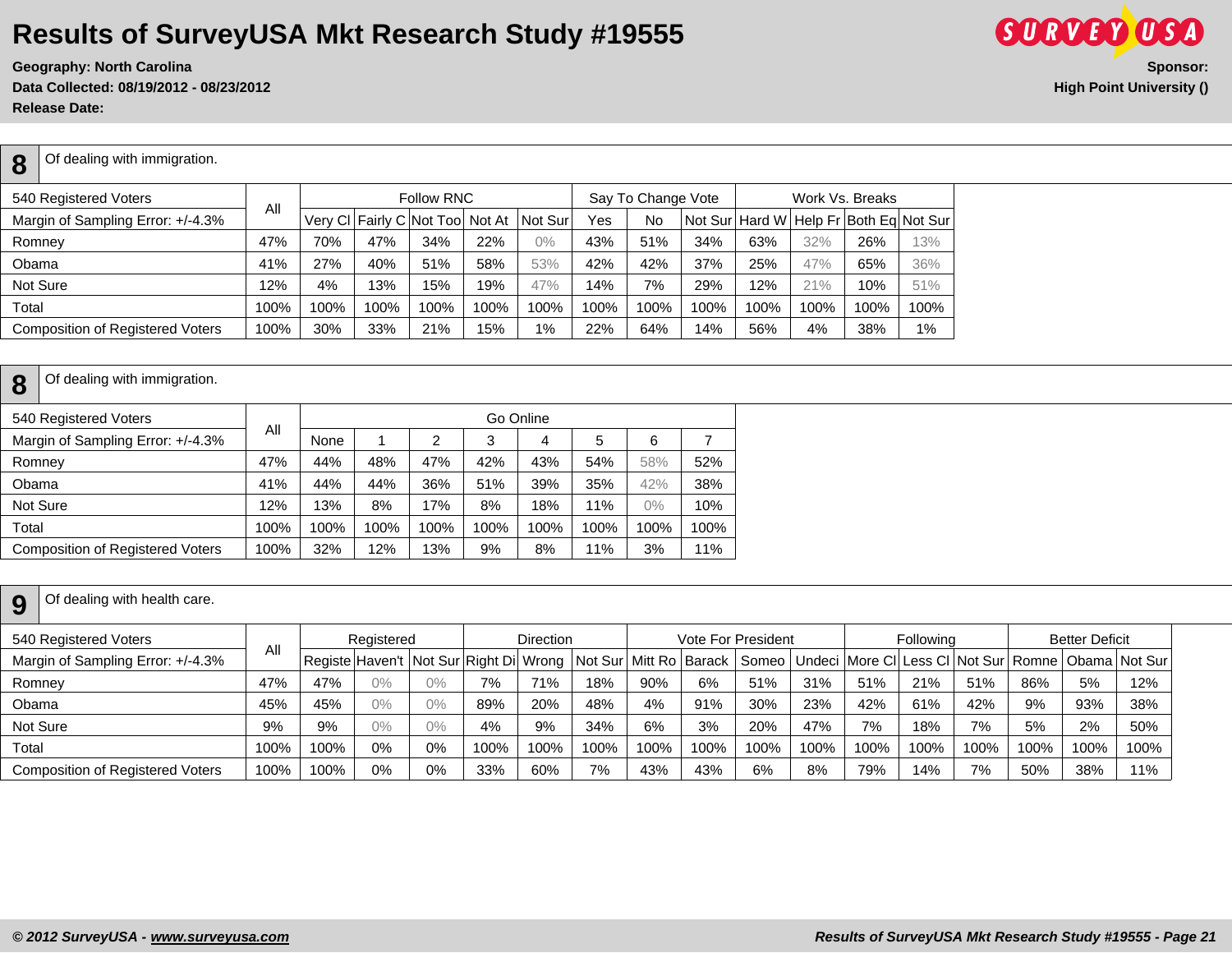**Data Collected: 08/19/2012 - 08/23/2012 High Point University () Release Date:** 



**9** Of dealing with health care.

| 540 Registered Voters                   | All  |      | <b>Better Defending</b> |      |      | Better Jobs |      |      | <b>Better Immigration</b> |                                                                                                                                    |     | <b>Better Health Care</b> |      | <b>Health Care Law</b> |      |
|-----------------------------------------|------|------|-------------------------|------|------|-------------|------|------|---------------------------|------------------------------------------------------------------------------------------------------------------------------------|-----|---------------------------|------|------------------------|------|
| Margin of Sampling Error: +/-4.3%       |      |      |                         |      |      |             |      |      |                           | Romne   Obama   Not Sur   Romne   Obama   Not Sur   Romne   Obama   Not Sur   Romne   Obama   Not Sur   Approv   Disappr   Not Sur |     |                           |      |                        |      |
| Romney                                  | 47%  | 91%  | 7%                      | 22%  | 84%  | 7%          | 21%  | 88%  | 8%                        | 17%                                                                                                                                |     |                           | 3%   | 84%                    | 21%  |
| Obama                                   | 45%  | 4%   | 88%                     | 29%  | 8%   | 90%         | 38%  | 8%   | 89%                       | 34%                                                                                                                                |     |                           | 95%  | 5%                     | 49%  |
| Not Sure                                | 9%   | 4%   | 5%                      | 49%  | 8%   | 3%          | 41%  | 4%   | 3%                        | 50%                                                                                                                                | . . |                           | 3%   | 11%                    | 30%  |
| Total                                   | 100% | 100% | 100%                    | 100% | 100% | 100%        | 100% | 100% | 100%                      | 100%                                                                                                                               |     |                           | 100% | 100%                   | 100% |
| <b>Composition of Registered Voters</b> | 100% | 45%  | 45%                     | 9%   | 49%  | 41%         | 9%   | 47%  | 41%                       | 12%                                                                                                                                |     |                           | 41%  | 52%                    | 7%   |

#### **9** Of dealing with health care.

|      |      |      |      |      |                                                      | Yes     | No   |      |                    |       |      |                                                           |
|------|------|------|------|------|------------------------------------------------------|---------|------|------|--------------------|-------|------|-----------------------------------------------------------|
| 47%  | 68%  | 48%  | 35%  | 17%  | 24%                                                  | 45%     | 51%  | 29%  | 63%                | 32%   | 26%  | 13%                                                       |
| 45%  | 29%  | 45%  | 53%  | 65%  | 53%                                                  | 47%     | 46%  | 37%  | 28%                | 61%   | 66%  | 44%                                                       |
| 9%   | 4%   | 7%   | 12%  | 18%  | 23%                                                  | 8%      | 3%   | 34%  | 9%                 | $7\%$ | 8%   | 43%                                                       |
| 100% | 100% | 100% | 100% | 100% | 100%                                                 | 100%    | 100% | 100% | 100%               | 100%  | 100% | 100%                                                      |
| 100% | 30%  | 33%  | 21%  | 15%  | 1%                                                   | 22%     | 64%  | 14%  | 56%                | 4%    | 38%  | $1\%$                                                     |
|      | All  |      |      |      | <b>Follow RNC</b><br>Very CI Fairly C Not Too Not At | Not Sur |      |      | Say To Change Vote |       |      | Work Vs. Breaks<br>Not Sur Hard W Help Fr Both Eq Not Sur |

#### **9** Of dealing with health care.

| 540 Registered Voters                   |      |      |      |      |      | Go Online |      |      |      |
|-----------------------------------------|------|------|------|------|------|-----------|------|------|------|
| Margin of Sampling Error: +/-4.3%       | All  | None |      | 2    | 3    | 4         | 5    | 6    |      |
| Romney                                  | 47%  | 41%  | 41%  | 52%  | 40%  | 41%       | 60%  | 62%  | 53%  |
| Obama                                   | 45%  | 48%  | 51%  | 38%  | 45%  | 52%       | 33%  | 35%  | 43%  |
| Not Sure                                | 9%   | 10%  | 8%   | 10%  | 15%  | 7%        | 7%   | 3%   | 4%   |
| Total                                   | 100% | 100% | 100% | 100% | 100% | 100%      | 100% | 100% | 100% |
| <b>Composition of Registered Voters</b> | 100% | 32%  | 12%  | 13%  | 9%   | 8%        | 11%  | 3%   | 11%  |
|                                         |      |      |      |      |      |           |      |      |      |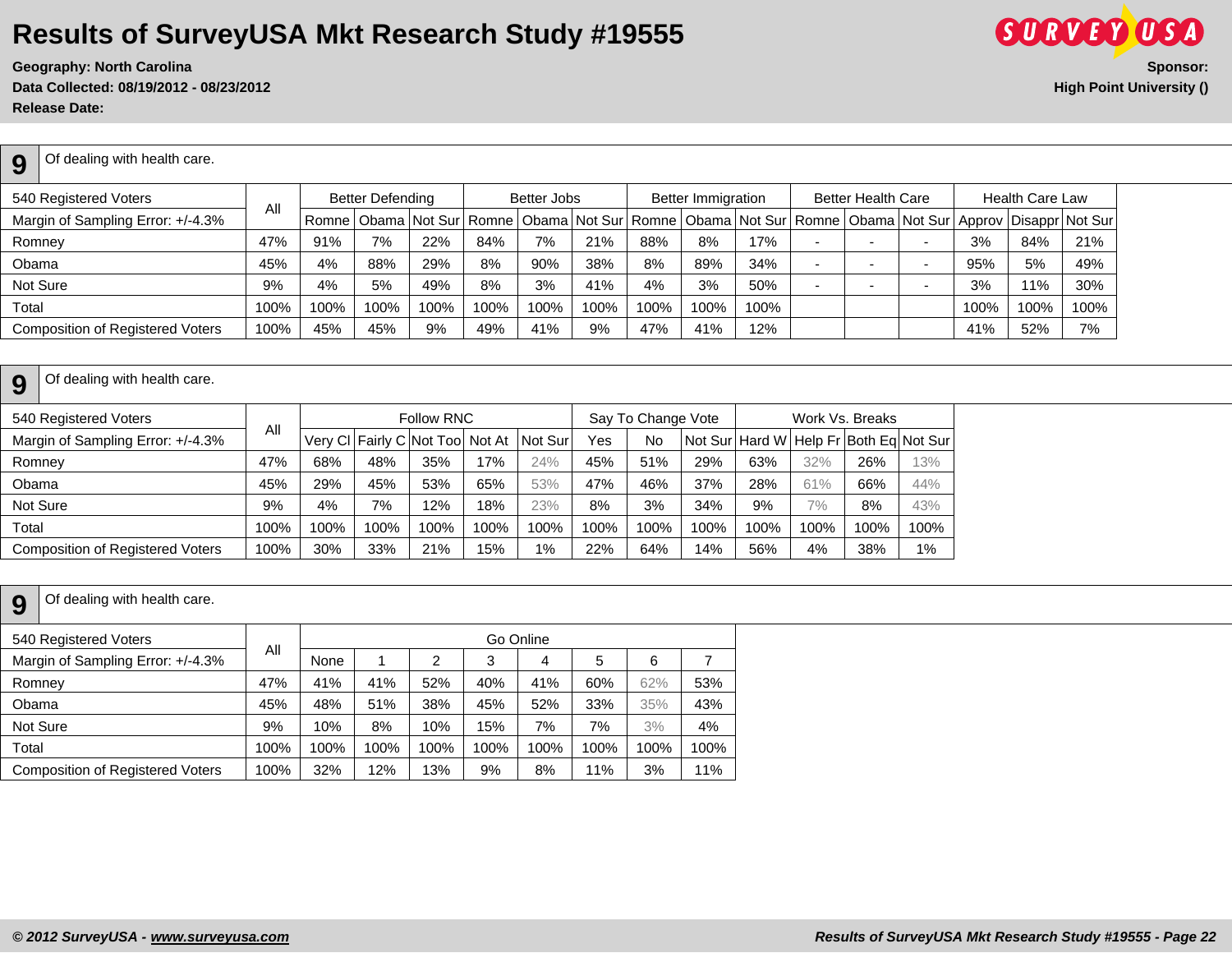**Data Collected: 08/19/2012 - 08/23/2012 High Point University () Release Date:** 



**10** Do you approve or disapprove of the health care legislation passed by Barack Obama and Congress in 2010? 540 Registered Voters All Registered | Direction | Vote For President | Following | Better Deficit Margin of Sampling Error: +/-4.3% | Notegiste Haven't Not Sur Right Di Wrong Not Sur Mitt Ro Barack Someo Undeci More Cl Less Cl Not Sur Romne Obama Not Sur Approve | 41% | 41% | 0% | 0% | 88% | 16% | 33% | 3% | 84% | 18% | 21% | 39% | 49% | 39% | 10% | 85% | 27% Disapprove | 52% | 52% | 0% | 0% | 6% | 79% | 44% | 94% | 7% | 69% | 64% | 56% | 31% | 56% | 87% | 8% | 46% Not Sure | 7% | 7% | 0% | 0% | 6% | 6% | 23% | 3% | 9% | 14% | 14% | 5% | 19% | 3% | 7% | 26% Total | 100% | 100% | 0% | 0% | 100% |100% |100% |100% |100% |100% |100% |100% |100% |100% |100% |100% |100% |100% |100% |100% |100% |100% | Composition of Registered Voters | 100% | 100% | 0% | 0% | 33% | 60% | 7% | 43% | 43% | 6% | 8% | 79% | 14% | 7% | 50% | 38% | 11%

**10** Do you approve or disapprove of the health care legislation passed by Barack Obama and Congress in 2010?

| 540 Registered Voters                   |      |      | Better Defending |      |      | Better Jobs |      |      | <b>Better Immigration</b> |      |      | <b>Better Health Care</b> |      | <b>Health Care Law</b> |                                                                                                                                    |
|-----------------------------------------|------|------|------------------|------|------|-------------|------|------|---------------------------|------|------|---------------------------|------|------------------------|------------------------------------------------------------------------------------------------------------------------------------|
| Margin of Sampling Error: +/-4.3%       | Αll  |      |                  |      |      |             |      |      |                           |      |      |                           |      |                        | Romne   Obama   Not Sur   Romne   Obama   Not Sur   Romne   Obama   Not Sur   Romne   Obama   Not Sur   Approv   Disappr   Not Sur |
| Approve                                 | 41%  | 5%   | 80%              | 22%  | 7%   | 84%         | 30%  | 7%   | 81%                       | 31%  | 2%   | 86%                       | 12%  |                        |                                                                                                                                    |
| Disapprove                              | 52%  | 93%  | 1%               | 52%  | 92%  | 7%          | 44%  | 90%  | 11%                       | 48%  | 94%  | 6%                        | 64%  | . .                    |                                                                                                                                    |
| Not Sure                                | 7%   | 2%   | 8%               | 26%  | 2%   | 9%          | 26%  | 3%   | 8%                        | 21%  | 3%   | 8%                        | 24%  |                        |                                                                                                                                    |
| Total                                   | 100% | 100% | 100%             | 100% | 100% | 100%        | 100% | 100% | 100%                      | 100% | 100% | 100%                      | 100% |                        |                                                                                                                                    |
| <b>Composition of Registered Voters</b> | 100% | 45%  | 45%              | 9%   | 49%  | 41%         | 9%   | 47%  | 41%                       | 12%  | 47%  | 45%                       | 9%   |                        |                                                                                                                                    |

| Do you approve or disapprove of the health care legislation passed by Barack Obama and Congress in 2010? |      |      |      |                                  |      |         |      |                    |      |      |      |                                        |       |
|----------------------------------------------------------------------------------------------------------|------|------|------|----------------------------------|------|---------|------|--------------------|------|------|------|----------------------------------------|-------|
| 540 Registered Voters                                                                                    |      |      |      | <b>Follow RNC</b>                |      |         |      | Say To Change Vote |      |      |      | Work Vs. Breaks                        |       |
| Margin of Sampling Error: +/-4.3%                                                                        | All  |      |      | Very CI Fairly C Not Tool Not At |      | Not Sur | Yes  | No                 |      |      |      | Not Sur Hard W Help Fr Both Eq Not Sur |       |
| Approve                                                                                                  | 41%  | 28%  | 39%  | 45%                              | 60%  | 53%     | 40%  | 43%                | 32%  | 25%  | 64%  | 59%                                    | 65%   |
| Disapprove                                                                                               | 52%  | 69%  | 54%  | 44%                              | 27%  | 47%     | 50%  | 53%                | 55%  | 68%  | 32%  | 33%                                    | 26%   |
| Not Sure                                                                                                 | 7%   | 3%   | 6%   | 10%                              | 12%  | 0%      | 10%  | 5%                 | 13%  | 7%   | 5%   | 8%                                     | 10%   |
| Total                                                                                                    | 100% | 100% | 100% | 100%                             | 100% | $100\%$ | 100% | 100%               | 100% | 100% | 100% | 100%                                   | 100%  |
| <b>Composition of Registered Voters</b>                                                                  | 100% | 30%  | 33%  | 21%                              | 15%  | 1%      | 22%  | 64%                | 14%  | 56%  | 4%   | 38%                                    | $1\%$ |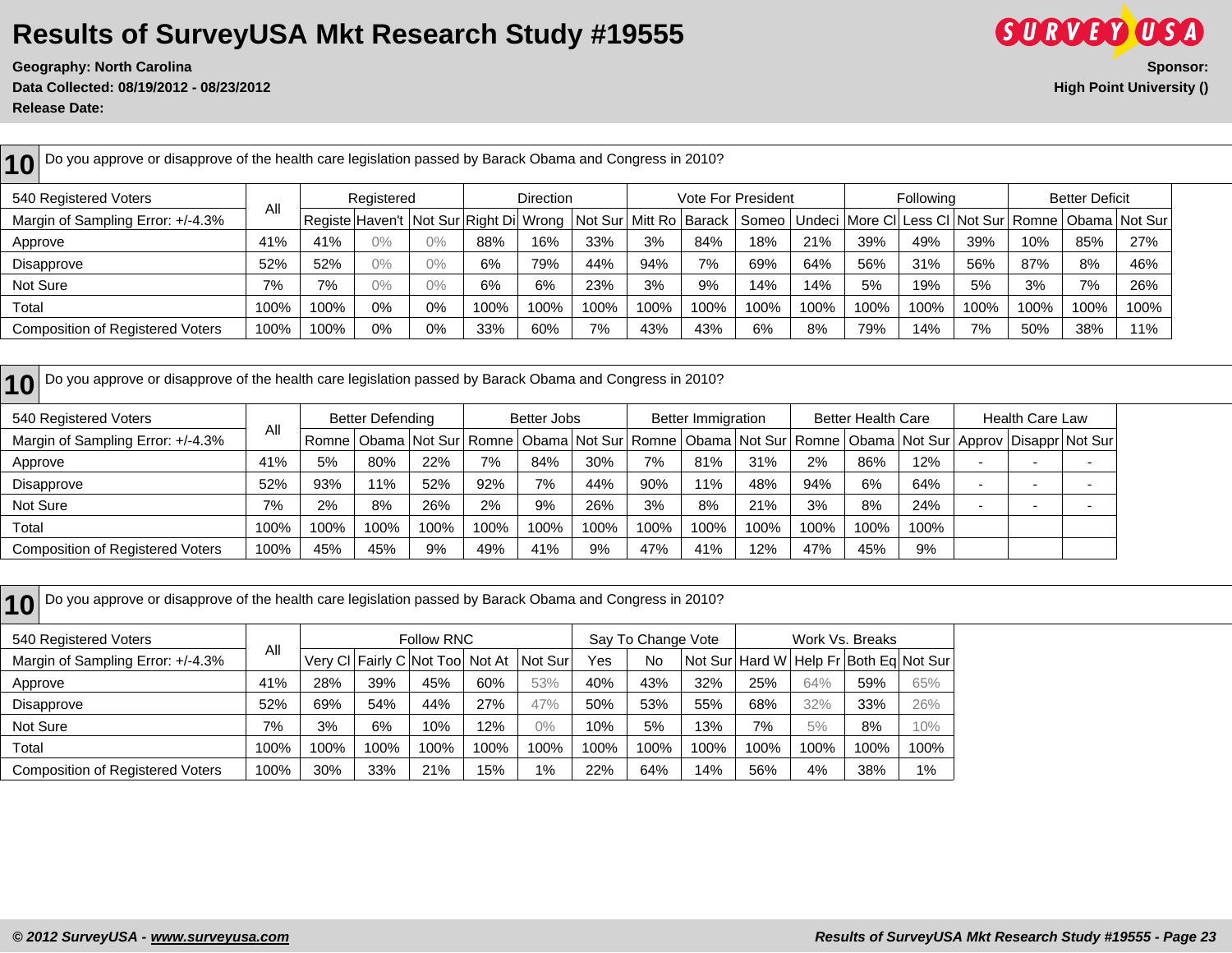**Data Collected: 08/19/2012 - 08/23/2012 High Point University () Release Date:** 



**10** Do you approve or disapprove of the health care legislation passed by Barack Obama and Congress in 2010? 540 Registered Voters All Go Online Margin of Sampling Error: +/-4.3% None 1 2 3 4 5 6 7 Approve | 41% | 40% | 50% | 33% | 46% | 52% | 31% | 38% | 38% Disapprove 52% 50% 43% 52% 50% 48% 64% 62% 60% Not Sure | 7% | 10% | 7% | 14% | 4% | 0% | 5% | 0% | 1% Total 100% 100% 100% 100% 100% 100% 100% 100% 100% Composition of Registered Voters | 100% | 32% | 12% | 13% | 9% | 8% | 11% | 3% | 11%

11 Next week, the Republican Party will have its national convention in Tampa, Florida. How closely will you follow the convention? Very closely? Fairly closely? Not too closely? Or not at all closely? Or not at all closely?

| 540 Registered Voters                   |       |       | Registered |                                        |      | <b>Direction</b> |                            |      |      | <b>Vote For President</b>                                              |      |      | Following |      |       | <b>Better Deficit</b> |      |
|-----------------------------------------|-------|-------|------------|----------------------------------------|------|------------------|----------------------------|------|------|------------------------------------------------------------------------|------|------|-----------|------|-------|-----------------------|------|
| Margin of Sampling Error: +/-4.3%       | All   |       |            | Registe Haven't Not Sur Right Di Wrong |      |                  | Not Sur   Mitt Ro   Barack |      |      | Someo   Undeci   More CI   Less CI   Not Sur   Romne   Obama   Not Sur |      |      |           |      |       |                       |      |
| Very Closely                            | 30%   | 30%   | $0\%$      | $0\%$                                  | 24%  | 35%              | 12%                        | 44%  | 19%  | 29%                                                                    | 14%  | 35%  | 6%        | 21%  | 44%   | 18%                   | 8%   |
| <b>Fairly Closely</b>                   | 33%   | 33%   | $0\%$      | $0\%$                                  | 31%  | 35%              | 20%                        | 35%  | 32%  | 26%                                                                    | 32%  | 36%  | 19%       | 31%  | 34%   | 33%                   | 30%  |
| Not Too Closely                         | 21%   | 21%   | $0\%$      | $0\%$                                  | 25%  | 20%              | 16%                        | 15%  | 26%  | 24%                                                                    | 26%  | 19%  | 31%       | 33%  | 16%   | 27%                   | 26%  |
| Not At All Closely                      | 15%   | 15%   | $0\%$      | $0\%$                                  | 20%  | 9%               | 47%                        | 5%   | 23%  | 21%                                                                    | 26%  | 10%  | 44%       | 13%  | 6%    | 22%                   | 33%  |
| Not Sure                                | $1\%$ | $1\%$ | $0\%$      | $0\%$                                  | 0%   | 0%               | 5%                         | 0%   | 1%   | 0%                                                                     | 2%   | 0%   | 1%        | 3%   | $0\%$ | $1\%$                 | 2%   |
| Total                                   | 100%  | 100%  | $0\%$      | 0%                                     | 100% | 100%             | 100%                       | 100% | 100% | 100%                                                                   | 100% | 100% | 100%      | 100% | 100%  | 100%                  | 100% |
| <b>Composition of Registered Voters</b> | 100%  | 100%  | 0%         | 0%                                     | 33%  | 60%              | 7%                         | 43%  | 43%  | 6%                                                                     | 8%   | 79%  | 14%       | 7%   | 50%   | 38%                   | 11%  |

11 Next week, the Republican Party will have its national convention in Tampa, Florida. How closely will you follow the convention? Very closely? Fairly closely? Not too closely? Or not at all closely? Or not at all closely?

| 540 Registered Voters                   |       |         | Better Defending |                                                                                                          |       | Better Jobs |       |      | <b>Better Immigration</b> |      |      | <b>Better Health Care</b> |      |       | <b>Health Care Law</b> |      |
|-----------------------------------------|-------|---------|------------------|----------------------------------------------------------------------------------------------------------|-------|-------------|-------|------|---------------------------|------|------|---------------------------|------|-------|------------------------|------|
| Margin of Sampling Error: +/-4.3%       | All   | Romne I |                  | Obama Not Sur Romne   Obama Not Sur Romne   Obama Not Sur Romne   Obama Not Sur Approv   Disappr Not Sur |       |             |       |      |                           |      |      |                           |      |       |                        |      |
| <b>Very Closely</b>                     | 30%   | 45%     | 17%              | 20%                                                                                                      | 42%   | 20%         | 11%   | 44%  | 19%                       | 9%   | 44%  | 19%                       | 12%  | 21%   | 39%                    | 13%  |
| <b>Fairly Closely</b>                   | 33%   | 35%     | 33%              | 26%                                                                                                      | 36%   | 29%         | 35%   | 33%  | 32%                       | 37%  | 34%  | 33%                       | 26%  | 32%   | 34%                    | 30%  |
| Not Too Closely                         | 21%   | 14%     | 26%              | 31%                                                                                                      | 15%   | 27%         | 29%   | 15%  | 26%                       | 27%  | 16%  | 25%                       | 30%  | 24%   | 18%                    | 31%  |
| Not At All Closely                      | 15%   | 6%      | 23%              | 23%                                                                                                      | 7%    | 22%         | 24%   | 7%   | 21%                       | 25%  | 6%   | 22%                       | 30%  | 23%   | 8%                     | 26%  |
| Not Sure                                | $1\%$ | 0%      | 1%               | 0%                                                                                                       | $0\%$ | 1%          | $0\%$ | 0%   | $1\%$                     | 2%   | 0%   | $1\%$                     | 2%   | $1\%$ | 1%                     | 0%   |
| Total                                   | 100%  | 100%    | 100%             | 100%                                                                                                     | 100%  | 100%        | 100%  | 100% | 100%                      | 100% | 100% | 100%                      | 100% | 100%  | 100%                   | 100% |
| <b>Composition of Registered Voters</b> | 100%  | 45%     | 45%              | 9%                                                                                                       | 49%   | 41%         | 9%    | 47%  | 41%                       | 12%  | 47%  | 45%                       | 9%   | 41%   | 52%                    | 7%   |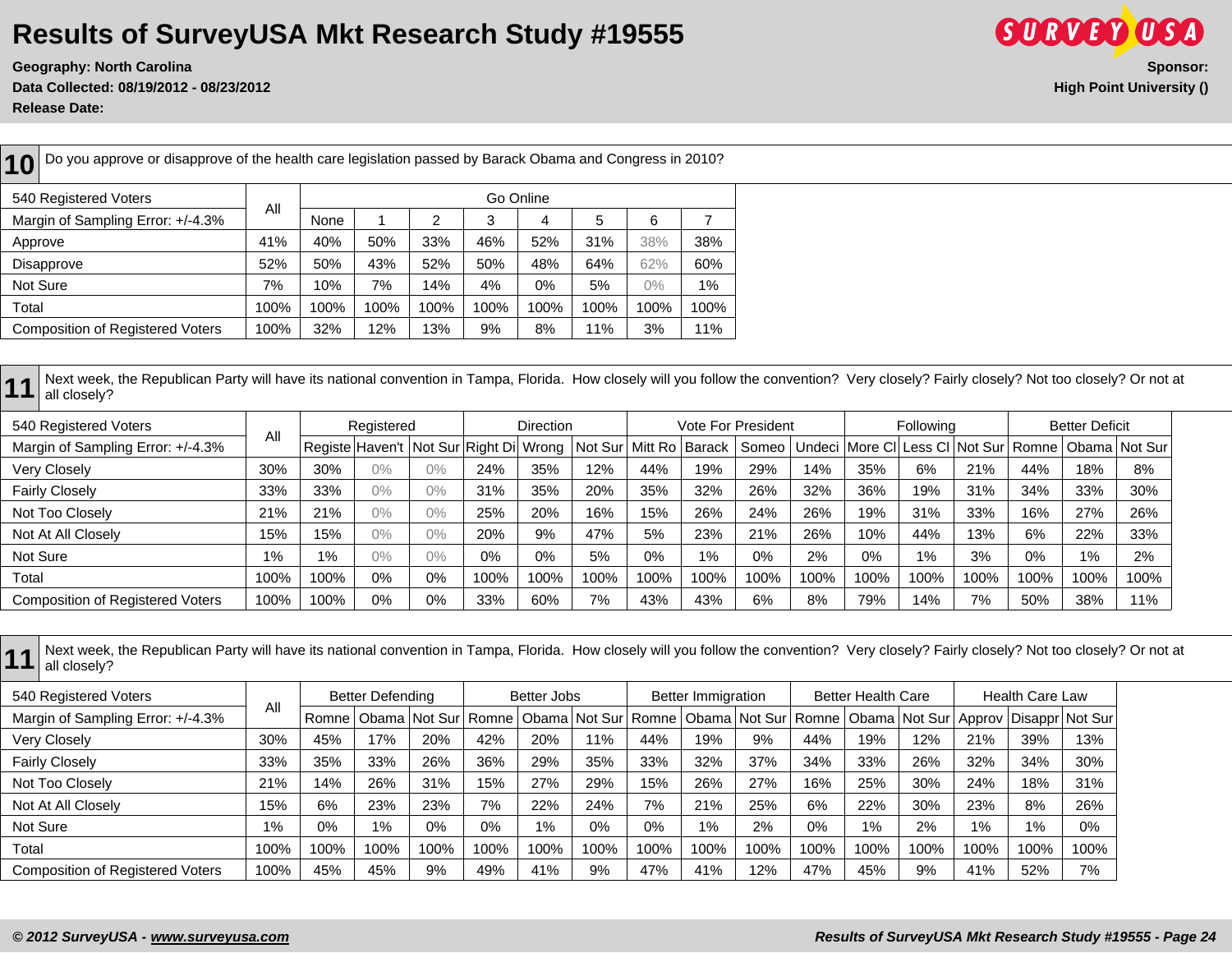**Data Collected: 08/19/2012 - 08/23/2012 High Point University () Release Date:** 



Next week, the Republican Party will have its national convention in Tampa, Florida. How closely will you follow the convention? Very closely? Fairly closely? Not too closely? Or not at all closely?

| 540 Registered Voters                   |       |                          |                          | <b>Follow RNC</b>               |                          |      | Say To Change Vote |      |      | Work Vs. Breaks |       |                                                |
|-----------------------------------------|-------|--------------------------|--------------------------|---------------------------------|--------------------------|------|--------------------|------|------|-----------------|-------|------------------------------------------------|
| Margin of Sampling Error: +/-4.3%       | All   |                          |                          | Very CI Fairly C Not Too Not At | Not Sur                  | Yes  | No                 |      |      |                 |       | Not Sur   Hard W   Help Fr   Both Eq   Not Sur |
| Very Closely                            | 30%   | $\overline{\phantom{a}}$ | $\overline{\phantom{a}}$ |                                 | $\overline{\phantom{0}}$ | 30%  | 31%                | 27%  | 38%  | 38%             | 18%   | 15%                                            |
| <b>Fairly Closely</b>                   | 33%   | $\blacksquare$           | $\overline{\phantom{0}}$ |                                 | $\overline{\phantom{0}}$ | 48%  | 31%                | 21%  | 34%  | 48%             | 31%   | 21%                                            |
| Not Too Closely                         | 21%   | -                        | $\overline{\phantom{0}}$ |                                 | -                        | 16%  | 21%                | 28%  | 17%  | 12%             | 27%   | 34%                                            |
| Not At All Closely                      | 15%   | -                        | $\overline{\phantom{0}}$ |                                 | $\overline{\phantom{0}}$ | 5%   | 17%                | 23%  | 11%  | 2%              | 23%   | 21%                                            |
| Not Sure                                | $1\%$ | -                        | $\overline{\phantom{0}}$ |                                 | $\overline{\phantom{0}}$ | 1%   | 0%                 | 1%   | 0%   | $0\%$           | $1\%$ | 10%                                            |
| Total                                   | 100%  |                          |                          |                                 |                          | 100% | 100%               | 100% | 100% | 100%            | 100%  | 100%                                           |
| <b>Composition of Registered Voters</b> | 100%  |                          |                          |                                 |                          | 22%  | 64%                | 14%  | 56%  | 4%              | 38%   | $1\%$                                          |

11 Next week, the Republican Party will have its national convention in Tampa, Florida. How closely will you follow the convention? Very closely? Fairly closely? Not too closely? Or not at all closely? Or not at all closely?

| 540 Registered Voters                   |       |       |      |      |      | Go Online |      |       |      |
|-----------------------------------------|-------|-------|------|------|------|-----------|------|-------|------|
| Margin of Sampling Error: +/-4.3%       | All   | None  |      | 2    | 3    | 4         | 5    | 6     |      |
| Very Closely                            | 30%   | 22%   | 31%  | 31%  | 27%  | 20%       | 40%  | 30%   | 52%  |
| <b>Fairly Closely</b>                   | 33%   | 26%   | 25%  | 39%  | 41%  | 59%       | 28%  | 28%   | 35%  |
| Not Too Closely                         | 21%   | 19%   | 34%  | 22%  | 20%  | 13%       | 23%  | 42%   | 12%  |
| Not At All Closely                      | 15%   | 33%   | 10%  | 7%   | 11%  | 6%        | 8%   | $0\%$ | 1%   |
| Not Sure                                | $1\%$ | $0\%$ | 0%   | 1%   | 0%   | 2%        | 1%   | $0\%$ | 0%   |
| Total                                   | 100%  | 100%  | 100% | 100% | 100% | 100%      | 100% | 100%  | 100% |
| <b>Composition of Registered Voters</b> | 100%  | 32%   | 12%  | 13%  | 9%   | 8%        | 11%  | 3%    | 11%  |

12 Is there anything that Mitt Romney or Barack Obama could say at their conventions that would convince you to change your vote in this election?

| 540 Registered Voters                   | All  |      | Registered                                                              |    |      | <b>Direction</b> |      |      |      | Vote For President                                                     |      |      | <b>Following</b> |      |      | <b>Better Deficit</b> |      |  |
|-----------------------------------------|------|------|-------------------------------------------------------------------------|----|------|------------------|------|------|------|------------------------------------------------------------------------|------|------|------------------|------|------|-----------------------|------|--|
| Margin of Sampling Error: +/-4.1%       |      |      | Registe Haven't   Not Sur Right Di   Wrong   Not Sur   Mitt Ro   Barack |    |      |                  |      |      |      | Someo   Undeci   More CI   Less CI   Not Sur   Romne   Obama   Not Sur |      |      |                  |      |      |                       |      |  |
| Yes                                     | 22%  | 22%  | $0\%$                                                                   | 0% | 26%  | 21%              | 11%  | 19%  | 22%  | 23%                                                                    | 33%  | 23%  | 17%              | 13%  | 22%  | 20%                   | 25%  |  |
| <b>No</b>                               | 64%  | 64%  | $0\%$                                                                   | 0% | 64%  | 67%              | 37%  | 73%  | 66%  | 56%                                                                    | 9%   | 64%  | 61%              | 69%  | 68%  | 67%                   | 33%  |  |
| Not Sure                                | 14%  | 14%  | $0\%$                                                                   | 0% | 11%  | 12%              | 52%  | 8%   | 12%  | 21%                                                                    | 59%  | 13%  | 22%              | 18%  | 10%  | 13%                   | 42%  |  |
| Total                                   | 100% | 100% | 0%                                                                      | 0% | 100% | 100%             | 100% | 100% | 100% | 100%                                                                   | 100% | 100% | 100%             | 100% | 100% | 100%                  | 100% |  |
| <b>Composition of Registered Voters</b> | 100% | 100% | 0%                                                                      | 0% | 33%  | 60%              | 7%   | 43%  | 43%  | 6%                                                                     | 8%   | 79%  | 14%              | 7%   | 50%  | 38%                   | 11%  |  |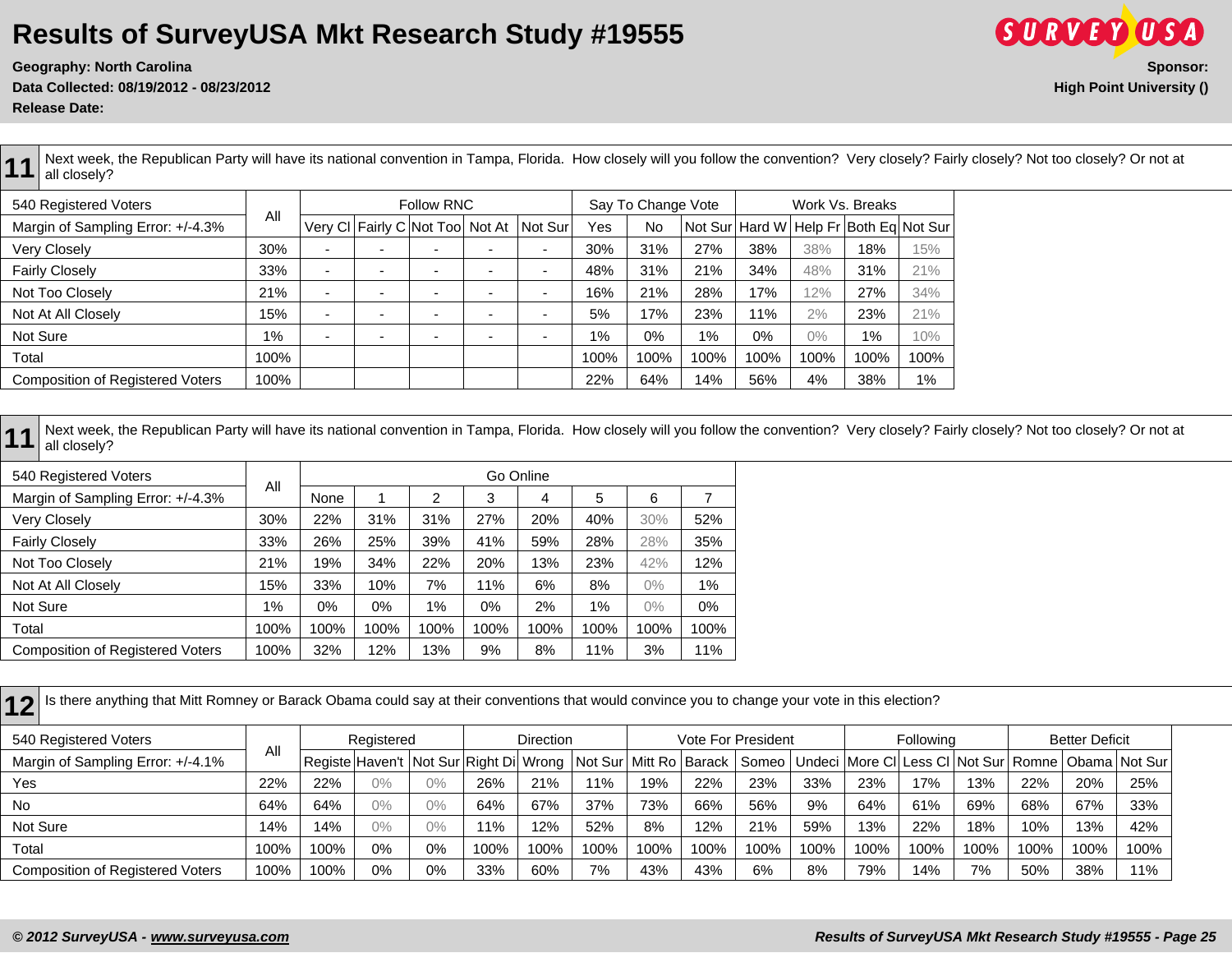**Geography: North Carolina Sponsor: Data Collected: 08/19/2012 - 08/23/2012 High Point University () Release Date:** 



12 Is there anything that Mitt Romney or Barack Obama could say at their conventions that would convince you to change your vote in this election? 540 Registered Voters All Better Defending | Better Jobs | Better Immigration | Better Health Care | Health Care Law Margin of Sampling Error: +/-4.1% | "Romne Obama Not Sur Romne Obama Not Sur Romne Obama Not Sur Romne Obama Not Sur Approv Disappr Not Sur Yes | 22% | 19% | 25% | 23% | 22% | 21% | 20% | 20% | 22% | 21% | 21% | 21% | 22% | 21% | 31% No 64% 71% 62% 33% 68% 66% 29% 70% 65% 36% 70% 65% 24% 67% 64% 42% Not Sure | 14% | 10% | 13% | 44% | 10% | 12% | 46% | 10% | 13% | 37% | 9% | 12% | 56% | 11% | 15% | 28% Total | 100% | 100% | 100% | 100% | 100% | 100% | 100% | 100% | 100% | 100% | 100% | 100% | 100% | 100% | 100% | 100% | 100% | 100% | 100% | 100% | 100% | 100% | 100% | 100% | 100% | 100% | Composition of Registered Voters | 100% | 45% | 45% | 9% | 49% | 41% | 9% | 47% | 47% | 47% | 47% | 9% | 41% | 52% | 7%

12 Is there anything that Mitt Romney or Barack Obama could say at their conventions that would convince you to change your vote in this election?

| 540 Registered Voters                   |      |      |      | Follow RNC                      |      |         |     | Say To Change Vote |                          | Work Vs. Breaks |      |                                                |      |  |
|-----------------------------------------|------|------|------|---------------------------------|------|---------|-----|--------------------|--------------------------|-----------------|------|------------------------------------------------|------|--|
| Margin of Sampling Error: +/-4.1%       | All  |      |      | Very CI Fairly C Not Too Not At |      | Not Sur | Yes | No                 |                          |                 |      | Not Sur   Hard W   Help Fr   Both Eq   Not Sur |      |  |
| Yes                                     | 22%  | 22%  | 32%  | 16%                             | 8%   | 23%     |     |                    | $\overline{\phantom{0}}$ | 21%             | 35%  | 20%                                            | 49%  |  |
| <b>No</b>                               | 64%  | 65%  | 59%  | 64%                             | 70%  | 45%     |     |                    | $\overline{\phantom{0}}$ | 66%             | 51%  | 63%                                            | 30%  |  |
| Not Sure                                | 4%   | 13%  | 9%   | 19%                             | 22%  | 32%     |     |                    | -                        | 13%             | 14%  | 17%                                            | 21%  |  |
| Total                                   | 100% | 100% | 100% | 100%                            | 100% | 100%    |     |                    |                          | 100%            | 100% | 100%                                           | 100% |  |
| <b>Composition of Registered Voters</b> | 100% | 30%  | 33%  | 21%                             | 15%  | 1%      |     |                    |                          | 56%             | 4%   | 38%                                            | 1%   |  |

| Is there anything that Mitt Romney or Barack Obama could say at their conventions that would convince you to change your vote in this election? |      |      |      |      |      |           |      |       |      |
|-------------------------------------------------------------------------------------------------------------------------------------------------|------|------|------|------|------|-----------|------|-------|------|
| 540 Registered Voters                                                                                                                           |      |      |      |      |      | Go Online |      |       |      |
| Margin of Sampling Error: +/-4.1%                                                                                                               | All  | None |      |      |      | 4         | 5    | 6     |      |
| Yes                                                                                                                                             | 22%  | 14%  | 18%  | 25%  | 25%  | 36%       | 22%  | 20%   | 30%  |
| No.                                                                                                                                             | 64%  | 70%  | 71%  | 46%  | 48%  | 56%       | 69%  | 80%   | 67%  |
| Not Sure                                                                                                                                        | 14%  | 15%  | 11%  | 29%  | 27%  | 8%        | 9%   | $0\%$ | 3%   |
| Total                                                                                                                                           | 100% | 100% | 100% | 100% | 100% | 100%      | 100% | 100%  | 100% |
| <b>Composition of Registered Voters</b>                                                                                                         | 100% | 32%  | 12%  | 13%  | 9%   | 8%        | 11%  | 3%    | 11%  |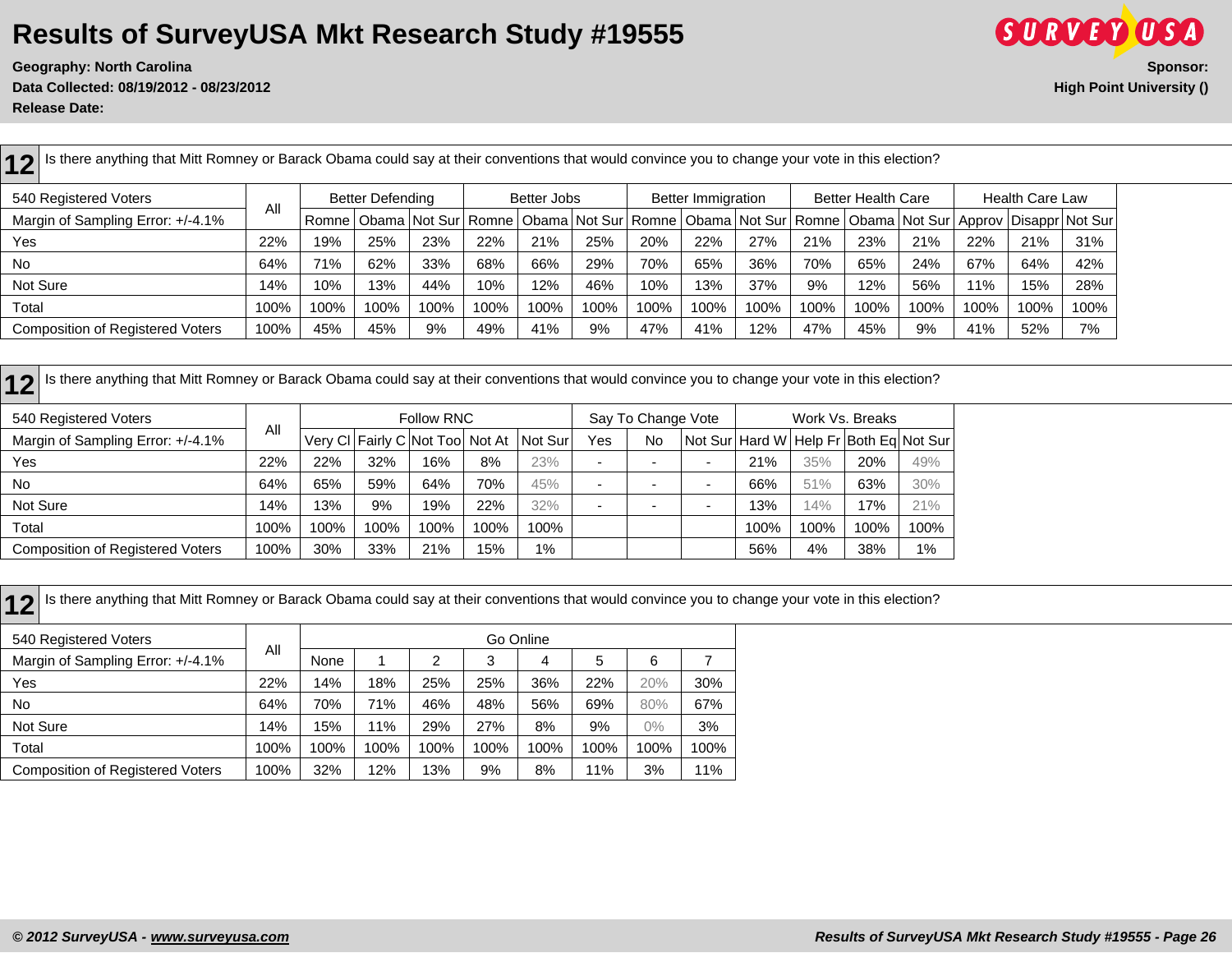**Release Date:** 

**13** Some people say that people get ahead by their own hard work, while others say that lucky breaks or help from other people are more important. Which do you think is most important,<br>**13** or do you think both are equall or, do you think both are equally important? 540 Registered Voters All Registered | Direction | Vote For President | Following | Better Deficit Margin of Sampling Error: +/-4.3% | "|Registe Haven't | Not Sur Right Di Wrong | Not Sur | Mitt Ro | Barack | Someo | Undeci | More Cl | Less Cl | Not Sur | Romne | Obama | Not Sur Hard Work | 56% | 56% | 0% | 0% | 37% | 68% | 40% | 79% | 35% | 45% | 59% | 59% | 47% | 72% | 34% | 59% Help From Other People 4% 4% 4% 0% 0% 5% 3% 3% 5% 4% 5% 8% 3% 4% 4% 4% 4% 6% 3% 6% 4% Both Equally | 38% | 38% | 0% | 0% | 55% | 28% | 57% | 58% | 48% | 42% | 36% | 49% | 45% | 23% | 59% | 38%

13 Some people say that people get ahead by their own hard work, while others say that lucky breaks or help from other people are more important. Which do you think is most important,<br>13 or, do you think both are equally i or, do you think both are equally important?

Not Sure | 1% | 1% | 0% | 0% | 3% | 1% | 0% | 1% | 0% | 0% | 1% | 3% | 3% | 1% | 2% | 0% Total | 100% | 100% | 0% | 0% | 100% |100% |100% |100% |100% |100% |100% |100% |100% |100% |100% |100% |100% |100% |100% |100% |100% |100% | Composition of Registered Voters | 100% | 100% | 0% | 0% | 33% | 60% | 7% | 43% | 43% | 6% | 8% | 79% | 14% | 7% | 50% | 38% | 11%

| 540 Registered Voters                   |       | <b>Better Defending</b> |      |      | Better Jobs |      |      |      | <b>Better Immigration</b> |      |      | <b>Better Health Care</b> |      | <b>Health Care Law</b> |       |                                                                                                                                    |
|-----------------------------------------|-------|-------------------------|------|------|-------------|------|------|------|---------------------------|------|------|---------------------------|------|------------------------|-------|------------------------------------------------------------------------------------------------------------------------------------|
| Margin of Sampling Error: +/-4.3%       | All   |                         |      |      |             |      |      |      |                           |      |      |                           |      |                        |       | Romne   Obama   Not Sur   Romne   Obama   Not Sur   Romne   Obama   Not Sur   Romne   Obama   Not Sur   Approv   Disappr   Not Sur |
| <b>Hard Work</b>                        | 56%   | 77%                     | 35%  | 55%  | 73%         | 35%  | 58%  | 76%  | 34%                       | 55%  | 75%  | 36%                       | 57%  | 35%                    | 73%   | 53%                                                                                                                                |
| Help From Other People                  | 4%    | 3%                      | 4%   | 8%   | 4%          | 5%   | 2%   | 3%   | 5%                        | 7%   | 3%   | 6%                        | 3%   | 7%                     | 3%    | 3%                                                                                                                                 |
| <b>Both Equally</b>                     | 38%   | 20%                     | 58%  | 33%  | 23%         | 57%  | 37%  | 21%  | 60%                       | 31%  | 22%  | 57%                       | 33%  | 56%                    | 24%   | 42%                                                                                                                                |
| Not Sure                                | $1\%$ | 0%                      | 2%   | 3%   | $0\%$       | 2%   | 3%   | 0%   | $1\%$                     | 6%   | 0%   | $1\%$                     | 6%   | 2%                     | $1\%$ | 2%                                                                                                                                 |
| Total                                   | 100%  | 100%                    | 100% | 100% | 100%        | 100% | 100% | 100% | 100%                      | 100% | 100% | 100%                      | 100% | 100%                   | 100%  | 100%                                                                                                                               |
| <b>Composition of Registered Voters</b> | 100%  | 45%                     | 45%  | 9%   | 49%         | 41%  | 9%   | 47%  | 41%                       | 12%  | 47%  | 45%                       | 9%   | 41%                    | 52%   | 7%                                                                                                                                 |

**13** Some people say that people get ahead by their own hard work, while others say that lucky breaks or help from other people are more important. Which do you think is most important, <br>13 or do you think both are equally or, do you think both are equally important?

| 540 Registered Voters                   |       | <b>Follow RNC</b><br>Say To Change Vote |      |                                 |      |         |      |       |      |                          |  | Work Vs. Breaks                            |   |  |
|-----------------------------------------|-------|-----------------------------------------|------|---------------------------------|------|---------|------|-------|------|--------------------------|--|--------------------------------------------|---|--|
| Margin of Sampling Error: +/-4.3%       | All   |                                         |      | Very CI Fairly C Not Too Not At |      | Not Sur | Yes  | No    |      |                          |  | Not Sur   Hard W   Help Fr Both Eq Not Sur |   |  |
| <b>Hard Work</b>                        | 56%   | 71%                                     | 57%  | 46%                             | 40%  | 24%     | 54%  | 58%   | 49%  | -                        |  |                                            |   |  |
| Help From Other People                  | 4%    | 5%                                      | 6%   | 2%                              | 1%   | $0\%$   | 7%   | 3%    | 4%   | $\overline{\phantom{0}}$ |  |                                            |   |  |
| <b>Both Equally</b>                     | 38%   | 23%                                     | 36%  | 50%                             | 58%  | 55%     | 36%  | 38%   | 45%  | -                        |  |                                            |   |  |
| Not Sure                                | $1\%$ | 1%                                      | 1%   | 2%                              | 2%   | 21%     | 3%   | $1\%$ | 2%   | -                        |  |                                            | - |  |
| Total                                   | 100%  | 100%                                    | 100% | 100%                            | 100% | 100%    | 100% | 100%  | 100% |                          |  |                                            |   |  |
| <b>Composition of Registered Voters</b> | 100%  | 30%                                     | 33%  | 21%                             | 15%  | 1%      | 22%  | 64%   | 14%  |                          |  |                                            |   |  |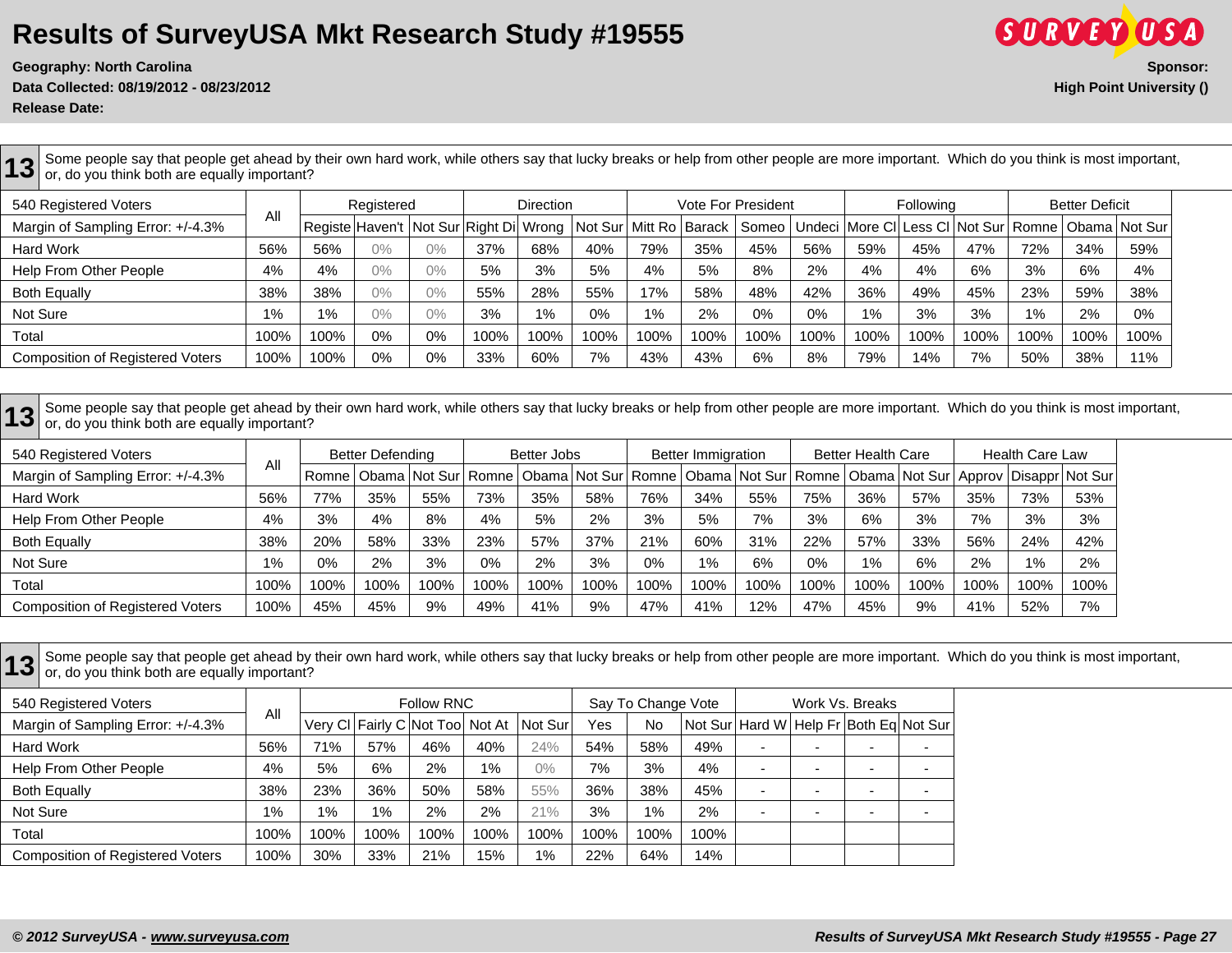**Release Date:** 

**SURVEY USA Geography: North Carolina Sponsor: Data Collected: 08/19/2012 - 08/23/2012 High Point University ()**

**13** Some people say that people get ahead by their own hard work, while others say that lucky breaks or help from other people are more important. Which do you think is most important, inportant, or, do you think both are equally important? 540 Registered Voters All Go Online Margin of Sampling Error: +/-4.3% None 1 2 3 4 5 6 7 Hard Work 56% 58% 62% 51% 43% 59% 59% 57% 56% Help From Other People 19% 2% 4% 5% 1% 6% 8% 4% 6% Both Equally 28% 38% 38% 38% 32% 32% 33% 35% 32% 39% 37% Not Sure | 1% | 2% | 1% | 1% | 3% | 0% | 0% | 0% | 0%

| .                                       | .    | .    | .    | .    | .    | .    | .    | - - - | .    |  |
|-----------------------------------------|------|------|------|------|------|------|------|-------|------|--|
| Total                                   | 100% | 100% | 100% | 100% | 100% | 100% | 100% | 100%  | 100% |  |
| <b>Composition of Registered Voters</b> | 100% | 32%  | 12%  | 13%  | 9%   | 8%   | 11%  | 3%    | 11%  |  |

| During this election campaign, how many days a week do you go on-line to read about the campaigns?<br> 14 |      |                   |                                                        |       |      |           |       |                  |                           |       |      |      |           |      |      |                                                      |       |  |
|-----------------------------------------------------------------------------------------------------------|------|-------------------|--------------------------------------------------------|-------|------|-----------|-------|------------------|---------------------------|-------|------|------|-----------|------|------|------------------------------------------------------|-------|--|
| 540 Registered Voters                                                                                     |      | Registered<br>All |                                                        |       |      | Direction |       |                  | <b>Vote For President</b> |       |      |      | Following |      |      | <b>Better Deficit</b>                                |       |  |
| Margin of Sampling Error: +/-4.3%                                                                         |      |                   | Registe Haven't   Not Sur   Right Di   Wrong   Not Sur |       |      |           |       | Mitt Ro   Barack |                           | Someo |      |      |           |      |      | Undeci More CI Less CI Not Sur Romne   Obama Not Sur |       |  |
| None                                                                                                      | 32%  | 32%               | $0\%$                                                  | 0%    | 33%  | 31%       | 41%   | 30%              | 33%                       | 31%   | 37%  | 25%  | 62%       | 47%  | 28%  | 34%                                                  | 41%   |  |
|                                                                                                           | 12%  | 12%               | $0\%$                                                  | 0%    | 15%  | 10%       | 11%   | 10%              | 14%                       | 12%   | 9%   | 11%  | 16%       | 10%  | 11%  | 13%                                                  | 12%   |  |
| 2                                                                                                         | 13%  | 13%               | $0\%$                                                  | 0%    | 11%  | 14%       | 16%   | 12%              | 12%                       | 16%   | 26%  | 14%  | 5%        | 17%  | 14%  | 10%                                                  | 15%   |  |
| 3                                                                                                         | 9%   | 9%                | $0\%$                                                  | 0%    | 10%  | 8%        | 17%   | 8%               | 9%                        | 9%    | 17%  | 11%  | 4%        | 4%   | 10%  | 8%                                                   | 13%   |  |
| 4                                                                                                         | 8%   | 8%                | $0\%$                                                  | 0%    | 10%  | 8%        | 9%    | 9%               | 8%                        | 10%   | 7%   | 10%  | 6%        | 2%   | 7%   | 10%                                                  | 9%    |  |
| 5                                                                                                         | 11%  | 11%               | $0\%$                                                  | 0%    | 9%   | 12%       | 7%    | 14%              | 9%                        | 13%   | 2%   | 12%  | 1%        | 15%  | 12%  | 9%                                                   | 8%    |  |
| 6                                                                                                         | 3%   | 3%                | $0\%$                                                  | $0\%$ | 2%   | 4%        | 0%    | 4%               | 3%                        | 0%    | 1%   | 3%   | 3%        | 3%   | 4%   | 3%                                                   | 0%    |  |
|                                                                                                           | 11%  | 11%               | $0\%$                                                  | 0%    | 11%  | 13%       | $0\%$ | 13%              | 12%                       | 8%    | 0%   | 14%  | 3%        | 3%   | 13%  | 12%                                                  | $1\%$ |  |
| Total                                                                                                     | 100% | 100%              | 0%                                                     | 0%    | 100% | 100%      | 100%  | 100%             | 100%                      | 100%  | 100% | 100% | 100%      | 100% | 100% | 100%                                                 | 100%  |  |
| <b>Composition of Registered Voters</b>                                                                   | 100% | 100%              | 0%                                                     | 0%    | 33%  | 60%       | 7%    | 43%              | 43%                       | 6%    | 8%   | 79%  | 14%       | 7%   | 50%  | 38%                                                  | 11%   |  |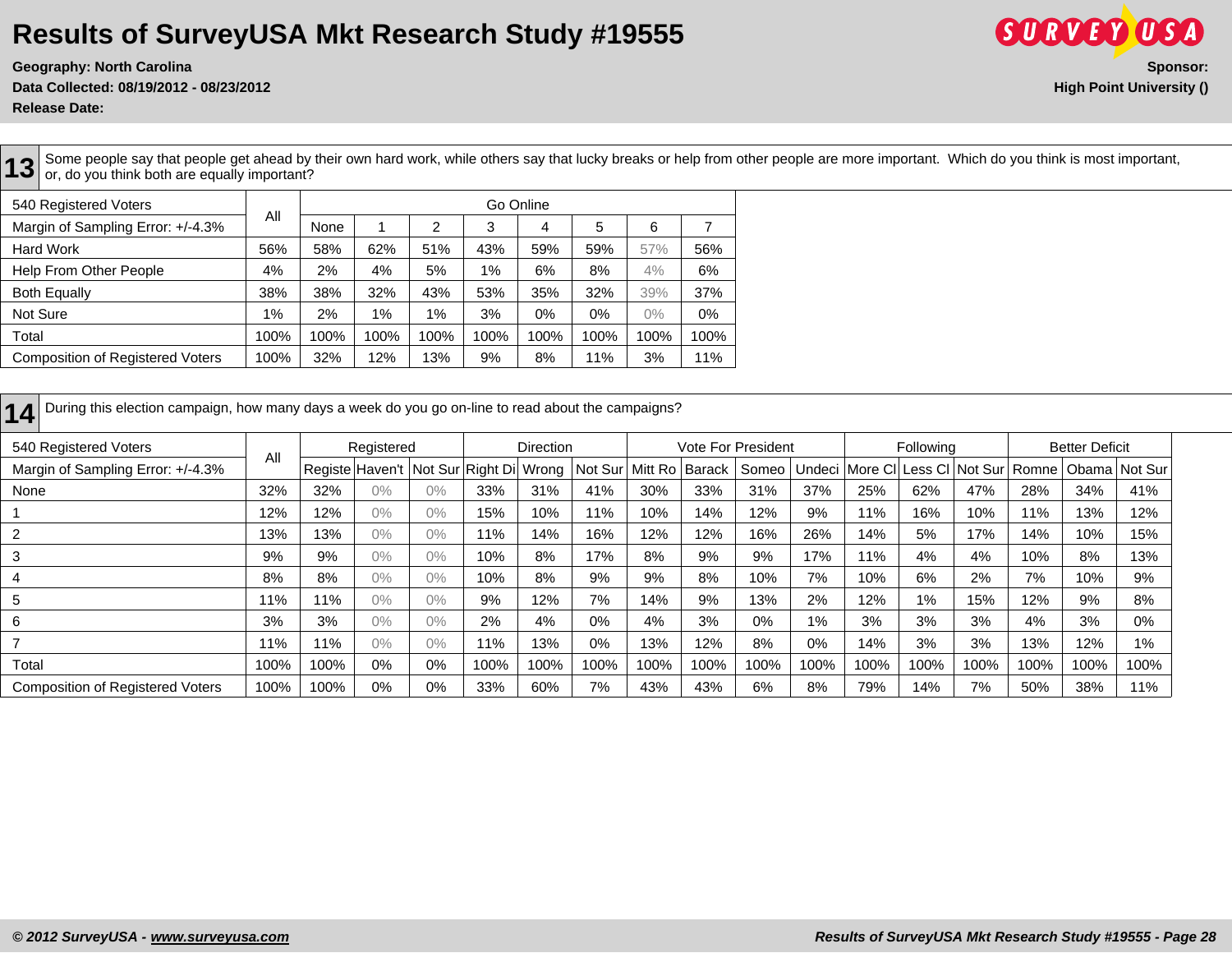**14** During this election campaign, how many days a week do you go on-line to read about the campaigns?

**Data Collected: 08/19/2012 - 08/23/2012 High Point University ()**



**Release Date:** 

| During this election campaign, how many days a week do you go on-line to read about the campaigns? |                                                                                                                                   |       |      |               |         |      |                                                   |      |      |       |      |      |                          |      |                 |      |
|----------------------------------------------------------------------------------------------------|-----------------------------------------------------------------------------------------------------------------------------------|-------|------|---------------|---------|------|---------------------------------------------------|------|------|-------|------|------|--------------------------|------|-----------------|------|
| 540 Registered Voters                                                                              | <b>Health Care Law</b><br><b>Better Defending</b><br>Better Jobs<br><b>Better Immigration</b><br><b>Better Health Care</b><br>All |       |      |               |         |      |                                                   |      |      |       |      |      |                          |      |                 |      |
| Margin of Sampling Error: +/-4.3%                                                                  |                                                                                                                                   | Romne |      | Obama Not Sur | l Romne |      | Obama   Not Sur   Romne   Obama   Not Sur   Romne |      |      |       |      |      | Obama   Not Sur   Approv |      | Disappr Not Sur |      |
| None                                                                                               | 32%                                                                                                                               | 29%   | 32%  | 44%           | 29%     | 32%  | 48%                                               | 30%  | 34%  | 34%   | 28%  | 35%  | 37%                      | 31%  | 30%             | 47%  |
|                                                                                                    | 12%                                                                                                                               | 10%   | 15%  | 6%            | 10%     | 15%  | 5%                                                | 12%  | 12%  | 8%    | 10%  | 13%  | 11%                      | 14%  | 10%             | 12%  |
| $\overline{2}$                                                                                     | 13%                                                                                                                               | 13%   | 10%  | 24%           | 13%     | 12%  | 17%                                               | 13%  | 11%  | 18%   | 14%  | 11%  | 15%                      | 11%  | 13%             | 26%  |
| -3                                                                                                 | 9%                                                                                                                                | 9%    | 11%  | 6%            | 10%     | 9%   | 9%                                                | 8%   | 12%  | 6%    | 8%   | 10%  | 16%                      | 11%  | 9%              | 6%   |
| -4                                                                                                 | 8%                                                                                                                                | 8%    | 9%   | 7%            | 9%      | 8%   | 10%                                               | 8%   | 8%   | 13%   | 7%   | 10%  | 6%                       | 11%  | 8%              | 0%   |
| 5                                                                                                  | 11%                                                                                                                               | 13%   | 9%   | 8%            | 12%     | 9%   | 9%                                                | 12%  | 9%   | 10%   | 14%  | 8%   | 8%                       | 8%   | 13%             | 8%   |
| 6                                                                                                  | 3%                                                                                                                                | 3%    | 3%   | $1\%$         | 4%      | 3%   | $0\%$                                             | 4%   | 3%   | $0\%$ | 4%   | 3%   | $1\%$                    | 3%   | 4%              | 0%   |
|                                                                                                    | 11%                                                                                                                               | 13%   | 11%  | 5%            | 14%     | 11%  | $1\%$                                             | 13%  | 11%  | 10%   | 13%  | 11%  | 5%                       | 11%  | 13%             | 2%   |
| Total                                                                                              | 100%                                                                                                                              | 100%  | 100% | 100%          | 100%    | 100% | 100%                                              | 100% | 100% | 100%  | 100% | 100% | 100%                     | 100% | 100%            | 100% |
| <b>Composition of Registered Voters</b>                                                            | 100%                                                                                                                              | 45%   | 45%  | 9%            | 49%     | 41%  | 9%                                                | 47%  | 41%  | 12%   | 47%  | 45%  | 9%                       | 41%  | 52%             | 7%   |

| 540 Registered Voters                   |      |      |      | <b>Follow RNC</b>               |       |         |      | Say To Change Vote |      |      |      | Work Vs. Breaks                                |       |
|-----------------------------------------|------|------|------|---------------------------------|-------|---------|------|--------------------|------|------|------|------------------------------------------------|-------|
| Margin of Sampling Error: +/-4.3%       | All  |      |      | Very CI Fairly C Not Too Not At |       | Not Sur | Yes  | No                 |      |      |      | Not Sur   Hard W   Help Fr   Both Eq   Not Sur |       |
| None                                    | 32%  | 23%  | 25%  | 29%                             | 70%   | 21%     | 21%  | 35%                | 34%  | 33%  | 17%  | 32%                                            | 54%   |
|                                         | 12%  | 12%  | 9%   | 19%                             | 8%    | $0\%$   | 10%  | 13%                | 9%   | 13%  | 11%  | 10%                                            | 13%   |
| 2                                       | 13%  | 14%  | 15%  | 13%                             | 6%    | 32%     | 15%  | 9%                 | 26%  | 12%  | 15%  | 14%                                            | 13%   |
| 3                                       | 9%   | 9%   | 12%  | 9%                              | 7%    | $0\%$   | 11%  | 7%                 | 18%  | 7%   | 3%   | 13%                                            | 21%   |
| 4                                       | 8%   | 6%   | 15%  | 5%                              | 4%    | 23%     | 14%  | 7%                 | 4%   | 9%   | 12%  | 8%                                             | $0\%$ |
| 5                                       | 11%  | 14%  | 9%   | 12%                             | 6%    | 24%     | 11%  | 12%                | 7%   | 11%  | 22%  | 9%                                             | $0\%$ |
| 6                                       | 3%   | 3%   | 3%   | 6%                              | 0%    | $0\%$   | 3%   | 4%                 | 0%   | 3%   | 3%   | 3%                                             | $0\%$ |
|                                         | 11%  | 20%  | 12%  | 7%                              | $1\%$ | $0\%$   | 16%  | 12%                | 3%   | 12%  | 17%  | 11%                                            | $0\%$ |
| Total                                   | 100% | 100% | 100% | 100%                            | 100%  | 100%    | 100% | 100%               | 100% | 100% | 100% | 100%                                           | 100%  |
| <b>Composition of Registered Voters</b> | 100% | 30%  | 33%  | 21%                             | 15%   | $1\%$   | 22%  | 64%                | 14%  | 56%  | 4%   | 38%                                            | $1\%$ |